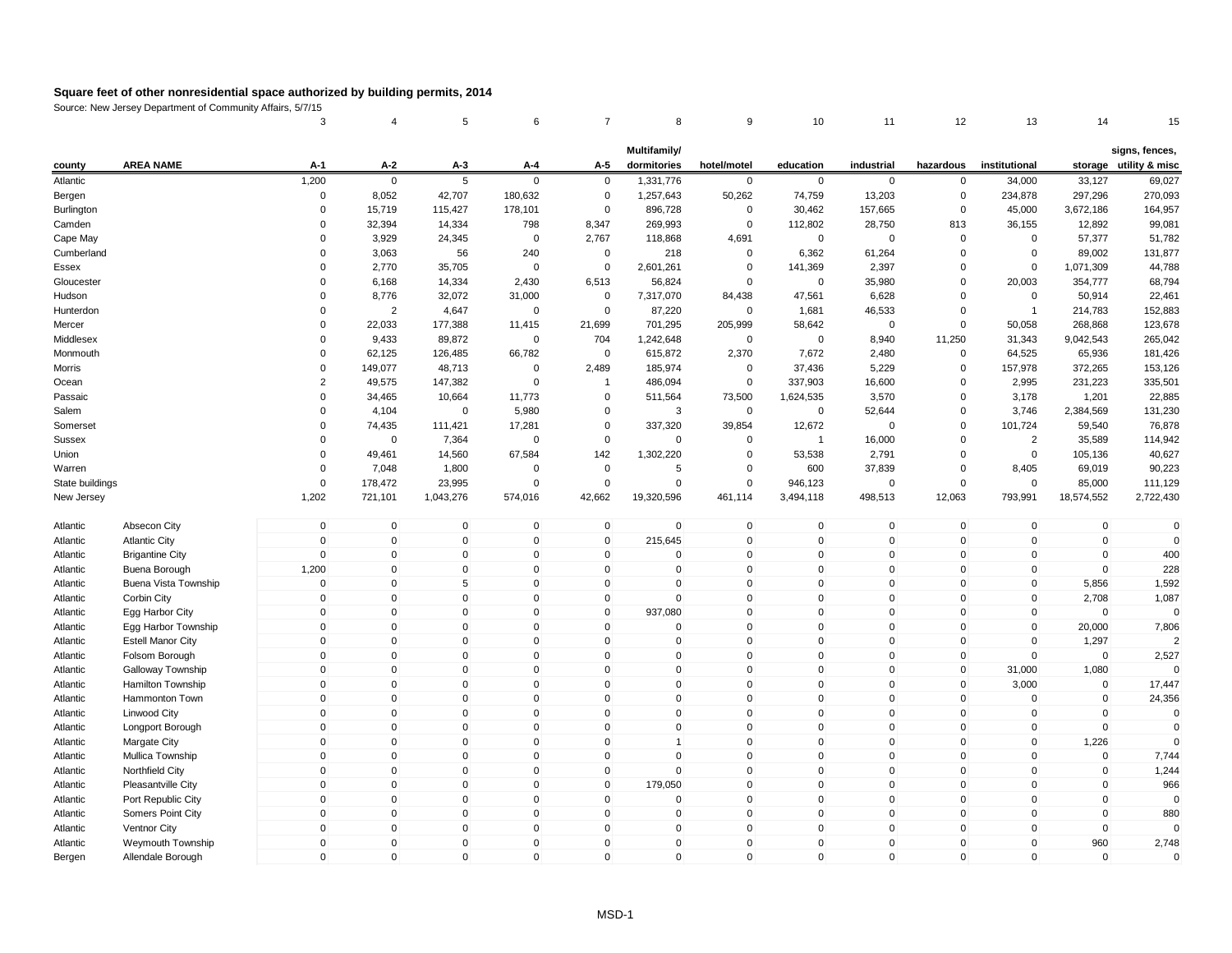|        |                           | 3            | 4            | 5              | 6            |              | 8            | 9            | 10           | 11             | 12           | 13            | 14             | 15                     |
|--------|---------------------------|--------------|--------------|----------------|--------------|--------------|--------------|--------------|--------------|----------------|--------------|---------------|----------------|------------------------|
|        |                           |              |              |                |              |              | Multifamily/ |              |              |                |              |               |                | signs, fences,         |
| county | <b>AREA NAME</b>          | A-1          | $A-2$        | A-3            | A-4          | A-5          | dormitories  | hotel/motel  | education    | industrial     | hazardous    | institutional |                | storage utility & misc |
| Bergen | Alpine Borough            | $\mathbf 0$  | $\mathbf 0$  | $\mathbf 0$    | $\mathbf 0$  | $\mathbf 0$  | $\mathbf 0$  | $\mathbf 0$  | $\mathbf 0$  | $\overline{0}$ | $\mathbf 0$  | $\mathbf 0$   | 3,250          | 204                    |
| Bergen | Bergenfield Borough       | $\mathbf 0$  | $\mathbf 0$  | $\mathbf 0$    | $\mathbf 0$  | $\mathbf 0$  | $\mathbf 0$  | $\mathbf 0$  | 12,900       | $\mathbf 0$    | $\mathbf 0$  | $\mathbf 0$   | $\mathbf 0$    | 767                    |
| Bergen | Bogota Borough            | $\mathbf 0$  | 0            | 0              | $\pmb{0}$    | $\pmb{0}$    | 86,472       | 0            | 3,920        | $\overline{0}$ | $\mathbf 0$  | 0             | $\mathbf 0$    | $\mathbf{0}$           |
| Bergen | Carlstadt Borough         | $\mathbf 0$  | $\mathbf 0$  | $\Omega$       | $\mathbf 0$  | $\mathbf 0$  | $\mathbf{0}$ | $\mathbf{0}$ | $\mathbf 0$  | $\mathbf 0$    | $\mathbf 0$  | $\mathbf 0$   | 6,312          | 3,572                  |
| Bergen | Cliffside Park Borough    | $\mathbf 0$  | $\mathbf 0$  | $\mathbf 0$    | $\mathbf 0$  | $\mathbf 0$  | 36,233       | $\mathbf 0$  | $\mathbf 0$  | $\mathbf 0$    | $\mathbf 0$  | $\mathbf 0$   | $\mathbf 0$    | $\mathbf 0$            |
| Bergen | Closter Borough           | $\mathsf 0$  | $\mathbf 0$  | 128            | $\mathbf 0$  | $\mathbf{0}$ | $\mathbf{0}$ | $\mathbf 0$  | $\Omega$     | $\mathbf 0$    | $\mathbf 0$  | $\mathbf{0}$  | $\mathbf 0$    | $\mathbf 0$            |
| Bergen | Cresskill Borough         | $\mathbf 0$  | $\mathbf 0$  | $\mathbf 0$    | $\mathbf{0}$ | $\mathbf{0}$ | $\mathbf 0$  | $\mathbf{0}$ | $\Omega$     | $\mathsf 0$    | $\mathbf 0$  | $\mathbf{0}$  | $\mathbf 0$    | $\mathbf{0}$           |
| Bergen | Demarest Borough          | $\mathbf 0$  | $\mathbf 0$  | 466            | $\mathbf 0$  | $\mathbf 0$  | $\mathbf 0$  | 0            | 0            | $\mathbf 0$    | $\mathbf 0$  | $\mathbf 0$   | $\mathbf 0$    | 494                    |
| Bergen | Dumont Borough            | $\mathbf 0$  | $\mathbf 0$  | $\mathbf 0$    | $\mathbf 0$  | $\mathbf{0}$ | $\mathbf{0}$ | $\mathbf{0}$ | $\mathbf{0}$ | $\mathbf 0$    | $\mathbf 0$  | $\mathsf 0$   | $\mathbf 0$    | $\mathbf 0$            |
| Bergen | Elmwood Park Borough      | $\mathbf 0$  | $\mathbf 0$  | $\mathbf 0$    | $\mathbf 0$  | $\mathbf 0$  | $\mathbf 0$  | $\mathbf 0$  | $\mathbf 0$  | $\mathbf 0$    | $\mathbf 0$  | $\mathbf 0$   | $\mathbf 0$    | $\mathbf 0$            |
| Bergen | East Rutherford Borough   | $\mathbf 0$  | 0            | 0              | $\mathbf 0$  | $\mathbf 0$  | $\mathbf 0$  | 0            | $\mathbf 0$  | $\mathbf 0$    | $\mathbf 0$  | 0             | $\mathbf 0$    | 3,201                  |
| Bergen | Edgewater Borough         | $\mathbf 0$  | 2,052        | $\overline{0}$ | 179,037      | $\mathbf 0$  | 52,751       | 19,768       | $\mathbf{0}$ | $\mathbf 0$    | $\mathbf 0$  | $\mathbf{0}$  | $\mathbf 0$    | 154,716                |
| Bergen | <b>Emerson Borough</b>    | $\mathsf 0$  | $\mathbf 0$  | 5,952          | $\mathbf 0$  | $\mathbf 0$  | 5,687        | 0            | $\Omega$     | $\mathbf 0$    | $\mathbf 0$  | $\mathbf 0$   | $\mathbf 0$    | $\Omega$               |
| Bergen | Englewood City            | $\mathbf{0}$ | $\mathbf 0$  | 4,800          | $\mathbf 0$  | $\mathbf{0}$ | $\mathbf 0$  | 30,494       | 26,450       | $\mathbf 0$    | $\mathbf 0$  | $\mathbf{0}$  | $\mathbf{0}$   | 8,803                  |
| Bergen | Englewood Cliffs Borough  | $\mathbf 0$  | $\mathbf 0$  | 0              | $\mathbf 0$  | $\mathbf 0$  | $\mathbf{0}$ | $\Omega$     | $\Omega$     | $\mathbf 0$    | $\mathbf 0$  | 10,994        | $\mathbf 0$    | $\mathbf{0}$           |
| Bergen | Fair Lawn Borough         | $\mathbf 0$  | $\mathbf 0$  | 0              | $\mathbf 0$  | $\mathbf 0$  | 87,930       | $\mathbf 0$  | $\mathbf 0$  | 11,353         | $\mathbf 0$  | $\mathbf 0$   | 17,040         | $\mathbf 0$            |
| Bergen | Fairview Borough          | $\mathbf 0$  | $\mathbf 0$  | 0              | $\mathbf 0$  | $\mathbf 0$  | $\mathbf 0$  | 0            | $\mathbf 0$  | $\overline{0}$ | $\mathbf 0$  | $\mathbf 0$   | $\mathbf 0$    | $\mathbf 0$            |
| Bergen | Fort Lee Borough          | $\mathbf 0$  | $\mathbf 0$  | 0              | $\mathbf 0$  | $\mathbf 0$  | 20,515       | 0            | 18,485       | $\mathsf 0$    | $\mathbf 0$  | $\mathbf 0$   | $\mathbf 0$    | $\mathbf 0$            |
| Bergen | Franklin Lakes Borough    | $\mathbf 0$  | 6,000        | 0              | $\mathbf 0$  | $\mathbf 0$  | $\mathbf 0$  | 0            | $\Omega$     | $\mathbf 0$    | $\mathbf 0$  | 0             | $\mathbf 0$    | $\Omega$               |
| Bergen | Garfield City             | $\mathbf 0$  | $\mathbf 0$  | $\mathbf{0}$   | $\mathbf 0$  | $\mathbf 0$  | 193,168      | $\mathbf{0}$ | $\mathbf 0$  | $\mathsf 0$    | $\mathbf{0}$ | $\mathsf 0$   | $\mathbf{0}$   | 6,832                  |
| Bergen | Glen Rock Borough         | $\mathbf 0$  | $\mathbf 0$  | 0              | $\mathbf 0$  | $\mathbf 0$  | $\mathbf 0$  | $\mathbf 0$  | $\mathbf 0$  | $\mathbf 0$    | $\mathbf 0$  | $\mathbf 0$   | $\mathbf 0$    | 1,368                  |
| Bergen | Hackensack City           | $\mathbf{0}$ | 0            | $\Omega$       | $\mathbf 0$  | $\mathbf{0}$ | 462,488      | 0            | $\Omega$     | $\mathbf 0$    | $\mathbf 0$  | 0             | 259,560        | 520                    |
| Bergen | Harrington Park Borough   | $\mathbf 0$  | $\mathbf 0$  | 0              | $\mathbf 0$  | $\mathbf{0}$ | $\mathbf 0$  | $\mathbf{0}$ | $\Omega$     | $\mathsf 0$    | $\mathbf 0$  | $\mathbf{0}$  | $\overline{0}$ | $\mathbf{0}$           |
| Bergen | Hasbrouck Heights Borough | $\mathbf 0$  | $\mathbf 0$  | 0              | $\mathbf 0$  | $\mathbf{0}$ | 0            | 0            | $\Omega$     | $\mathbf 0$    | $\mathbf 0$  | 0             | $\mathbf 0$    | 928                    |
| Bergen | Haworth Borough           | $\mathbf{0}$ | $\mathbf{0}$ | $\overline{2}$ | $\mathbf 0$  | $\mathbf{0}$ | $\mathbf 0$  | $\mathbf{0}$ | $\mathbf{0}$ | $\mathbf 0$    | $\mathbf 0$  | $\mathbf{0}$  | 1,374          | $\pmb{0}$              |
| Bergen | Hillsdale Borough         | $\mathsf 0$  | $\mathbf 0$  | $\overline{0}$ | $\pmb{0}$    | $\mathbf 0$  | $\mathbf 0$  | $\mathbf 0$  | $\mathbf 0$  | $\mathbf 0$    | $\mathbf 0$  | $\mathbf 0$   | $\mathbf 0$    | $\mathbf 0$            |
| Bergen | Ho-Ho-Kus Borough         | $\mathbf 0$  | $\mathbf 0$  | 0              | $\mathbf 0$  | $\mathbf 0$  | 618          | $\mathbf 0$  | $\mathbf 0$  | $\mathbf 0$    | $\mathbf 0$  | $\mathbf 0$   | $\mathbf 0$    | 1,664                  |
| Bergen | Leonia Borough            | $\mathbf 0$  | $\mathbf 0$  | $\mathbf 0$    | $\mathbf 0$  | $\mathbf{0}$ | $\mathbf 0$  | $\mathbf 0$  | $\mathbf 0$  | $\mathsf 0$    | $\mathbf 0$  | $\mathbf 0$   | $\mathbf 0$    | $\mathbf 0$            |
| Bergen | Little Ferry Borough      | $\mathbf 0$  | $\mathbf 0$  | 0              | $\mathbf 0$  | $\mathbf 0$  | 4            | $\mathbf 0$  | $\mathbf 0$  | 1,850          | $\mathbf 0$  | $\mathbf 0$   | $\mathbf 0$    | $\overline{2}$         |
| Bergen | Lodi Borough              | $\mathbf 0$  | $\mathbf 0$  | $\mathbf 0$    | $\mathbf 0$  | $\mathbf 0$  | $\mathbf 0$  | $\mathbf 0$  | $\mathbf 0$  | $\mathbf 0$    | $\mathbf 0$  | $\mathbf 0$   | $\mathbf 0$    | 3,724                  |
| Bergen | Lyndhurst Township        | $\mathsf 0$  | $\mathbf 0$  | 0              | $\mathbf 0$  | $\mathbf 0$  | $\mathbf{0}$ | $\mathbf{0}$ | $\Omega$     | $\mathbf 0$    | $\mathbf 0$  | $\mathbf{0}$  | $\mathbf 0$    | 880                    |
| Bergen | Mahwah Township           | $\mathbf 0$  | $\mathbf 0$  | 4,018          | $\mathbf 0$  | $\mathbf{0}$ | 4,012        | 0            | $\mathbf{0}$ | $\mathbf 0$    | $\mathbf 0$  | 92,185        | $\mathbf 0$    | 5,212                  |
| Bergen | Maywood Borough           | $\mathsf 0$  | $\mathbf 0$  | 0              | $\mathbf 0$  | $\mathbf{0}$ | $\mathbf 0$  | 0            | $\mathbf 0$  | $\mathsf 0$    | $\mathbf 0$  | $\mathbf 0$   | $\mathbf 0$    | 2,523                  |
| Bergen | Midland Park Borough      | $\mathbf 0$  | $\mathbf 0$  | $\mathbf 0$    | $\mathbf 0$  | $\mathbf 0$  | $\mathbf 0$  | $\mathbf 0$  | $\mathbf 0$  | $\mathsf 0$    | $\mathbf 0$  | $\mathbf 0$   | $\mathbf 0$    | $\pmb{0}$              |
| Bergen | Montvale Borough          | $\mathbf 0$  | $\mathbf 0$  | 0              | $\mathbf 0$  | $\mathbf 0$  | $\mathbf 0$  | $\mathbf 0$  | 1,972        | $\mathbf 0$    | $\mathbf 0$  | $\mathbf 0$   | $\mathbf 0$    | 1,128                  |
| Bergen | Moonachie Borough         | $\Omega$     | $\mathbf{0}$ | $\mathbf{0}$   | $\mathbf 0$  | $\mathbf{0}$ | $\mathbf{0}$ | $\mathbf{0}$ | $\mathbf 0$  | $\mathbf 0$    | $\mathbf{0}$ | $\mathbf{0}$  | $\mathbf{0}$   | $\pmb{0}$              |
| Bergen | New Milford Borough       | $\mathbf 0$  | $\mathbf 0$  | 0              | $\mathbf 0$  | $\mathbf 0$  | $\mathbf 0$  | $\mathbf 0$  | $\mathbf 0$  | $\mathbf 0$    | $\mathbf 0$  | $\mathbf 0$   | $\mathbf 0$    | $\pmb{0}$              |
| Bergen | North Arlington Borough   | $\mathbf 0$  | $\mathbf 0$  | 0              | $\mathbf 0$  | $\mathbf 0$  | 7,166        | 0            | $\mathbf 0$  | $\mathbf 0$    | $\mathbf 0$  | $\mathbf 0$   | $\mathbf 0$    | 407                    |
| Bergen | Northvale Borough         | $\mathbf 0$  | $\mathbf 0$  | $\mathbf 0$    | $\mathbf 0$  | $\mathbf{0}$ | $\mathbf 0$  | $\mathbf 0$  | $\Omega$     | $\mathbf 0$    | $\mathbf 0$  | $\mathbf{0}$  | $\mathbf 0$    | $\Omega$               |
| Bergen | Norwood Borough           | $\mathbf 0$  | $\mathbf 0$  | 0              | $\mathbf 0$  | $\mathbf{0}$ | $\mathbf 0$  | 0            | 0            | $\mathsf 0$    | $\mathbf 0$  | $\mathbf 0$   | $\mathbf 0$    | 320                    |
| Bergen | Oakland Borough           | $\mathbf{0}$ | $\mathbf{0}$ | $\overline{0}$ | $\mathbf{0}$ | $\mathbf{0}$ | $\mathbf{0}$ | $\mathbf{0}$ | $\mathbf{0}$ | $\mathbf 0$    | $\mathbf{0}$ | $\mathbf{0}$  | $\mathbf{0}$   | 1,111                  |
| Bergen | Old Tappan Borough        | $\mathbf 0$  | $\mathbf 0$  | 0              | $\mathbf 0$  | $\mathbf 0$  | $\mathbf 0$  | $\mathbf 0$  | $\mathbf 0$  | $\mathbf 0$    | $\mathbf 0$  | $\mathbf 0$   | $\mathbf 0$    | $\mathbf 0$            |
| Bergen | Oradell Borough           | $\mathbf 0$  | $\mathbf 0$  | $\mathbf 0$    | $\mathbf 0$  | $\mathbf 0$  | $\mathbf 0$  | $\mathbf 0$  | $\mathbf 0$  | $\mathbf 0$    | $\mathbf 0$  | $\mathbf 0$   | $\pmb{0}$      | $\mathbf 0$            |
| Bergen | Palisades Park Borough    | $\mathbf 0$  | $\mathbf 0$  | $\mathbf 0$    | $\mathbf 0$  | $\mathbf 0$  | 36,390       | $\mathbf{0}$ | $\mathbf 0$  | $\mathsf 0$    | $\mathbf 0$  | $\mathbf 0$   | $\overline{0}$ | $\mathbf 0$            |
| Bergen | Paramus Borough           | $\mathbf 0$  | $\mathbf 0$  | 0              | $\mathbf 0$  | $\mathbf 0$  | $\mathbf 0$  | $\mathbf 0$  | $\mathbf 0$  | $\mathsf 0$    | $\mathbf 0$  | 115,970       | $\mathbf 0$    | $\mathbf 0$            |
| Bergen | Park Ridge Borough        | $\mathbf 0$  | $\mathbf 0$  | $\mathbf 0$    | $\mathbf 0$  | $\mathbf 0$  | $\mathbf 0$  | 0            | $\mathbf 0$  | $\mathbf 0$    | $\mathbf 0$  | $\mathbf 0$   | $\mathbf 0$    | $\mathbf 0$            |
| Bergen | Ramsey Borough            | $\mathbf{0}$ | $\mathbf 0$  | 0              | $\mathbf 0$  | $\mathbf{0}$ | $\mathbf 0$  | 0            | $\Omega$     | $\mathbf 0$    | $\mathbf 0$  | $\mathbf 0$   | $\mathbf 0$    | $\mathbf 0$            |
| Bergen | Ridgefield Borough        | $\mathbf 0$  | $\mathbf 0$  | $\overline{0}$ | $\mathbf 0$  | $\mathbf{0}$ | $\mathbf 0$  | 0            | $\Omega$     | $\mathsf 0$    | $\mathbf 0$  | $\mathbf{0}$  | $\mathbf{0}$   | $\mathbf{0}$           |
|        |                           |              |              |                |              |              |              |              |              |                |              |               |                |                        |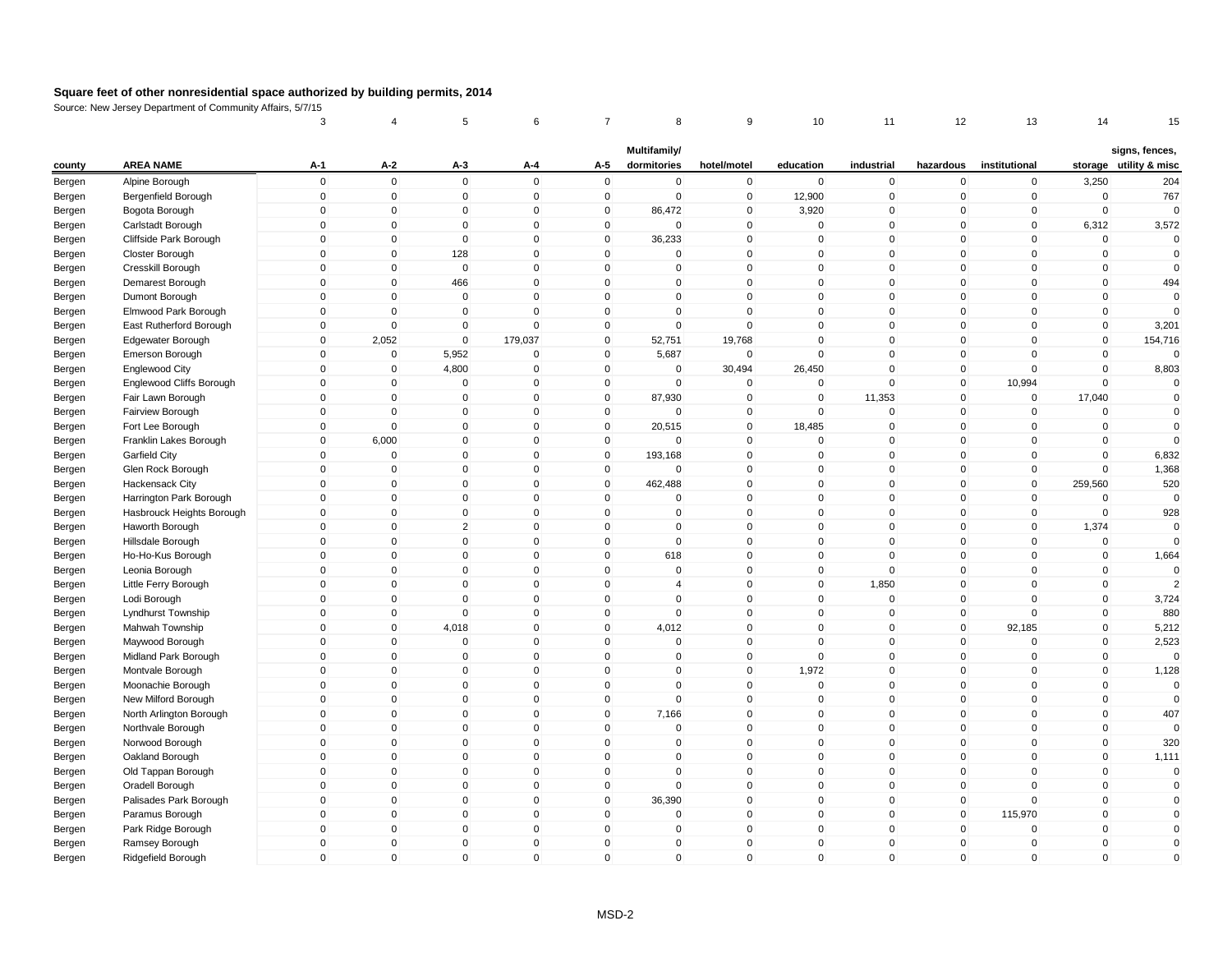|            |                                                      | 3                           | 4                          | 5                          | 6                    | 7                          | 8                           | 9                        | 10                         | 11                         | 12                         | 13                | 14                       | 15                                       |
|------------|------------------------------------------------------|-----------------------------|----------------------------|----------------------------|----------------------|----------------------------|-----------------------------|--------------------------|----------------------------|----------------------------|----------------------------|-------------------|--------------------------|------------------------------------------|
| county     | <b>AREA NAME</b>                                     | A-1                         | A-2                        | A-3                        | A-4                  | A-5                        | Multifamily/<br>dormitories | hotel/motel              | education                  | industrial                 | hazardous                  | institutional     |                          | signs, fences,<br>storage utility & misc |
|            |                                                      |                             |                            |                            | $\Omega$             |                            |                             |                          |                            |                            |                            |                   |                          |                                          |
| Bergen     | Ridgefield Park Village                              | $\mathbf 0$<br>$\mathbf 0$  | $\mathbf 0$<br>$\mathbf 0$ | $\mathbf 0$<br>$\mathbf 0$ | $\Omega$             | $\mathbf 0$<br>$\mathbf 0$ | $\mathbf 0$                 | $\mathbf 0$              | $\mathbf 0$<br>$\mathbf 0$ | $\mathbf 0$<br>$\mathbf 0$ | $\mathbf 0$<br>$\mathbf 0$ | $\mathbf 0$       | 1,312<br>$\mathbf 0$     | 304                                      |
| Bergen     | Ridgewood Village                                    |                             | $\mathbf 0$                |                            | $\mathbf 0$          |                            | 258<br>$\mathbf 0$          | $\mathbf 0$<br>$\pmb{0}$ |                            | $\mathbf 0$                |                            | $\mathbf 0$       |                          | 3,663<br>$\mathbf 0$                     |
| Bergen     | River Edge Borough                                   | $\mathbf 0$<br>$\mathbf{0}$ | $\mathbf 0$                | 0<br>$\mathbf{0}$          | $\Omega$             | 0<br>$\mathbf{0}$          | 59,542                      | $\mathbf 0$              | 8,026<br>$\mathbf{0}$      | $\Omega$                   | 0<br>$\mathbf{0}$          | 0<br>$\mathbf{0}$ | $\pmb{0}$<br>$\mathbf 0$ | $\mathbf 0$                              |
| Bergen     | <b>River Vale Township</b><br>Rochelle Park Township | $\mathbf 0$                 | $\mathbf 0$                | $\mathbf 0$                | $\mathbf 0$          | $\mathbf 0$                | 0                           | $\mathbf 0$              | $\mathbf{0}$               | $\mathbf 0$                | $\mathbf 0$                | $\mathbf{0}$      | $\mathbf 0$              | $\Omega$                                 |
| Bergen     |                                                      | $\mathbf 0$                 | $\mathbf 0$                | $\mathbf 0$                | $\mathbf 0$          | $\mathbf 0$                | $\Omega$                    | $\mathbf 0$              | $\mathbf{0}$               | $\mathbf 0$                | $\mathbf 0$                | $\mathbf 0$       | 3                        | 24,979                                   |
| Bergen     | Rockleigh Borough                                    | $\mathbf{0}$                | $\mathbf{0}$               | $\mathbf{0}$               | 1,595                | $\mathbf{0}$               | $\Omega$                    | $\mathbf{0}$             | $\Omega$                   | $\mathbf 0$                | $\mathbf{0}$               | $\Omega$          | $\mathbf 0$              | 3,081                                    |
| Bergen     | Rutherford Borough                                   | $\mathbf 0$                 | $\mathbf 0$                | $\mathbf 0$                | $\Omega$             | $\mathbf 0$                | 0                           | $\mathbf 0$              | $\mathbf 0$                | $\mathbf 0$                | $\mathbf 0$                | $\mathbf 0$       | $\mathbf 0$              |                                          |
| Bergen     | Saddle Brook Township                                |                             | $\mathbf 0$                |                            | $\mathbf 0$          |                            |                             | $\mathbf 0$              |                            | $\mathbf 0$                |                            | $\mathbf 0$       | $\mathbf 0$              | 6,480                                    |
| Bergen     | Saddle River Borough                                 | $\mathbf 0$                 |                            | $\mathbf 0$                |                      | $\mathbf 0$                | $\mathbf 0$                 |                          | 202                        |                            | $\mathbf 0$                |                   |                          | 8,919<br>$\Omega$                        |
| Bergen     | South Hackensack Twp                                 | $\mathbf 0$                 | $\mathbf 0$                | $\mathbf 0$                | $\Omega$<br>$\Omega$ | $\mathbf 0$                | $\mathbf 0$                 | $\mathbf 0$              | $\mathbf{0}$               | $\mathbf 0$<br>$\mathbf 0$ | $\mathbf 0$                | $\mathbf 0$       | $\mathbf 0$              |                                          |
| Bergen     | <b>Teaneck Township</b>                              | $\mathbf 0$                 | $\mathbf 0$                | 6,336                      |                      | $\mathbf 0$                | 75,508                      | $\mathbf 0$              | $\mathbf{0}$               |                            | $\mathbf 0$                | $\mathbf 0$       | $\mathbf 0$              | 400                                      |
| Bergen     | <b>Tenafly Borough</b>                               | $\mathbf 0$                 | $\mathbf 0$                | 21,005                     | $\mathbf 0$          | $\mathbf 0$                | 4,012                       | $\mathbf 0$              | $\mathbf{0}$               | $\mathbf 0$                | $\mathbf 0$                | $\mathbf 0$       | $\mathbf 0$              | 2,201                                    |
| Bergen     | <b>Teterboro Borough</b>                             | $\mathbf 0$                 | $\mathbf 0$                | $\mathbf 0$                | $\mathbf{0}$         | $\mathbf 0$                | $\Omega$                    | $\mathbf 0$              | $\mathbf{0}$               | $\mathbf 0$                | $\mathbf 0$                | $\mathbf{0}$      | $\mathbf 0$              | 19,196                                   |
| Bergen     | Upper Saddle River Borough                           | $\mathbf{0}$                | $\mathbf 0$                | $\mathbf 0$                | $\mathbf 0$          | $\mathbf{0}$               | 0                           | $\mathbf 0$              | $\mathbf{0}$               | $\mathbf 0$                | $\mathbf 0$                | $\Omega$          | $\mathbf 0$              | $\Omega$                                 |
| Bergen     | Waldwick Borough                                     | $\mathbf 0$                 | $\mathbf 0$                | $\mathbf 0$                | $\mathbf 0$          | $\mathbf 0$                | 0                           | $\mathbf 0$              | 2,804                      | $\mathbf 0$                | $\mathbf 0$                | $\mathbf 0$       | $\mathbf 0$              | $\mathbf 0$                              |
| Bergen     | <b>Wallington Borough</b>                            | $\mathbf 0$                 | $\mathbf 0$                | $\mathbf{0}$               | $\mathbf{0}$         | $\mathbf{0}$               | 186                         | $\mathbf 0$              | $\mathbf{0}$               | $\mathbf 0$                | $\mathbf{0}$               | $\mathbf{0}$      | $\mathbf 0$              | $\mathbf{0}$                             |
| Bergen     | <b>Washington Township</b>                           | $\mathbf 0$                 | $\mathbf 0$                | $\mathbf 0$                | $\mathbf 0$          | $\mathbf 0$                | 0                           | $\mathbf 0$              | $\mathbf 0$                | $\mathbf 0$                | $\mathbf 0$                | $\mathbf 0$       | $\mathbf 0$              | 120                                      |
| Bergen     | Westwood Borough                                     | $\mathbf 0$                 | $\mathbf 0$                | $\mathbf 0$                | $\mathbf 0$          | $\mathbf 0$                | 0                           | $\mathbf 0$              | $\mathbf 0$                | $\mathbf 0$                | $\mathbf 0$                | $\mathbf 0$       | 8,445                    | $\mathbf 0$                              |
| Bergen     | Woodcliff Lake Borough                               | $\mathbf 0$                 | $\mathbf 0$                | $\mathbf 0$                | $\mathbf{0}$         | $\mathbf{0}$               | $\mathbf{0}$                | $\mathbf 0$              | $\mathbf{0}$               | $\mathbf 0$                | $\mathbf{0}$               | $\Omega$          | $\mathbf 0$              | $\mathbf 0$                              |
| Bergen     | Wood-Ridge Borough                                   | $\mathbf 0$                 | $\mathbf 0$                | $\mathbf 0$                | $\mathbf 0$          | $\mathbf 0$                | 124,703                     | $\mathbf 0$              | $\mathbf{0}$               | $\mathbf 0$                | $\mathbf 0$                | $\mathbf 0$       | $\mathbf 0$              | $\mathbf 0$                              |
| Bergen     | <b>Wyckoff Township</b>                              | $\mathbf 0$                 | $\mathbf 0$                | $\mathbf 0$                | $\mathbf{0}$         | $\mathbf 0$                | 0                           | $\mathbf 0$              | $\mathbf{0}$               | $\mathbf 0$                | $\mathbf 0$                | 15,729            | $\mathbf 0$              | 2,374                                    |
| Burlington | <b>Bass River Township</b>                           | $\mathbf 0$                 | $\mathbf 0$                | $\Omega$                   | $\mathbf{0}$         | $\mathbf{0}$               | $\Omega$                    | $\mathbf 0$              | $\mathbf{0}$               | $\mathbf 0$                | $\mathbf 0$                | $\Omega$          | $\mathbf 0$              | 1,800                                    |
| Burlington | <b>Beverly City</b>                                  | $\mathbf{0}$                | $\mathbf{0}$               | $\mathbf{0}$               | $\mathbf{0}$         | $\mathbf{0}$               | $\mathbf{0}$                | $\mathbf{0}$             | $\mathbf{0}$               | $\Omega$                   | $\mathbf{0}$               | $\mathbf{0}$      | $\mathbf 0$              | 336                                      |
| Burlington | <b>Bordentown City</b>                               | $\mathbf 0$                 | $\mathbf 0$                | $\mathbf 0$                | $\mathbf 0$          | $\mathbf 0$                | $\mathbf 0$                 | $\mathbf 0$              | $\Omega$                   | $\mathsf 0$                | $\mathbf 0$                | $\mathbf 0$       | $\Omega$                 | 201                                      |
| Burlington | <b>Bordentown Township</b>                           | $\mathbf 0$                 | $\mathbf 0$                | $\Omega$                   | $\mathbf{0}$         | $\mathbf 0$                | 52,190                      | $\mathbf 0$              | $\mathbf{0}$               | 7,064                      | $\mathbf 0$                | $\mathbf 0$       | 1,305,314                | 972                                      |
| Burlington | <b>Burlington City</b>                               | $\mathbf 0$                 | $\mathbf 0$                | $\mathbf 0$                | $\mathbf 0$          | $\mathbf 0$                | 52,933                      | $\pmb{0}$                | 24,778                     | $\pmb{0}$                  | $\mathbf 0$                | $\mathbf 0$       | 1,820                    | 965                                      |
| Burlington | <b>Burlington Township</b>                           | $\mathbf 0$                 | $\mathbf 0$                | $\mathbf 0$                | $\Omega$             | $\mathbf 0$                | 0                           | $\mathbf 0$              | $\mathbf 0$                | $\mathbf 0$                | $\mathbf 0$                | $\mathbf 0$       | 1,327,724                | 10,052                                   |
| Burlington | <b>Chesterfield Township</b>                         | $\mathbf{0}$                | $\mathbf 0$                | 6,000                      | $\mathbf{0}$         | $\mathbf{0}$               | 0                           | $\mathbf 0$              | $\mathbf{0}$               | 601                        | $\mathbf 0$                | $\mathbf{0}$      | $\Omega$                 | 8,470                                    |
| Burlington | Cinnaminson Township                                 | $\mathbf 0$                 | $\mathbf 0$                | $\mathbf 0$                | $\mathbf 0$          | $\mathbf 0$                | $\Omega$                    | $\mathbf 0$              | $\mathbf{0}$               | $\mathbf 0$                | $\mathbf 0$                | $\mathbf 0$       | $\mathbf 0$              | 3,744                                    |
| Burlington | Delanco Township                                     | $\mathbf 0$                 | $\mathbf 0$                | $\mathbf 0$                | $\mathbf 0$          | $\mathbf 0$                | 0                           | $\mathbf 0$              | $\mathbf{0}$               | $\mathbf 0$                | $\mathbf 0$                | $\mathbf 0$       | 1,460                    | 1,312                                    |
| Burlington | Delran Township                                      | $\mathbf 0$                 | $\Omega$                   | $\Omega$                   | $\mathbf{0}$         | $\mathbf{0}$               | $\Omega$                    | $\mathbf 0$              | $\mathbf{0}$               | $\mathbf 0$                | $\mathbf 0$                | $\mathbf{0}$      | $\Omega$                 | 2,562                                    |
| Burlington | Eastampton Township                                  | $\mathbf 0$                 | $\mathbf 0$                | $\mathbf 0$                | $\Omega$             | $\mathbf 0$                | $\mathbf 0$                 | $\mathbf 0$              | $\mathbf{0}$               | $\mathbf 0$                | $\mathbf 0$                | $\mathbf 0$       | 12,000                   | 192                                      |
| Burlington | Edgewater Park Township                              | 0                           | $\mathbf 0$                | $\mathbf 0$                | $\mathbf 0$          | 0                          | $\mathbf 0$                 | $\mathbf 0$              | $\mathbf 0$                | $\mathbf 0$                | 0                          | 0                 | 0                        | 192                                      |
| Burlington | Evesham Township                                     | $\mathbf 0$                 | 1,601                      | 3                          | $\Omega$             | $\mathbf{0}$               | 140,028                     | $\mathbf 0$              | $\mathbf{0}$               | $\mathbf 0$                | $\mathbf{0}$               | 35,000            | 300                      | 12,871                                   |
| Burlington | Fieldsboro Borough                                   | $\mathbf 0$                 | $\mathbf 0$                | $\mathbf 0$                | $\mathbf{0}$         | $\mathbf 0$                | 0                           | $\mathbf 0$              | $\mathbf{0}$               | $\mathbf 0$                | $\mathbf 0$                | $\mathbf 0$       | $\mathbf 0$              |                                          |
| Burlington | Florence Township                                    | $\mathbf 0$                 | $\mathbf 0$                | $\mathbf 0$                | $\mathbf 0$          | $\mathbf 0$                | $\mathbf 0$                 | $\mathbf 0$              | $\mathbf 0$                | 150,000                    | $\mathbf 0$                | $\overline{0}$    | 910,375                  | 2,490                                    |
| Burlington | Hainesport Township                                  | $\mathbf{0}$                | $\mathbf 0$                | $\Omega$                   | $\mathbf{0}$         | $\mathbf{0}$               | $\mathbf{0}$                | $\mathbf 0$              | $\mathbf{0}$               | $\mathbf 0$                | $\mathbf 0$                | $\mathbf 0$       | $\mathbf 0$              | 16,586                                   |
| Burlington | Lumberton Township                                   | $\mathbf 0$                 | $\mathbf 0$                | $\mathbf 0$                | $\mathbf 0$          | $\mathbf{0}$               | $\Omega$                    | $\mathbf 0$              | 5,544                      | $\mathbf 0$                | $\mathbf 0$                | $\mathbf 0$       | 15,000                   | 5,952                                    |
| Burlington | Mansfield Township                                   | $\mathbf 0$                 | $\mathbf 0$                | 19,795                     | $\mathbf 0$          | $\mathbf 0$                | $\mathbf 0$                 | $\mathbf 0$              | $\mathbf 0$                | $\mathbf 0$                | $\mathbf 0$                | $\mathbf 0$       | $\mathbf 0$              | 5,158                                    |
| Burlington | Maple Shade Township                                 | $\mathbf 0$                 | $\mathbf 0$                | $\mathbf 0$                | $\mathbf{0}$         | $\mathbf 0$                | $\mathbf 0$                 | $\mathbf 0$              | $\mathbf{0}$               | $\mathbf 0$                | $\mathbf 0$                | $\mathbf 0$       | $\Omega$                 | $\Omega$                                 |
| Burlington | Medford Township                                     | $\mathbf 0$                 | 1,264                      | 79,945                     | $\Omega$             | $\mathbf 0$                | 1,447                       | $\mathbf 0$              | $\mathbf{0}$               | $\mathbf 0$                | $\mathbf 0$                | $\mathbf 0$       | 27,961                   | 10,876                                   |
| Burlington | Medford Lakes Borough                                | 0                           | $\overline{0}$             | 0                          | $\Omega$             | $\mathbf 0$                | 0                           | $\mathbf 0$              | $\mathbf 0$                | $\mathbf 0$                | 0                          | 0                 | $\mathbf 0$              | 326                                      |
| Burlington | Moorestown Township                                  | $\mathbf 0$                 | 9,749                      | $\mathbf 0$                | 63,600               | $\mathbf 0$                | $\Omega$                    | $\mathbf 0$              | $\mathbf{0}$               | $\mathbf 0$                | $\mathbf 0$                | $\mathbf{0}$      | $\mathbf 0$              | 9,758                                    |
| Burlington | Mount Holly Township                                 | $\mathbf 0$                 | $\mathbf 0$                | 2,940                      | $\Omega$             | $\mathbf 0$                | 225,510                     | $\mathbf 0$              | $\mathbf{0}$               | $\mathsf 0$                | $\mathbf 0$                | $\mathbf 0$       | $\mathbf 0$              | $\mathbf 0$                              |
| Burlington | Mount Laurel Township                                | $\mathbf 0$                 | 3,105                      | $\mathbf 0$                | 114,501              | $\mathbf 0$                | 198,035                     | $\mathbf 0$              | $\mathbf{0}$               | $\mathbf 0$                | $\mathbf 0$                | 10,000            | 0                        | $\mathbf 0$                              |
| Burlington | New Hanover Township                                 | $\mathbf{0}$                | $\mathbf 0$                | $\mathbf 0$                | $\Omega$             | $\Omega$                   | $\Omega$                    | $\mathbf{0}$             | $\Omega$                   | $\Omega$                   | $\mathbf{0}$               | $\Omega$          | $\mathbf 0$              | 140                                      |
| Burlington | North Hanover Township                               | $\mathbf 0$                 | $\mathbf 0$                | $\mathbf 0$                | $\Omega$             | $\Omega$                   | 0                           | $\mathbf 0$              | $\Omega$                   | $\mathbf 0$                | $\mathbf 0$                | $\mathbf 0$       | $\mathbf 0$              | 5,708                                    |
| Burlington | Palmyra Borough                                      | $\mathbf 0$                 | $\mathbf 0$                | $\mathbf 0$                | $\Omega$             | 0                          | $\mathbf 0$                 | $\mathbf 0$              | $\mathbf{0}$               | $\mathbf 0$                | $\mathbf 0$                | 0                 | $\mathbf 0$              | $\mathbf 0$                              |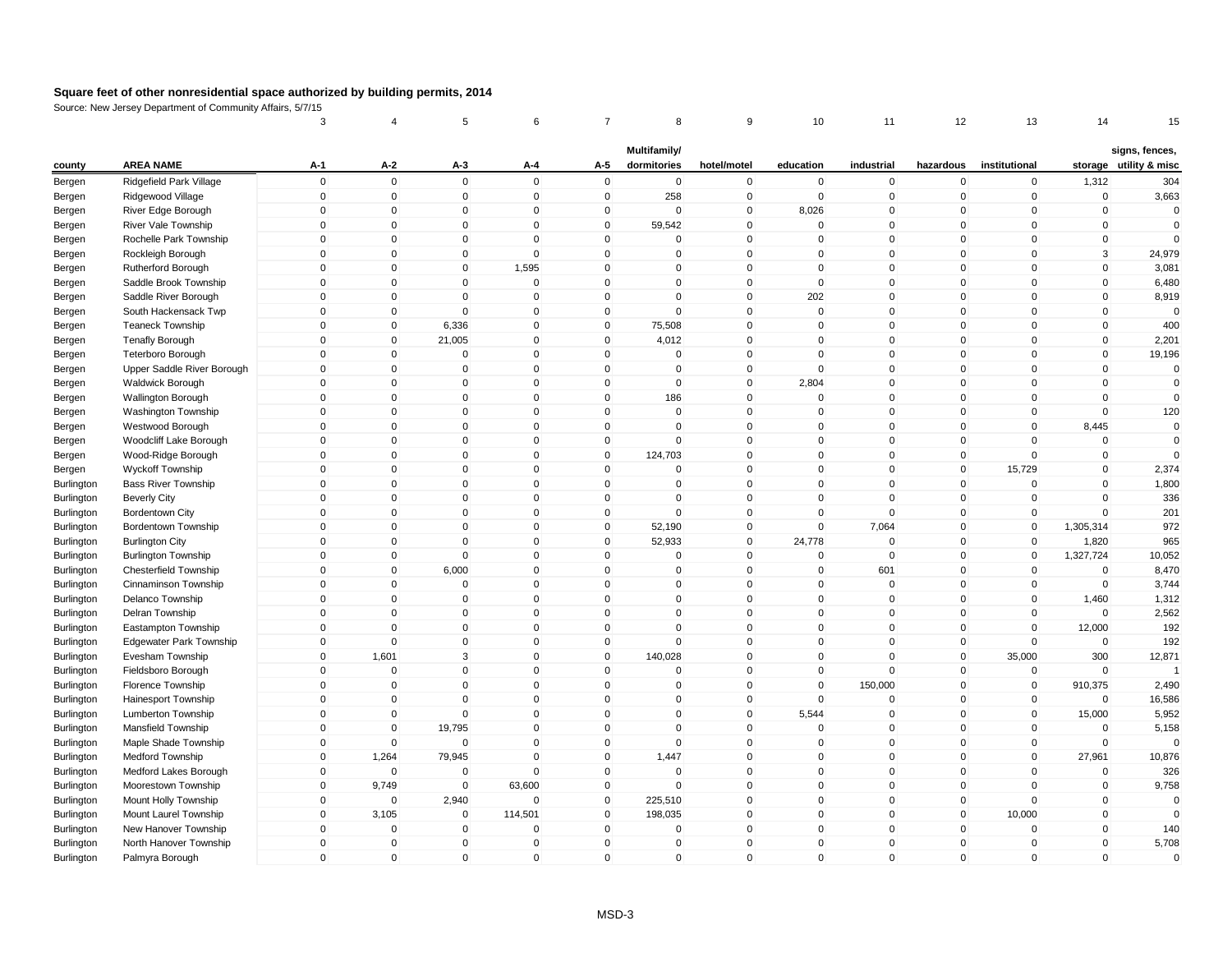| Multifamily/<br>signs, fences,<br><b>AREA NAME</b><br>A-2<br>A-5<br>institutional<br>storage utility & misc<br>county<br>A-1<br>A-3<br>A-4<br>dormitories<br>hotel/motel<br>education<br>industrial<br>hazardous<br>$\mathbf 0$<br>$\mathbf 0$<br>$\mathbf 0$<br>$\mathbf 0$<br>Burlington<br>Pemberton Borough<br>$\mathbf 0$<br>$\mathbf 0$<br>$\mathbf 0$<br>$\mathbf 0$<br>$\mathbf 0$<br>0<br>$\mathbf 0$<br>$\Omega$<br>$\mathbf 0$<br>$\mathbf 0$<br>$\mathbf 0$<br>$\mathbf 0$<br>$\mathbf 0$<br>$\mathbf 0$<br>$\mathbf 0$<br>$\mathbf 0$<br>140<br>$\mathbf 0$<br>$\mathbf 0$<br>$\overline{0}$<br>7,348<br>$\mathbf 0$<br>Burlington<br>Pemberton Township<br>$\pmb{0}$<br>$\mathsf 0$<br>$\pmb{0}$<br>$\mathbf{0}$<br>Burlington<br>Riverside Township<br>0<br>$\mathbf 0$<br>$\mathbf 0$<br>0<br>$\Omega$<br>0<br>$\mathbf{0}$<br>$\mathbf 0$<br>$\Omega$<br>$\mathbf 0$<br>$\mathbf 0$<br>$\mathsf 0$<br>$\mathbf{0}$<br>$\mathbf 0$<br>$\Omega$<br>$\mathbf 0$<br>$\mathbf 0$<br>$\mathbf{0}$<br>$\Omega$<br>$\Omega$<br>$\mathbf{0}$<br>$\mathbf 0$<br>Burlington<br><b>Riverton Borough</b><br>1,969<br>$\mathbf 0$<br>$\mathbf 0$<br>$\mathbf 0$<br>$\mathbf 0$<br>$\mathbf 0$<br>$\mathbf 0$<br>$\mathbf 0$<br>$\mathbf 0$<br>$\mathbf 0$<br>$\overline{0}$<br>$\mathbf 0$<br>22,136<br>Burlington<br>Shamong Township<br>$\mathbf 0$<br>$\mathbf 0$<br>$\mathsf 0$<br>$\mathbf{0}$<br>5,048<br>9,528<br>Burlington<br>Southampton Township<br>$\mathbf 0$<br>$\mathbf{0}$<br>$\mathbf 0$<br>$\Omega$<br>$\mathbf{0}$<br>$\mathbf 0$<br>$\mathbf 0$<br>$\mathbf{0}$<br>$\mathbf 0$<br>$\mathbf{0}$<br>$\mathsf 0$<br>$\Omega$<br>$\mathbf{0}$<br>Springfield Township<br>$\mathbf 0$<br>$\mathbf 0$<br>$\mathbf 0$<br>$\mathbf 0$<br>$\overline{0}$<br>35,700<br>29,658<br>Burlington<br>$\mathbf 0$<br>$\pmb{0}$<br>$\mathbf 0$<br>$\mathbf 0$<br>$\mathbf 0$<br>0<br>$\mathbf 0$<br>$\mathbf 0$<br>$\mathbf 0$<br>$\mathbf 0$<br>13,464<br>Burlington<br><b>Tabernacle Township</b><br>$\mathbf 0$<br>$\mathbf 0$<br>$\mathbf 0$<br>$\mathbf 0$<br>$\mathbf 0$<br>$\mathbf{0}$<br>$\mathbf 0$<br>$\mathbf{0}$<br>$\mathsf 0$<br>$\mathbf{0}$<br>$\mathbf 0$<br>$\overline{0}$<br>$\mathbf 0$<br>$\Omega$<br>645<br>Washington Township<br>Burlington<br>$\mathbf 0$<br>$\mathbf 0$<br>6,744<br>$\mathbf 0$<br>$\mathbf 0$<br>100,977<br>$\mathbf 0$<br>$\mathbf 0$<br>$\mathbf 0$<br>$\overline{0}$<br>$\mathbf 0$<br>$\mathbf 0$<br>2,564<br>Burlington<br>Westampton Township<br>$\mathbf 0$<br>$\mathbf 0$<br>$\Omega$<br>$\mathbf 0$<br>$\mathbf 0$<br>$\Omega$<br>$\mathbf 0$<br>$\Omega$<br>3,200<br>Burlington<br>Willingboro Township<br>0<br>125,608<br>$\mathbf 0$<br>$\mathbf 0$<br>$\mathbf 0$<br>$\mathbf 0$<br>$\mathsf 0$<br><b>Woodland Township</b><br>$\mathbf 0$<br>$\mathbf 0$<br>$\mathbf 0$<br>$\Omega$<br>$\mathbf 0$<br>$\overline{0}$<br>$\mathbf 0$<br>$\mathbf 0$<br>3,265<br>Burlington<br>$\mathbf 0$<br>$\mathbf 0$<br>$\mathbf 0$<br>$\mathbf 0$<br>$\mathsf 0$<br>$\mathbf 0$<br>$\mathbf 0$<br>$\mathbf 0$<br>$\mathbf 0$<br>$\mathbf 0$<br>$\overline{0}$<br>$\mathbf 0$<br>$\mathbf 0$<br>$\mathbf{0}$<br>Burlington<br>Wrightstown Borough<br>$\mathbf{0}$<br>$\mathbf 0$<br>$\mathbf{0}$<br>$\mathsf 0$<br>$\mathbf 0$<br>$\mathbf{0}$<br>1,112<br>Audubon Borough<br>$\mathbf 0$<br>$\mathbf 0$<br>0<br>$\mathbf{0}$<br>$\mathbf{0}$<br>$\mathbf 0$<br>Camden<br>$\mathbf 0$<br>$\mathbf 0$<br>Camden<br>Audubon Park Borough<br>$\mathbf 0$<br>$\mathbf 0$<br>$\mathbf 0$<br>$\mathbf 0$<br>$\mathbf 0$<br>$\mathbf 0$<br>$\Omega$<br>$\mathbf{0}$<br>$\Omega$<br>$\mathbf 0$<br>$\overline{2}$<br>$\mathbf 0$<br>$\mathbf 0$<br>$\mathbf 0$<br>$\mathbf 0$<br>$\mathsf 0$<br>$\mathbf 0$<br>$\mathbf 0$<br>$\mathbf 0$<br>$\mathbf 0$<br>$\mathbf 0$<br>$\mathbf 0$<br>$\overline{0}$<br>520<br>Camden<br>Barrington Borough<br>$\mathbf 0$<br>$\mathbf 0$<br>$\mathbf 0$<br>$\mathbf 0$<br>$\mathbf 0$<br>$\mathsf 0$<br>$\mathbf 0$<br>$\mathbf 0$<br>$\Omega$<br>Camden<br>Bellmawr Borough<br>$\mathbf 0$<br>$\mathbf 0$<br>$\mathbf 0$<br>$\Omega$<br>$\mathbf 0$<br>$\mathbf 0$<br>$\mathsf 0$<br>462<br>$\mathbf 0$<br>$\mathbf 0$<br>$\mathbf 0$<br>$\mathbf 0$<br>$\mathbf 0$<br>$\mathbf 0$<br>$\overline{0}$<br>$\mathbf 0$<br>3,096<br>Camden<br><b>Berlin Borough</b><br>$\mathbf 0$<br>$\mathbf 0$<br>8,084<br>$\mathbf 0$<br>Camden<br>Berlin Township<br>0<br>0<br>0<br>$\Omega$<br>0<br>$\mathbf 0$<br>$\mathbf 0$<br>$\Omega$<br>$\Omega$<br>$\mathbf 0$<br>$\mathbf 0$<br>$\mathbf 0$<br>$\mathbf 0$<br>$\mathsf 0$<br>$\mathbf 0$<br>$\mathbf 0$<br>$\Omega$<br>Camden<br>$\mathbf 0$<br>$\Omega$<br>$\Omega$<br>$\mathbf 0$<br>$\mathbf{0}$<br>Brooklawn Borough<br>$\mathbf 0$<br>$\mathbf 0$<br>360<br>$\mathbf 0$<br>$\mathsf 0$<br>112,802<br>$\mathbf 0$<br>3,600<br>$\mathbf 0$<br>$\mathbf 0$<br>$\mathbf 0$<br>$\overline{0}$<br>$\mathbf 0$<br>Camden<br>Camden City<br>$\mathsf{O}\xspace$<br>4,685<br>$\pmb{0}$<br>$\mathbf{0}$<br>813<br>195<br>4,912<br>1,193<br>Camden<br>Cherry Hill Township<br>0<br>$\mathbf 0$<br>$\mathbf 0$<br>$\Omega$<br>$\mathbf{0}$<br>$\mathbf{0}$<br>$\mathbf 0$<br>$\mathbf{0}$<br>$\mathbf{0}$<br>$\mathsf 0$<br>$\Omega$<br>$\mathbf 0$<br><b>Chesilhurst Borough</b><br>$\mathbf 0$<br>$\mathbf 0$<br>$\mathbf 0$<br>$\overline{0}$<br>$\mathbf{0}$<br>Camden<br>263<br>$\mathbf 0$<br>$\mathbf 0$<br>$\mathbf 0$<br>$\mathbf 0$<br>0<br>$\mathbf 0$<br>$\mathbf 0$<br>$\mathbf 0$<br>$\mathbf 0$<br>1,387<br>Camden<br>Clementon Borough<br>$\Omega$<br>0<br>$\mathbf 0$<br>$\mathbf 0$<br>$\mathbf 0$<br>$\mathbf{0}$<br>$\mathbf 0$<br>$\mathbf{0}$<br>$\mathsf 0$<br>$\mathbf{0}$<br>$\mathbf 0$<br>$\overline{0}$<br>$\mathbf 0$<br>$\mathbf{0}$<br>$\mathbf{0}$<br>Collingswood Borough<br>Camden<br>$\pmb{0}$<br>$\mathbf 0$<br>$\mathbf 0$<br>$\mathbf 0$<br>$\mathbf 0$<br>$\mathbf 0$<br>$\mathbf 0$<br>0<br>$\mathbf 0$<br>$\mathbf 0$<br>$\overline{0}$<br>$\mathbf 0$<br>2,316<br>Camden<br>Gibbsboro Borough<br>$\mathbf 0$<br>$\overline{0}$<br>$\mathbf 0$<br>$\mathbf 0$<br>$\mathbf 0$<br>$\mathbf 0$<br>$\mathbf 0$<br>$\mathbf 0$<br>$\mathbf 0$<br>$\mathbf 0$<br>$\mathbf 0$<br>$\mathbf 0$<br>Camden<br>Gloucester City<br>$\Omega$<br>$\mathbf 0$<br>10,087<br>$\Omega$<br>$\mathbf 0$<br>$\mathsf 0$<br>$\mathbf 0$<br>30,432<br>$\mathbf 0$<br>$\mathbf 0$<br>$\Omega$<br>$\mathbf 0$<br>$\mathbf{0}$<br>$\Omega$<br>Camden<br>Gloucester Township<br>$\mathbf 0$<br>$\mathsf 0$<br>$\mathbf 0$<br>$\mathbf 0$<br>$\mathbf 0$<br>$\mathbf 0$<br>134,760<br>$\mathbf 0$<br>$\mathbf 0$<br>$\overline{0}$<br>$\mathbf 0$<br>$\mathbf 0$<br>$\mathbf{0}$<br>Camden<br>Haddon Township<br>$\mathbf 0$<br>$\mathbf 0$<br>$\mathbf 0$<br>$\mathbf 0$<br>$\mathbf 0$<br>$\mathbf 0$<br>$\mathbf 0$<br>$\mathbf 0$<br>$\mathbf 0$<br>$\mathbf 0$<br>35,960<br>$\mathbf 0$<br>1,665<br>Camden<br>Haddonfield Borough<br>Haddon Heights Borough<br>$\mathbf 0$<br>$\mathbf 0$<br>$\mathbf 0$<br>$\mathbf 0$<br>$\mathbf 0$<br>$\mathbf 0$<br>$\mathbf 0$<br>$\Omega$<br>$\mathbf 0$<br>$\mathbf 0$<br>$\mathbf 0$<br>330<br>Camden<br>$\mathbf 0$<br>$\mathbf{0}$<br>$\mathbf 0$<br>$\mathbf 0$<br>$\mathbf{0}$<br>$\mathsf 0$<br>$\mathbf{0}$<br>$\mathbf 0$<br>$\mathbf 0$<br>$\mathbf 0$<br>$\mathbf 0$<br>$\mathbf 0$<br>$\mathbf{0}$<br>$\mathbf{0}$<br>Camden<br>Hi-nella Borough<br>$\mathbf 0$<br>$\mathbf 0$<br>$\mathbf 0$<br>$\mathbf 0$<br>$\mathbf 0$<br>$\mathbf 0$<br>$\mathsf 0$<br>$\mathbf 0$<br>$\mathbf 0$<br>$\mathbf 0$<br>168<br>Camden<br>Laurel Springs Borough<br>$\mathbf{0}$<br>$\mathbf 0$<br>$\mathbf 0$<br>$\mathbf 0$<br>$\mathbf 0$<br>$\mathbf 0$<br>$\mathbf 0$<br>$\mathsf 0$<br>$\mathbf 0$<br>$\mathbf 0$<br>$\mathbf 0$<br>Camden<br>Lawnside Borough<br>$\mathbf 0$<br>$\mathbf 0$<br>$\mathbf 0$<br>$\mathbf{0}$<br>$\mathbf 0$<br>$\mathbf 0$<br>$\mathbf 0$<br>$\mathbf 0$<br>$\mathbf 0$<br>$\overline{0}$<br>$\mathbf 0$<br>1,072<br>Camden<br>Lindenwold Borough<br>$\mathbf 0$<br>0<br>0<br>0<br>0<br>9,360<br>$\mathbf{0}$<br>$\Omega$<br>$\mathsf 0$<br>$\mathbf{0}$<br>$\mathbf{0}$<br>$\mathbf{0}$<br>$\mathbf{0}$<br>$\mathbf 0$<br>$\mathbf{0}$<br>$\Omega$<br>$\mathbf{0}$<br>$\mathbf{0}$<br>Camden<br>Magnolia Borough<br>55<br>$\mathbf 0$<br>$\mathsf 0$<br>$\mathbf 0$<br>$\mathbf{0}$<br>$\mathbf 0$<br>$\mathbf 0$<br>$\mathbf 0$<br>$\mathbf 0$<br>$\mathbf 0$<br>$\mathbf 0$<br>$\overline{0}$<br>$\mathbf 0$<br>Camden<br>Merchantville Borough<br>$\mathbf 0$<br>$\mathbf 0$<br>$\mathbf 0$<br>$\mathbf 0$<br>$\mathbf 0$<br>0<br>$\mathbf 0$<br>$\mathbf 0$<br>$\mathbf 0$<br>$\mathbf 0$<br>$\mathbf 0$<br>$\mathbf 0$<br>$\mathbf 0$<br>Camden<br>Mount Ephraim Borough<br>$\mathbf{0}$<br>$\mathbf 0$<br>$\mathbf{0}$<br>$\mathbf 0$<br>$\Omega$<br>$\mathbf 0$<br>$\Omega$<br>$\mathbf{0}$<br>$\mathbf 0$<br>$\mathbf 0$<br>$\mathbf 0$<br>$\mathbf 0$<br>$\mathbf{0}$<br>Camden<br>Oaklyn Borough<br>30,850<br>$\mathsf 0$<br>16,800<br>$\mathbf 0$<br>$\mathbf 0$<br>$\mathbf 0$<br>13,050<br>$\mathbf 0$<br>$\mathbf 0$<br>$\mathbf 0$<br>$\mathbf 0$<br>$\mathbf 0$<br>1,928<br>Camden<br>Pennsauken Township<br>$\mathbf{0}$<br>$\mathbf 0$<br>$\mathbf 0$<br>$\mathbf{0}$<br>$\mathbf 0$<br>$\mathbf{0}$<br>$\mathbf{0}$<br>$\mathbf{0}$<br>$\mathbf{0}$<br>$\mathbf{0}$<br>$\Omega$<br>2,021<br>Camden<br>Pine Hill Borough<br>$\mathbf{0}$<br>$\mathbf 0$<br>Pine Valley Borough<br>$\mathbf 0$<br>$\mathbf 0$<br>$\mathbf 0$<br>$\mathbf 0$<br>0<br>$\mathbf 0$<br>$\mathbf 0$<br>$\mathbf 0$<br>$\overline{0}$<br>$\mathbf 0$<br>$\mathbf 0$<br>$\mathbf 0$<br>Camden<br>$\mathbf 0$<br>$\mathbf 0$<br>924<br>$\mathbf 0$<br>$\mathbf 0$<br>$\mathbf 0$<br>$\mathbf 0$<br>$\mathbf 0$<br>$\mathbf 0$<br>$\overline{0}$<br>$\mathbf 0$<br>$\mathbf 0$<br>$\mathbf 0$<br>Camden<br>Runnemede Borough<br>$\pmb{0}$<br>$\mathbf 0$<br>$\mathsf 0$<br>$\mathbf 0$<br>$\mathbf{0}$<br>Camden<br>Somerdale Borough<br>$\mathbf 0$<br>$\mathbf 0$<br>$\mathbf 0$<br>$\mathbf 0$<br>$\Omega$<br>$\mathbf 0$<br>$\mathbf 0$<br>$\mathbf 0$<br>$\mathbf 0$<br>798<br>$\mathsf 0$<br>$\mathbf 0$<br>$\mathbf 0$<br>$\mathbf 0$<br>Camden<br>$\mathbf 0$<br>$\mathbf 0$<br>$\mathbf 0$<br>0<br>$\mathbf 0$<br>$\overline{0}$<br>$\mathbf 0$<br><b>Stratford Borough</b><br>$\mathbf 0$<br>$\mathbf 0$<br>$\mathbf 0$<br>$\mathbf 0$<br>$\mathbf 0$<br>$\mathbf 0$<br>$\mathbf 0$<br>$\mathbf 0$<br>$\mathbf 0$<br>$\overline{0}$<br>$\mathbf 0$<br>$\mathbf 0$<br>$\mathbf{0}$<br>Camden<br><b>Tavistock Borough</b><br>$\mathbf{0}$<br>$\mathsf 0$<br>$\mathbf 0$<br>Camden<br>Voorhees Township<br>$\mathbf 0$<br>$\mathbf 0$<br>$\mathbf 0$<br>$\mathbf 0$<br>13,021<br>$\mathbf{0}$<br>$\mathbf 0$<br>$\Omega$<br>$\Omega$<br>1,538<br>$\mathbf{0}$<br>$\mathbf{0}$<br>$\mathbf 0$<br>$\mathbf{0}$<br>$\Omega$<br>$\mathbf{0}$<br>$\mathbf 0$<br>$\mathbf 0$<br>$\mathbf{0}$<br>$\mathbf 0$<br>$\mathbf{0}$<br>$\Omega$<br>6,824<br>Camden<br><b>Waterford Township</b> |  | 3 | 4 | 5 | 6 | 7 | 8 | 9 | 10 | 11 | 12 | 13 | 14 | 15 |
|------------------------------------------------------------------------------------------------------------------------------------------------------------------------------------------------------------------------------------------------------------------------------------------------------------------------------------------------------------------------------------------------------------------------------------------------------------------------------------------------------------------------------------------------------------------------------------------------------------------------------------------------------------------------------------------------------------------------------------------------------------------------------------------------------------------------------------------------------------------------------------------------------------------------------------------------------------------------------------------------------------------------------------------------------------------------------------------------------------------------------------------------------------------------------------------------------------------------------------------------------------------------------------------------------------------------------------------------------------------------------------------------------------------------------------------------------------------------------------------------------------------------------------------------------------------------------------------------------------------------------------------------------------------------------------------------------------------------------------------------------------------------------------------------------------------------------------------------------------------------------------------------------------------------------------------------------------------------------------------------------------------------------------------------------------------------------------------------------------------------------------------------------------------------------------------------------------------------------------------------------------------------------------------------------------------------------------------------------------------------------------------------------------------------------------------------------------------------------------------------------------------------------------------------------------------------------------------------------------------------------------------------------------------------------------------------------------------------------------------------------------------------------------------------------------------------------------------------------------------------------------------------------------------------------------------------------------------------------------------------------------------------------------------------------------------------------------------------------------------------------------------------------------------------------------------------------------------------------------------------------------------------------------------------------------------------------------------------------------------------------------------------------------------------------------------------------------------------------------------------------------------------------------------------------------------------------------------------------------------------------------------------------------------------------------------------------------------------------------------------------------------------------------------------------------------------------------------------------------------------------------------------------------------------------------------------------------------------------------------------------------------------------------------------------------------------------------------------------------------------------------------------------------------------------------------------------------------------------------------------------------------------------------------------------------------------------------------------------------------------------------------------------------------------------------------------------------------------------------------------------------------------------------------------------------------------------------------------------------------------------------------------------------------------------------------------------------------------------------------------------------------------------------------------------------------------------------------------------------------------------------------------------------------------------------------------------------------------------------------------------------------------------------------------------------------------------------------------------------------------------------------------------------------------------------------------------------------------------------------------------------------------------------------------------------------------------------------------------------------------------------------------------------------------------------------------------------------------------------------------------------------------------------------------------------------------------------------------------------------------------------------------------------------------------------------------------------------------------------------------------------------------------------------------------------------------------------------------------------------------------------------------------------------------------------------------------------------------------------------------------------------------------------------------------------------------------------------------------------------------------------------------------------------------------------------------------------------------------------------------------------------------------------------------------------------------------------------------------------------------------------------------------------------------------------------------------------------------------------------------------------------------------------------------------------------------------------------------------------------------------------------------------------------------------------------------------------------------------------------------------------------------------------------------------------------------------------------------------------------------------------------------------------------------------------------------------------------------------------------------------------------------------------------------------------------------------------------------------------------------------------------------------------------------------------------------------------------------------------------------------------------------------------------------------------------------------------------------------------------------------------------------------------------------------------------------------------------------------------------------------------------------------------------------------------------------------------------------------------------------------------------------------------------------------------------------------------------------------------------------------------------------------------------------------------------------------------------------------------------------------------------------------------------------------------------------------------------------------------------------------------------------------------------------------------------------------------------------------------------------------------------------------------------------------------------------------------------------------------------------------------------------------------------------------------------------------------------------------------------------------------------------------------------------------------------------------------------------------------------------------------------------------------------------------------------------------------------------------------------------------------------------------------------------------------------------------------------------------------------------------------------------------------------------------------------------------------------------------------------------------------------------------------------------------------------------------------------------------------------------------------------------------------------------------------------------------------------------------------------------------------------------------------------------------------------------------------------------------------------------------------------------------------------------------------------------------------------------------------------------------------------------------------------------------------------------------------------------------------------------------------------------------------------------------------------------------------------------------------------------------------------------------------------------------------------------------------------------------------------------------------------------------------------------------------------------------------------------------------------------------------------------------------------------------------------------------------------------------------------------------------------------------------------------------------------------------------------------------------------------------------------------------------------------------------------------------------------------------------------------------------------------------------------------------------------------------------------------------------------------------------------------------------------------------------------------------------------------------------------------------------------------------------------------------------------------------------------------------------------------------------------------------------------------------------------------------------------------------------------------------------------------------------------------------------------------------------------------------------------------------------------------------------------------------------------------------------------------------------------------------------------------------------------------------------------------------------------------|--|---|---|---|---|---|---|---|----|----|----|----|----|----|
|                                                                                                                                                                                                                                                                                                                                                                                                                                                                                                                                                                                                                                                                                                                                                                                                                                                                                                                                                                                                                                                                                                                                                                                                                                                                                                                                                                                                                                                                                                                                                                                                                                                                                                                                                                                                                                                                                                                                                                                                                                                                                                                                                                                                                                                                                                                                                                                                                                                                                                                                                                                                                                                                                                                                                                                                                                                                                                                                                                                                                                                                                                                                                                                                                                                                                                                                                                                                                                                                                                                                                                                                                                                                                                                                                                                                                                                                                                                                                                                                                                                                                                                                                                                                                                                                                                                                                                                                                                                                                                                                                                                                                                                                                                                                                                                                                                                                                                                                                                                                                                                                                                                                                                                                                                                                                                                                                                                                                                                                                                                                                                                                                                                                                                                                                                                                                                                                                                                                                                                                                                                                                                                                                                                                                                                                                                                                                                                                                                                                                                                                                                                                                                                                                                                                                                                                                                                                                                                                                                                                                                                                                                                                                                                                                                                                                                                                                                                                                                                                                                                                                                                                                                                                                                                                                                                                                                                                                                                                                                                                                                                                                                                                                                                                                                                                                                                                                                                                                                                                                                                                                                                                                                                                                                                                                                                                                                                                                                                                                                                                                                                                                                                                                                                                                                                                                                                                                                                                                                                                                                                                                                                                                                                                                                                                                                                                                                                                                                                                                                                                                                                                                                                                                                                                                                                                                                                                                                                                                                                                                                                                                                                                                                                                                                                                                                                                                                                                                                                                                                                                                                                                                                |  |   |   |   |   |   |   |   |    |    |    |    |    |    |
|                                                                                                                                                                                                                                                                                                                                                                                                                                                                                                                                                                                                                                                                                                                                                                                                                                                                                                                                                                                                                                                                                                                                                                                                                                                                                                                                                                                                                                                                                                                                                                                                                                                                                                                                                                                                                                                                                                                                                                                                                                                                                                                                                                                                                                                                                                                                                                                                                                                                                                                                                                                                                                                                                                                                                                                                                                                                                                                                                                                                                                                                                                                                                                                                                                                                                                                                                                                                                                                                                                                                                                                                                                                                                                                                                                                                                                                                                                                                                                                                                                                                                                                                                                                                                                                                                                                                                                                                                                                                                                                                                                                                                                                                                                                                                                                                                                                                                                                                                                                                                                                                                                                                                                                                                                                                                                                                                                                                                                                                                                                                                                                                                                                                                                                                                                                                                                                                                                                                                                                                                                                                                                                                                                                                                                                                                                                                                                                                                                                                                                                                                                                                                                                                                                                                                                                                                                                                                                                                                                                                                                                                                                                                                                                                                                                                                                                                                                                                                                                                                                                                                                                                                                                                                                                                                                                                                                                                                                                                                                                                                                                                                                                                                                                                                                                                                                                                                                                                                                                                                                                                                                                                                                                                                                                                                                                                                                                                                                                                                                                                                                                                                                                                                                                                                                                                                                                                                                                                                                                                                                                                                                                                                                                                                                                                                                                                                                                                                                                                                                                                                                                                                                                                                                                                                                                                                                                                                                                                                                                                                                                                                                                                                                                                                                                                                                                                                                                                                                                                                                                                                                                                                                |  |   |   |   |   |   |   |   |    |    |    |    |    |    |
|                                                                                                                                                                                                                                                                                                                                                                                                                                                                                                                                                                                                                                                                                                                                                                                                                                                                                                                                                                                                                                                                                                                                                                                                                                                                                                                                                                                                                                                                                                                                                                                                                                                                                                                                                                                                                                                                                                                                                                                                                                                                                                                                                                                                                                                                                                                                                                                                                                                                                                                                                                                                                                                                                                                                                                                                                                                                                                                                                                                                                                                                                                                                                                                                                                                                                                                                                                                                                                                                                                                                                                                                                                                                                                                                                                                                                                                                                                                                                                                                                                                                                                                                                                                                                                                                                                                                                                                                                                                                                                                                                                                                                                                                                                                                                                                                                                                                                                                                                                                                                                                                                                                                                                                                                                                                                                                                                                                                                                                                                                                                                                                                                                                                                                                                                                                                                                                                                                                                                                                                                                                                                                                                                                                                                                                                                                                                                                                                                                                                                                                                                                                                                                                                                                                                                                                                                                                                                                                                                                                                                                                                                                                                                                                                                                                                                                                                                                                                                                                                                                                                                                                                                                                                                                                                                                                                                                                                                                                                                                                                                                                                                                                                                                                                                                                                                                                                                                                                                                                                                                                                                                                                                                                                                                                                                                                                                                                                                                                                                                                                                                                                                                                                                                                                                                                                                                                                                                                                                                                                                                                                                                                                                                                                                                                                                                                                                                                                                                                                                                                                                                                                                                                                                                                                                                                                                                                                                                                                                                                                                                                                                                                                                                                                                                                                                                                                                                                                                                                                                                                                                                                                                                |  |   |   |   |   |   |   |   |    |    |    |    |    |    |
|                                                                                                                                                                                                                                                                                                                                                                                                                                                                                                                                                                                                                                                                                                                                                                                                                                                                                                                                                                                                                                                                                                                                                                                                                                                                                                                                                                                                                                                                                                                                                                                                                                                                                                                                                                                                                                                                                                                                                                                                                                                                                                                                                                                                                                                                                                                                                                                                                                                                                                                                                                                                                                                                                                                                                                                                                                                                                                                                                                                                                                                                                                                                                                                                                                                                                                                                                                                                                                                                                                                                                                                                                                                                                                                                                                                                                                                                                                                                                                                                                                                                                                                                                                                                                                                                                                                                                                                                                                                                                                                                                                                                                                                                                                                                                                                                                                                                                                                                                                                                                                                                                                                                                                                                                                                                                                                                                                                                                                                                                                                                                                                                                                                                                                                                                                                                                                                                                                                                                                                                                                                                                                                                                                                                                                                                                                                                                                                                                                                                                                                                                                                                                                                                                                                                                                                                                                                                                                                                                                                                                                                                                                                                                                                                                                                                                                                                                                                                                                                                                                                                                                                                                                                                                                                                                                                                                                                                                                                                                                                                                                                                                                                                                                                                                                                                                                                                                                                                                                                                                                                                                                                                                                                                                                                                                                                                                                                                                                                                                                                                                                                                                                                                                                                                                                                                                                                                                                                                                                                                                                                                                                                                                                                                                                                                                                                                                                                                                                                                                                                                                                                                                                                                                                                                                                                                                                                                                                                                                                                                                                                                                                                                                                                                                                                                                                                                                                                                                                                                                                                                                                                                                                |  |   |   |   |   |   |   |   |    |    |    |    |    |    |
|                                                                                                                                                                                                                                                                                                                                                                                                                                                                                                                                                                                                                                                                                                                                                                                                                                                                                                                                                                                                                                                                                                                                                                                                                                                                                                                                                                                                                                                                                                                                                                                                                                                                                                                                                                                                                                                                                                                                                                                                                                                                                                                                                                                                                                                                                                                                                                                                                                                                                                                                                                                                                                                                                                                                                                                                                                                                                                                                                                                                                                                                                                                                                                                                                                                                                                                                                                                                                                                                                                                                                                                                                                                                                                                                                                                                                                                                                                                                                                                                                                                                                                                                                                                                                                                                                                                                                                                                                                                                                                                                                                                                                                                                                                                                                                                                                                                                                                                                                                                                                                                                                                                                                                                                                                                                                                                                                                                                                                                                                                                                                                                                                                                                                                                                                                                                                                                                                                                                                                                                                                                                                                                                                                                                                                                                                                                                                                                                                                                                                                                                                                                                                                                                                                                                                                                                                                                                                                                                                                                                                                                                                                                                                                                                                                                                                                                                                                                                                                                                                                                                                                                                                                                                                                                                                                                                                                                                                                                                                                                                                                                                                                                                                                                                                                                                                                                                                                                                                                                                                                                                                                                                                                                                                                                                                                                                                                                                                                                                                                                                                                                                                                                                                                                                                                                                                                                                                                                                                                                                                                                                                                                                                                                                                                                                                                                                                                                                                                                                                                                                                                                                                                                                                                                                                                                                                                                                                                                                                                                                                                                                                                                                                                                                                                                                                                                                                                                                                                                                                                                                                                                                                                |  |   |   |   |   |   |   |   |    |    |    |    |    |    |
|                                                                                                                                                                                                                                                                                                                                                                                                                                                                                                                                                                                                                                                                                                                                                                                                                                                                                                                                                                                                                                                                                                                                                                                                                                                                                                                                                                                                                                                                                                                                                                                                                                                                                                                                                                                                                                                                                                                                                                                                                                                                                                                                                                                                                                                                                                                                                                                                                                                                                                                                                                                                                                                                                                                                                                                                                                                                                                                                                                                                                                                                                                                                                                                                                                                                                                                                                                                                                                                                                                                                                                                                                                                                                                                                                                                                                                                                                                                                                                                                                                                                                                                                                                                                                                                                                                                                                                                                                                                                                                                                                                                                                                                                                                                                                                                                                                                                                                                                                                                                                                                                                                                                                                                                                                                                                                                                                                                                                                                                                                                                                                                                                                                                                                                                                                                                                                                                                                                                                                                                                                                                                                                                                                                                                                                                                                                                                                                                                                                                                                                                                                                                                                                                                                                                                                                                                                                                                                                                                                                                                                                                                                                                                                                                                                                                                                                                                                                                                                                                                                                                                                                                                                                                                                                                                                                                                                                                                                                                                                                                                                                                                                                                                                                                                                                                                                                                                                                                                                                                                                                                                                                                                                                                                                                                                                                                                                                                                                                                                                                                                                                                                                                                                                                                                                                                                                                                                                                                                                                                                                                                                                                                                                                                                                                                                                                                                                                                                                                                                                                                                                                                                                                                                                                                                                                                                                                                                                                                                                                                                                                                                                                                                                                                                                                                                                                                                                                                                                                                                                                                                                                                                                |  |   |   |   |   |   |   |   |    |    |    |    |    |    |
|                                                                                                                                                                                                                                                                                                                                                                                                                                                                                                                                                                                                                                                                                                                                                                                                                                                                                                                                                                                                                                                                                                                                                                                                                                                                                                                                                                                                                                                                                                                                                                                                                                                                                                                                                                                                                                                                                                                                                                                                                                                                                                                                                                                                                                                                                                                                                                                                                                                                                                                                                                                                                                                                                                                                                                                                                                                                                                                                                                                                                                                                                                                                                                                                                                                                                                                                                                                                                                                                                                                                                                                                                                                                                                                                                                                                                                                                                                                                                                                                                                                                                                                                                                                                                                                                                                                                                                                                                                                                                                                                                                                                                                                                                                                                                                                                                                                                                                                                                                                                                                                                                                                                                                                                                                                                                                                                                                                                                                                                                                                                                                                                                                                                                                                                                                                                                                                                                                                                                                                                                                                                                                                                                                                                                                                                                                                                                                                                                                                                                                                                                                                                                                                                                                                                                                                                                                                                                                                                                                                                                                                                                                                                                                                                                                                                                                                                                                                                                                                                                                                                                                                                                                                                                                                                                                                                                                                                                                                                                                                                                                                                                                                                                                                                                                                                                                                                                                                                                                                                                                                                                                                                                                                                                                                                                                                                                                                                                                                                                                                                                                                                                                                                                                                                                                                                                                                                                                                                                                                                                                                                                                                                                                                                                                                                                                                                                                                                                                                                                                                                                                                                                                                                                                                                                                                                                                                                                                                                                                                                                                                                                                                                                                                                                                                                                                                                                                                                                                                                                                                                                                                                                                |  |   |   |   |   |   |   |   |    |    |    |    |    |    |
|                                                                                                                                                                                                                                                                                                                                                                                                                                                                                                                                                                                                                                                                                                                                                                                                                                                                                                                                                                                                                                                                                                                                                                                                                                                                                                                                                                                                                                                                                                                                                                                                                                                                                                                                                                                                                                                                                                                                                                                                                                                                                                                                                                                                                                                                                                                                                                                                                                                                                                                                                                                                                                                                                                                                                                                                                                                                                                                                                                                                                                                                                                                                                                                                                                                                                                                                                                                                                                                                                                                                                                                                                                                                                                                                                                                                                                                                                                                                                                                                                                                                                                                                                                                                                                                                                                                                                                                                                                                                                                                                                                                                                                                                                                                                                                                                                                                                                                                                                                                                                                                                                                                                                                                                                                                                                                                                                                                                                                                                                                                                                                                                                                                                                                                                                                                                                                                                                                                                                                                                                                                                                                                                                                                                                                                                                                                                                                                                                                                                                                                                                                                                                                                                                                                                                                                                                                                                                                                                                                                                                                                                                                                                                                                                                                                                                                                                                                                                                                                                                                                                                                                                                                                                                                                                                                                                                                                                                                                                                                                                                                                                                                                                                                                                                                                                                                                                                                                                                                                                                                                                                                                                                                                                                                                                                                                                                                                                                                                                                                                                                                                                                                                                                                                                                                                                                                                                                                                                                                                                                                                                                                                                                                                                                                                                                                                                                                                                                                                                                                                                                                                                                                                                                                                                                                                                                                                                                                                                                                                                                                                                                                                                                                                                                                                                                                                                                                                                                                                                                                                                                                                                                                |  |   |   |   |   |   |   |   |    |    |    |    |    |    |
|                                                                                                                                                                                                                                                                                                                                                                                                                                                                                                                                                                                                                                                                                                                                                                                                                                                                                                                                                                                                                                                                                                                                                                                                                                                                                                                                                                                                                                                                                                                                                                                                                                                                                                                                                                                                                                                                                                                                                                                                                                                                                                                                                                                                                                                                                                                                                                                                                                                                                                                                                                                                                                                                                                                                                                                                                                                                                                                                                                                                                                                                                                                                                                                                                                                                                                                                                                                                                                                                                                                                                                                                                                                                                                                                                                                                                                                                                                                                                                                                                                                                                                                                                                                                                                                                                                                                                                                                                                                                                                                                                                                                                                                                                                                                                                                                                                                                                                                                                                                                                                                                                                                                                                                                                                                                                                                                                                                                                                                                                                                                                                                                                                                                                                                                                                                                                                                                                                                                                                                                                                                                                                                                                                                                                                                                                                                                                                                                                                                                                                                                                                                                                                                                                                                                                                                                                                                                                                                                                                                                                                                                                                                                                                                                                                                                                                                                                                                                                                                                                                                                                                                                                                                                                                                                                                                                                                                                                                                                                                                                                                                                                                                                                                                                                                                                                                                                                                                                                                                                                                                                                                                                                                                                                                                                                                                                                                                                                                                                                                                                                                                                                                                                                                                                                                                                                                                                                                                                                                                                                                                                                                                                                                                                                                                                                                                                                                                                                                                                                                                                                                                                                                                                                                                                                                                                                                                                                                                                                                                                                                                                                                                                                                                                                                                                                                                                                                                                                                                                                                                                                                                                                                |  |   |   |   |   |   |   |   |    |    |    |    |    |    |
|                                                                                                                                                                                                                                                                                                                                                                                                                                                                                                                                                                                                                                                                                                                                                                                                                                                                                                                                                                                                                                                                                                                                                                                                                                                                                                                                                                                                                                                                                                                                                                                                                                                                                                                                                                                                                                                                                                                                                                                                                                                                                                                                                                                                                                                                                                                                                                                                                                                                                                                                                                                                                                                                                                                                                                                                                                                                                                                                                                                                                                                                                                                                                                                                                                                                                                                                                                                                                                                                                                                                                                                                                                                                                                                                                                                                                                                                                                                                                                                                                                                                                                                                                                                                                                                                                                                                                                                                                                                                                                                                                                                                                                                                                                                                                                                                                                                                                                                                                                                                                                                                                                                                                                                                                                                                                                                                                                                                                                                                                                                                                                                                                                                                                                                                                                                                                                                                                                                                                                                                                                                                                                                                                                                                                                                                                                                                                                                                                                                                                                                                                                                                                                                                                                                                                                                                                                                                                                                                                                                                                                                                                                                                                                                                                                                                                                                                                                                                                                                                                                                                                                                                                                                                                                                                                                                                                                                                                                                                                                                                                                                                                                                                                                                                                                                                                                                                                                                                                                                                                                                                                                                                                                                                                                                                                                                                                                                                                                                                                                                                                                                                                                                                                                                                                                                                                                                                                                                                                                                                                                                                                                                                                                                                                                                                                                                                                                                                                                                                                                                                                                                                                                                                                                                                                                                                                                                                                                                                                                                                                                                                                                                                                                                                                                                                                                                                                                                                                                                                                                                                                                                                                                |  |   |   |   |   |   |   |   |    |    |    |    |    |    |
|                                                                                                                                                                                                                                                                                                                                                                                                                                                                                                                                                                                                                                                                                                                                                                                                                                                                                                                                                                                                                                                                                                                                                                                                                                                                                                                                                                                                                                                                                                                                                                                                                                                                                                                                                                                                                                                                                                                                                                                                                                                                                                                                                                                                                                                                                                                                                                                                                                                                                                                                                                                                                                                                                                                                                                                                                                                                                                                                                                                                                                                                                                                                                                                                                                                                                                                                                                                                                                                                                                                                                                                                                                                                                                                                                                                                                                                                                                                                                                                                                                                                                                                                                                                                                                                                                                                                                                                                                                                                                                                                                                                                                                                                                                                                                                                                                                                                                                                                                                                                                                                                                                                                                                                                                                                                                                                                                                                                                                                                                                                                                                                                                                                                                                                                                                                                                                                                                                                                                                                                                                                                                                                                                                                                                                                                                                                                                                                                                                                                                                                                                                                                                                                                                                                                                                                                                                                                                                                                                                                                                                                                                                                                                                                                                                                                                                                                                                                                                                                                                                                                                                                                                                                                                                                                                                                                                                                                                                                                                                                                                                                                                                                                                                                                                                                                                                                                                                                                                                                                                                                                                                                                                                                                                                                                                                                                                                                                                                                                                                                                                                                                                                                                                                                                                                                                                                                                                                                                                                                                                                                                                                                                                                                                                                                                                                                                                                                                                                                                                                                                                                                                                                                                                                                                                                                                                                                                                                                                                                                                                                                                                                                                                                                                                                                                                                                                                                                                                                                                                                                                                                                                                                |  |   |   |   |   |   |   |   |    |    |    |    |    |    |
|                                                                                                                                                                                                                                                                                                                                                                                                                                                                                                                                                                                                                                                                                                                                                                                                                                                                                                                                                                                                                                                                                                                                                                                                                                                                                                                                                                                                                                                                                                                                                                                                                                                                                                                                                                                                                                                                                                                                                                                                                                                                                                                                                                                                                                                                                                                                                                                                                                                                                                                                                                                                                                                                                                                                                                                                                                                                                                                                                                                                                                                                                                                                                                                                                                                                                                                                                                                                                                                                                                                                                                                                                                                                                                                                                                                                                                                                                                                                                                                                                                                                                                                                                                                                                                                                                                                                                                                                                                                                                                                                                                                                                                                                                                                                                                                                                                                                                                                                                                                                                                                                                                                                                                                                                                                                                                                                                                                                                                                                                                                                                                                                                                                                                                                                                                                                                                                                                                                                                                                                                                                                                                                                                                                                                                                                                                                                                                                                                                                                                                                                                                                                                                                                                                                                                                                                                                                                                                                                                                                                                                                                                                                                                                                                                                                                                                                                                                                                                                                                                                                                                                                                                                                                                                                                                                                                                                                                                                                                                                                                                                                                                                                                                                                                                                                                                                                                                                                                                                                                                                                                                                                                                                                                                                                                                                                                                                                                                                                                                                                                                                                                                                                                                                                                                                                                                                                                                                                                                                                                                                                                                                                                                                                                                                                                                                                                                                                                                                                                                                                                                                                                                                                                                                                                                                                                                                                                                                                                                                                                                                                                                                                                                                                                                                                                                                                                                                                                                                                                                                                                                                                                                                |  |   |   |   |   |   |   |   |    |    |    |    |    |    |
|                                                                                                                                                                                                                                                                                                                                                                                                                                                                                                                                                                                                                                                                                                                                                                                                                                                                                                                                                                                                                                                                                                                                                                                                                                                                                                                                                                                                                                                                                                                                                                                                                                                                                                                                                                                                                                                                                                                                                                                                                                                                                                                                                                                                                                                                                                                                                                                                                                                                                                                                                                                                                                                                                                                                                                                                                                                                                                                                                                                                                                                                                                                                                                                                                                                                                                                                                                                                                                                                                                                                                                                                                                                                                                                                                                                                                                                                                                                                                                                                                                                                                                                                                                                                                                                                                                                                                                                                                                                                                                                                                                                                                                                                                                                                                                                                                                                                                                                                                                                                                                                                                                                                                                                                                                                                                                                                                                                                                                                                                                                                                                                                                                                                                                                                                                                                                                                                                                                                                                                                                                                                                                                                                                                                                                                                                                                                                                                                                                                                                                                                                                                                                                                                                                                                                                                                                                                                                                                                                                                                                                                                                                                                                                                                                                                                                                                                                                                                                                                                                                                                                                                                                                                                                                                                                                                                                                                                                                                                                                                                                                                                                                                                                                                                                                                                                                                                                                                                                                                                                                                                                                                                                                                                                                                                                                                                                                                                                                                                                                                                                                                                                                                                                                                                                                                                                                                                                                                                                                                                                                                                                                                                                                                                                                                                                                                                                                                                                                                                                                                                                                                                                                                                                                                                                                                                                                                                                                                                                                                                                                                                                                                                                                                                                                                                                                                                                                                                                                                                                                                                                                                                                                |  |   |   |   |   |   |   |   |    |    |    |    |    |    |
|                                                                                                                                                                                                                                                                                                                                                                                                                                                                                                                                                                                                                                                                                                                                                                                                                                                                                                                                                                                                                                                                                                                                                                                                                                                                                                                                                                                                                                                                                                                                                                                                                                                                                                                                                                                                                                                                                                                                                                                                                                                                                                                                                                                                                                                                                                                                                                                                                                                                                                                                                                                                                                                                                                                                                                                                                                                                                                                                                                                                                                                                                                                                                                                                                                                                                                                                                                                                                                                                                                                                                                                                                                                                                                                                                                                                                                                                                                                                                                                                                                                                                                                                                                                                                                                                                                                                                                                                                                                                                                                                                                                                                                                                                                                                                                                                                                                                                                                                                                                                                                                                                                                                                                                                                                                                                                                                                                                                                                                                                                                                                                                                                                                                                                                                                                                                                                                                                                                                                                                                                                                                                                                                                                                                                                                                                                                                                                                                                                                                                                                                                                                                                                                                                                                                                                                                                                                                                                                                                                                                                                                                                                                                                                                                                                                                                                                                                                                                                                                                                                                                                                                                                                                                                                                                                                                                                                                                                                                                                                                                                                                                                                                                                                                                                                                                                                                                                                                                                                                                                                                                                                                                                                                                                                                                                                                                                                                                                                                                                                                                                                                                                                                                                                                                                                                                                                                                                                                                                                                                                                                                                                                                                                                                                                                                                                                                                                                                                                                                                                                                                                                                                                                                                                                                                                                                                                                                                                                                                                                                                                                                                                                                                                                                                                                                                                                                                                                                                                                                                                                                                                                                                                |  |   |   |   |   |   |   |   |    |    |    |    |    |    |
|                                                                                                                                                                                                                                                                                                                                                                                                                                                                                                                                                                                                                                                                                                                                                                                                                                                                                                                                                                                                                                                                                                                                                                                                                                                                                                                                                                                                                                                                                                                                                                                                                                                                                                                                                                                                                                                                                                                                                                                                                                                                                                                                                                                                                                                                                                                                                                                                                                                                                                                                                                                                                                                                                                                                                                                                                                                                                                                                                                                                                                                                                                                                                                                                                                                                                                                                                                                                                                                                                                                                                                                                                                                                                                                                                                                                                                                                                                                                                                                                                                                                                                                                                                                                                                                                                                                                                                                                                                                                                                                                                                                                                                                                                                                                                                                                                                                                                                                                                                                                                                                                                                                                                                                                                                                                                                                                                                                                                                                                                                                                                                                                                                                                                                                                                                                                                                                                                                                                                                                                                                                                                                                                                                                                                                                                                                                                                                                                                                                                                                                                                                                                                                                                                                                                                                                                                                                                                                                                                                                                                                                                                                                                                                                                                                                                                                                                                                                                                                                                                                                                                                                                                                                                                                                                                                                                                                                                                                                                                                                                                                                                                                                                                                                                                                                                                                                                                                                                                                                                                                                                                                                                                                                                                                                                                                                                                                                                                                                                                                                                                                                                                                                                                                                                                                                                                                                                                                                                                                                                                                                                                                                                                                                                                                                                                                                                                                                                                                                                                                                                                                                                                                                                                                                                                                                                                                                                                                                                                                                                                                                                                                                                                                                                                                                                                                                                                                                                                                                                                                                                                                                                                                |  |   |   |   |   |   |   |   |    |    |    |    |    |    |
|                                                                                                                                                                                                                                                                                                                                                                                                                                                                                                                                                                                                                                                                                                                                                                                                                                                                                                                                                                                                                                                                                                                                                                                                                                                                                                                                                                                                                                                                                                                                                                                                                                                                                                                                                                                                                                                                                                                                                                                                                                                                                                                                                                                                                                                                                                                                                                                                                                                                                                                                                                                                                                                                                                                                                                                                                                                                                                                                                                                                                                                                                                                                                                                                                                                                                                                                                                                                                                                                                                                                                                                                                                                                                                                                                                                                                                                                                                                                                                                                                                                                                                                                                                                                                                                                                                                                                                                                                                                                                                                                                                                                                                                                                                                                                                                                                                                                                                                                                                                                                                                                                                                                                                                                                                                                                                                                                                                                                                                                                                                                                                                                                                                                                                                                                                                                                                                                                                                                                                                                                                                                                                                                                                                                                                                                                                                                                                                                                                                                                                                                                                                                                                                                                                                                                                                                                                                                                                                                                                                                                                                                                                                                                                                                                                                                                                                                                                                                                                                                                                                                                                                                                                                                                                                                                                                                                                                                                                                                                                                                                                                                                                                                                                                                                                                                                                                                                                                                                                                                                                                                                                                                                                                                                                                                                                                                                                                                                                                                                                                                                                                                                                                                                                                                                                                                                                                                                                                                                                                                                                                                                                                                                                                                                                                                                                                                                                                                                                                                                                                                                                                                                                                                                                                                                                                                                                                                                                                                                                                                                                                                                                                                                                                                                                                                                                                                                                                                                                                                                                                                                                                                                                |  |   |   |   |   |   |   |   |    |    |    |    |    |    |
|                                                                                                                                                                                                                                                                                                                                                                                                                                                                                                                                                                                                                                                                                                                                                                                                                                                                                                                                                                                                                                                                                                                                                                                                                                                                                                                                                                                                                                                                                                                                                                                                                                                                                                                                                                                                                                                                                                                                                                                                                                                                                                                                                                                                                                                                                                                                                                                                                                                                                                                                                                                                                                                                                                                                                                                                                                                                                                                                                                                                                                                                                                                                                                                                                                                                                                                                                                                                                                                                                                                                                                                                                                                                                                                                                                                                                                                                                                                                                                                                                                                                                                                                                                                                                                                                                                                                                                                                                                                                                                                                                                                                                                                                                                                                                                                                                                                                                                                                                                                                                                                                                                                                                                                                                                                                                                                                                                                                                                                                                                                                                                                                                                                                                                                                                                                                                                                                                                                                                                                                                                                                                                                                                                                                                                                                                                                                                                                                                                                                                                                                                                                                                                                                                                                                                                                                                                                                                                                                                                                                                                                                                                                                                                                                                                                                                                                                                                                                                                                                                                                                                                                                                                                                                                                                                                                                                                                                                                                                                                                                                                                                                                                                                                                                                                                                                                                                                                                                                                                                                                                                                                                                                                                                                                                                                                                                                                                                                                                                                                                                                                                                                                                                                                                                                                                                                                                                                                                                                                                                                                                                                                                                                                                                                                                                                                                                                                                                                                                                                                                                                                                                                                                                                                                                                                                                                                                                                                                                                                                                                                                                                                                                                                                                                                                                                                                                                                                                                                                                                                                                                                                                                                |  |   |   |   |   |   |   |   |    |    |    |    |    |    |
|                                                                                                                                                                                                                                                                                                                                                                                                                                                                                                                                                                                                                                                                                                                                                                                                                                                                                                                                                                                                                                                                                                                                                                                                                                                                                                                                                                                                                                                                                                                                                                                                                                                                                                                                                                                                                                                                                                                                                                                                                                                                                                                                                                                                                                                                                                                                                                                                                                                                                                                                                                                                                                                                                                                                                                                                                                                                                                                                                                                                                                                                                                                                                                                                                                                                                                                                                                                                                                                                                                                                                                                                                                                                                                                                                                                                                                                                                                                                                                                                                                                                                                                                                                                                                                                                                                                                                                                                                                                                                                                                                                                                                                                                                                                                                                                                                                                                                                                                                                                                                                                                                                                                                                                                                                                                                                                                                                                                                                                                                                                                                                                                                                                                                                                                                                                                                                                                                                                                                                                                                                                                                                                                                                                                                                                                                                                                                                                                                                                                                                                                                                                                                                                                                                                                                                                                                                                                                                                                                                                                                                                                                                                                                                                                                                                                                                                                                                                                                                                                                                                                                                                                                                                                                                                                                                                                                                                                                                                                                                                                                                                                                                                                                                                                                                                                                                                                                                                                                                                                                                                                                                                                                                                                                                                                                                                                                                                                                                                                                                                                                                                                                                                                                                                                                                                                                                                                                                                                                                                                                                                                                                                                                                                                                                                                                                                                                                                                                                                                                                                                                                                                                                                                                                                                                                                                                                                                                                                                                                                                                                                                                                                                                                                                                                                                                                                                                                                                                                                                                                                                                                                                                                |  |   |   |   |   |   |   |   |    |    |    |    |    |    |
|                                                                                                                                                                                                                                                                                                                                                                                                                                                                                                                                                                                                                                                                                                                                                                                                                                                                                                                                                                                                                                                                                                                                                                                                                                                                                                                                                                                                                                                                                                                                                                                                                                                                                                                                                                                                                                                                                                                                                                                                                                                                                                                                                                                                                                                                                                                                                                                                                                                                                                                                                                                                                                                                                                                                                                                                                                                                                                                                                                                                                                                                                                                                                                                                                                                                                                                                                                                                                                                                                                                                                                                                                                                                                                                                                                                                                                                                                                                                                                                                                                                                                                                                                                                                                                                                                                                                                                                                                                                                                                                                                                                                                                                                                                                                                                                                                                                                                                                                                                                                                                                                                                                                                                                                                                                                                                                                                                                                                                                                                                                                                                                                                                                                                                                                                                                                                                                                                                                                                                                                                                                                                                                                                                                                                                                                                                                                                                                                                                                                                                                                                                                                                                                                                                                                                                                                                                                                                                                                                                                                                                                                                                                                                                                                                                                                                                                                                                                                                                                                                                                                                                                                                                                                                                                                                                                                                                                                                                                                                                                                                                                                                                                                                                                                                                                                                                                                                                                                                                                                                                                                                                                                                                                                                                                                                                                                                                                                                                                                                                                                                                                                                                                                                                                                                                                                                                                                                                                                                                                                                                                                                                                                                                                                                                                                                                                                                                                                                                                                                                                                                                                                                                                                                                                                                                                                                                                                                                                                                                                                                                                                                                                                                                                                                                                                                                                                                                                                                                                                                                                                                                                                                                |  |   |   |   |   |   |   |   |    |    |    |    |    |    |
|                                                                                                                                                                                                                                                                                                                                                                                                                                                                                                                                                                                                                                                                                                                                                                                                                                                                                                                                                                                                                                                                                                                                                                                                                                                                                                                                                                                                                                                                                                                                                                                                                                                                                                                                                                                                                                                                                                                                                                                                                                                                                                                                                                                                                                                                                                                                                                                                                                                                                                                                                                                                                                                                                                                                                                                                                                                                                                                                                                                                                                                                                                                                                                                                                                                                                                                                                                                                                                                                                                                                                                                                                                                                                                                                                                                                                                                                                                                                                                                                                                                                                                                                                                                                                                                                                                                                                                                                                                                                                                                                                                                                                                                                                                                                                                                                                                                                                                                                                                                                                                                                                                                                                                                                                                                                                                                                                                                                                                                                                                                                                                                                                                                                                                                                                                                                                                                                                                                                                                                                                                                                                                                                                                                                                                                                                                                                                                                                                                                                                                                                                                                                                                                                                                                                                                                                                                                                                                                                                                                                                                                                                                                                                                                                                                                                                                                                                                                                                                                                                                                                                                                                                                                                                                                                                                                                                                                                                                                                                                                                                                                                                                                                                                                                                                                                                                                                                                                                                                                                                                                                                                                                                                                                                                                                                                                                                                                                                                                                                                                                                                                                                                                                                                                                                                                                                                                                                                                                                                                                                                                                                                                                                                                                                                                                                                                                                                                                                                                                                                                                                                                                                                                                                                                                                                                                                                                                                                                                                                                                                                                                                                                                                                                                                                                                                                                                                                                                                                                                                                                                                                                                                                |  |   |   |   |   |   |   |   |    |    |    |    |    |    |
|                                                                                                                                                                                                                                                                                                                                                                                                                                                                                                                                                                                                                                                                                                                                                                                                                                                                                                                                                                                                                                                                                                                                                                                                                                                                                                                                                                                                                                                                                                                                                                                                                                                                                                                                                                                                                                                                                                                                                                                                                                                                                                                                                                                                                                                                                                                                                                                                                                                                                                                                                                                                                                                                                                                                                                                                                                                                                                                                                                                                                                                                                                                                                                                                                                                                                                                                                                                                                                                                                                                                                                                                                                                                                                                                                                                                                                                                                                                                                                                                                                                                                                                                                                                                                                                                                                                                                                                                                                                                                                                                                                                                                                                                                                                                                                                                                                                                                                                                                                                                                                                                                                                                                                                                                                                                                                                                                                                                                                                                                                                                                                                                                                                                                                                                                                                                                                                                                                                                                                                                                                                                                                                                                                                                                                                                                                                                                                                                                                                                                                                                                                                                                                                                                                                                                                                                                                                                                                                                                                                                                                                                                                                                                                                                                                                                                                                                                                                                                                                                                                                                                                                                                                                                                                                                                                                                                                                                                                                                                                                                                                                                                                                                                                                                                                                                                                                                                                                                                                                                                                                                                                                                                                                                                                                                                                                                                                                                                                                                                                                                                                                                                                                                                                                                                                                                                                                                                                                                                                                                                                                                                                                                                                                                                                                                                                                                                                                                                                                                                                                                                                                                                                                                                                                                                                                                                                                                                                                                                                                                                                                                                                                                                                                                                                                                                                                                                                                                                                                                                                                                                                                                                                |  |   |   |   |   |   |   |   |    |    |    |    |    |    |
|                                                                                                                                                                                                                                                                                                                                                                                                                                                                                                                                                                                                                                                                                                                                                                                                                                                                                                                                                                                                                                                                                                                                                                                                                                                                                                                                                                                                                                                                                                                                                                                                                                                                                                                                                                                                                                                                                                                                                                                                                                                                                                                                                                                                                                                                                                                                                                                                                                                                                                                                                                                                                                                                                                                                                                                                                                                                                                                                                                                                                                                                                                                                                                                                                                                                                                                                                                                                                                                                                                                                                                                                                                                                                                                                                                                                                                                                                                                                                                                                                                                                                                                                                                                                                                                                                                                                                                                                                                                                                                                                                                                                                                                                                                                                                                                                                                                                                                                                                                                                                                                                                                                                                                                                                                                                                                                                                                                                                                                                                                                                                                                                                                                                                                                                                                                                                                                                                                                                                                                                                                                                                                                                                                                                                                                                                                                                                                                                                                                                                                                                                                                                                                                                                                                                                                                                                                                                                                                                                                                                                                                                                                                                                                                                                                                                                                                                                                                                                                                                                                                                                                                                                                                                                                                                                                                                                                                                                                                                                                                                                                                                                                                                                                                                                                                                                                                                                                                                                                                                                                                                                                                                                                                                                                                                                                                                                                                                                                                                                                                                                                                                                                                                                                                                                                                                                                                                                                                                                                                                                                                                                                                                                                                                                                                                                                                                                                                                                                                                                                                                                                                                                                                                                                                                                                                                                                                                                                                                                                                                                                                                                                                                                                                                                                                                                                                                                                                                                                                                                                                                                                                                                                |  |   |   |   |   |   |   |   |    |    |    |    |    |    |
|                                                                                                                                                                                                                                                                                                                                                                                                                                                                                                                                                                                                                                                                                                                                                                                                                                                                                                                                                                                                                                                                                                                                                                                                                                                                                                                                                                                                                                                                                                                                                                                                                                                                                                                                                                                                                                                                                                                                                                                                                                                                                                                                                                                                                                                                                                                                                                                                                                                                                                                                                                                                                                                                                                                                                                                                                                                                                                                                                                                                                                                                                                                                                                                                                                                                                                                                                                                                                                                                                                                                                                                                                                                                                                                                                                                                                                                                                                                                                                                                                                                                                                                                                                                                                                                                                                                                                                                                                                                                                                                                                                                                                                                                                                                                                                                                                                                                                                                                                                                                                                                                                                                                                                                                                                                                                                                                                                                                                                                                                                                                                                                                                                                                                                                                                                                                                                                                                                                                                                                                                                                                                                                                                                                                                                                                                                                                                                                                                                                                                                                                                                                                                                                                                                                                                                                                                                                                                                                                                                                                                                                                                                                                                                                                                                                                                                                                                                                                                                                                                                                                                                                                                                                                                                                                                                                                                                                                                                                                                                                                                                                                                                                                                                                                                                                                                                                                                                                                                                                                                                                                                                                                                                                                                                                                                                                                                                                                                                                                                                                                                                                                                                                                                                                                                                                                                                                                                                                                                                                                                                                                                                                                                                                                                                                                                                                                                                                                                                                                                                                                                                                                                                                                                                                                                                                                                                                                                                                                                                                                                                                                                                                                                                                                                                                                                                                                                                                                                                                                                                                                                                                                                                |  |   |   |   |   |   |   |   |    |    |    |    |    |    |
|                                                                                                                                                                                                                                                                                                                                                                                                                                                                                                                                                                                                                                                                                                                                                                                                                                                                                                                                                                                                                                                                                                                                                                                                                                                                                                                                                                                                                                                                                                                                                                                                                                                                                                                                                                                                                                                                                                                                                                                                                                                                                                                                                                                                                                                                                                                                                                                                                                                                                                                                                                                                                                                                                                                                                                                                                                                                                                                                                                                                                                                                                                                                                                                                                                                                                                                                                                                                                                                                                                                                                                                                                                                                                                                                                                                                                                                                                                                                                                                                                                                                                                                                                                                                                                                                                                                                                                                                                                                                                                                                                                                                                                                                                                                                                                                                                                                                                                                                                                                                                                                                                                                                                                                                                                                                                                                                                                                                                                                                                                                                                                                                                                                                                                                                                                                                                                                                                                                                                                                                                                                                                                                                                                                                                                                                                                                                                                                                                                                                                                                                                                                                                                                                                                                                                                                                                                                                                                                                                                                                                                                                                                                                                                                                                                                                                                                                                                                                                                                                                                                                                                                                                                                                                                                                                                                                                                                                                                                                                                                                                                                                                                                                                                                                                                                                                                                                                                                                                                                                                                                                                                                                                                                                                                                                                                                                                                                                                                                                                                                                                                                                                                                                                                                                                                                                                                                                                                                                                                                                                                                                                                                                                                                                                                                                                                                                                                                                                                                                                                                                                                                                                                                                                                                                                                                                                                                                                                                                                                                                                                                                                                                                                                                                                                                                                                                                                                                                                                                                                                                                                                                                                                |  |   |   |   |   |   |   |   |    |    |    |    |    |    |
|                                                                                                                                                                                                                                                                                                                                                                                                                                                                                                                                                                                                                                                                                                                                                                                                                                                                                                                                                                                                                                                                                                                                                                                                                                                                                                                                                                                                                                                                                                                                                                                                                                                                                                                                                                                                                                                                                                                                                                                                                                                                                                                                                                                                                                                                                                                                                                                                                                                                                                                                                                                                                                                                                                                                                                                                                                                                                                                                                                                                                                                                                                                                                                                                                                                                                                                                                                                                                                                                                                                                                                                                                                                                                                                                                                                                                                                                                                                                                                                                                                                                                                                                                                                                                                                                                                                                                                                                                                                                                                                                                                                                                                                                                                                                                                                                                                                                                                                                                                                                                                                                                                                                                                                                                                                                                                                                                                                                                                                                                                                                                                                                                                                                                                                                                                                                                                                                                                                                                                                                                                                                                                                                                                                                                                                                                                                                                                                                                                                                                                                                                                                                                                                                                                                                                                                                                                                                                                                                                                                                                                                                                                                                                                                                                                                                                                                                                                                                                                                                                                                                                                                                                                                                                                                                                                                                                                                                                                                                                                                                                                                                                                                                                                                                                                                                                                                                                                                                                                                                                                                                                                                                                                                                                                                                                                                                                                                                                                                                                                                                                                                                                                                                                                                                                                                                                                                                                                                                                                                                                                                                                                                                                                                                                                                                                                                                                                                                                                                                                                                                                                                                                                                                                                                                                                                                                                                                                                                                                                                                                                                                                                                                                                                                                                                                                                                                                                                                                                                                                                                                                                                                                                |  |   |   |   |   |   |   |   |    |    |    |    |    |    |
|                                                                                                                                                                                                                                                                                                                                                                                                                                                                                                                                                                                                                                                                                                                                                                                                                                                                                                                                                                                                                                                                                                                                                                                                                                                                                                                                                                                                                                                                                                                                                                                                                                                                                                                                                                                                                                                                                                                                                                                                                                                                                                                                                                                                                                                                                                                                                                                                                                                                                                                                                                                                                                                                                                                                                                                                                                                                                                                                                                                                                                                                                                                                                                                                                                                                                                                                                                                                                                                                                                                                                                                                                                                                                                                                                                                                                                                                                                                                                                                                                                                                                                                                                                                                                                                                                                                                                                                                                                                                                                                                                                                                                                                                                                                                                                                                                                                                                                                                                                                                                                                                                                                                                                                                                                                                                                                                                                                                                                                                                                                                                                                                                                                                                                                                                                                                                                                                                                                                                                                                                                                                                                                                                                                                                                                                                                                                                                                                                                                                                                                                                                                                                                                                                                                                                                                                                                                                                                                                                                                                                                                                                                                                                                                                                                                                                                                                                                                                                                                                                                                                                                                                                                                                                                                                                                                                                                                                                                                                                                                                                                                                                                                                                                                                                                                                                                                                                                                                                                                                                                                                                                                                                                                                                                                                                                                                                                                                                                                                                                                                                                                                                                                                                                                                                                                                                                                                                                                                                                                                                                                                                                                                                                                                                                                                                                                                                                                                                                                                                                                                                                                                                                                                                                                                                                                                                                                                                                                                                                                                                                                                                                                                                                                                                                                                                                                                                                                                                                                                                                                                                                                                                                |  |   |   |   |   |   |   |   |    |    |    |    |    |    |
|                                                                                                                                                                                                                                                                                                                                                                                                                                                                                                                                                                                                                                                                                                                                                                                                                                                                                                                                                                                                                                                                                                                                                                                                                                                                                                                                                                                                                                                                                                                                                                                                                                                                                                                                                                                                                                                                                                                                                                                                                                                                                                                                                                                                                                                                                                                                                                                                                                                                                                                                                                                                                                                                                                                                                                                                                                                                                                                                                                                                                                                                                                                                                                                                                                                                                                                                                                                                                                                                                                                                                                                                                                                                                                                                                                                                                                                                                                                                                                                                                                                                                                                                                                                                                                                                                                                                                                                                                                                                                                                                                                                                                                                                                                                                                                                                                                                                                                                                                                                                                                                                                                                                                                                                                                                                                                                                                                                                                                                                                                                                                                                                                                                                                                                                                                                                                                                                                                                                                                                                                                                                                                                                                                                                                                                                                                                                                                                                                                                                                                                                                                                                                                                                                                                                                                                                                                                                                                                                                                                                                                                                                                                                                                                                                                                                                                                                                                                                                                                                                                                                                                                                                                                                                                                                                                                                                                                                                                                                                                                                                                                                                                                                                                                                                                                                                                                                                                                                                                                                                                                                                                                                                                                                                                                                                                                                                                                                                                                                                                                                                                                                                                                                                                                                                                                                                                                                                                                                                                                                                                                                                                                                                                                                                                                                                                                                                                                                                                                                                                                                                                                                                                                                                                                                                                                                                                                                                                                                                                                                                                                                                                                                                                                                                                                                                                                                                                                                                                                                                                                                                                                                                                |  |   |   |   |   |   |   |   |    |    |    |    |    |    |
|                                                                                                                                                                                                                                                                                                                                                                                                                                                                                                                                                                                                                                                                                                                                                                                                                                                                                                                                                                                                                                                                                                                                                                                                                                                                                                                                                                                                                                                                                                                                                                                                                                                                                                                                                                                                                                                                                                                                                                                                                                                                                                                                                                                                                                                                                                                                                                                                                                                                                                                                                                                                                                                                                                                                                                                                                                                                                                                                                                                                                                                                                                                                                                                                                                                                                                                                                                                                                                                                                                                                                                                                                                                                                                                                                                                                                                                                                                                                                                                                                                                                                                                                                                                                                                                                                                                                                                                                                                                                                                                                                                                                                                                                                                                                                                                                                                                                                                                                                                                                                                                                                                                                                                                                                                                                                                                                                                                                                                                                                                                                                                                                                                                                                                                                                                                                                                                                                                                                                                                                                                                                                                                                                                                                                                                                                                                                                                                                                                                                                                                                                                                                                                                                                                                                                                                                                                                                                                                                                                                                                                                                                                                                                                                                                                                                                                                                                                                                                                                                                                                                                                                                                                                                                                                                                                                                                                                                                                                                                                                                                                                                                                                                                                                                                                                                                                                                                                                                                                                                                                                                                                                                                                                                                                                                                                                                                                                                                                                                                                                                                                                                                                                                                                                                                                                                                                                                                                                                                                                                                                                                                                                                                                                                                                                                                                                                                                                                                                                                                                                                                                                                                                                                                                                                                                                                                                                                                                                                                                                                                                                                                                                                                                                                                                                                                                                                                                                                                                                                                                                                                                                                                                |  |   |   |   |   |   |   |   |    |    |    |    |    |    |
|                                                                                                                                                                                                                                                                                                                                                                                                                                                                                                                                                                                                                                                                                                                                                                                                                                                                                                                                                                                                                                                                                                                                                                                                                                                                                                                                                                                                                                                                                                                                                                                                                                                                                                                                                                                                                                                                                                                                                                                                                                                                                                                                                                                                                                                                                                                                                                                                                                                                                                                                                                                                                                                                                                                                                                                                                                                                                                                                                                                                                                                                                                                                                                                                                                                                                                                                                                                                                                                                                                                                                                                                                                                                                                                                                                                                                                                                                                                                                                                                                                                                                                                                                                                                                                                                                                                                                                                                                                                                                                                                                                                                                                                                                                                                                                                                                                                                                                                                                                                                                                                                                                                                                                                                                                                                                                                                                                                                                                                                                                                                                                                                                                                                                                                                                                                                                                                                                                                                                                                                                                                                                                                                                                                                                                                                                                                                                                                                                                                                                                                                                                                                                                                                                                                                                                                                                                                                                                                                                                                                                                                                                                                                                                                                                                                                                                                                                                                                                                                                                                                                                                                                                                                                                                                                                                                                                                                                                                                                                                                                                                                                                                                                                                                                                                                                                                                                                                                                                                                                                                                                                                                                                                                                                                                                                                                                                                                                                                                                                                                                                                                                                                                                                                                                                                                                                                                                                                                                                                                                                                                                                                                                                                                                                                                                                                                                                                                                                                                                                                                                                                                                                                                                                                                                                                                                                                                                                                                                                                                                                                                                                                                                                                                                                                                                                                                                                                                                                                                                                                                                                                                                                                |  |   |   |   |   |   |   |   |    |    |    |    |    |    |
|                                                                                                                                                                                                                                                                                                                                                                                                                                                                                                                                                                                                                                                                                                                                                                                                                                                                                                                                                                                                                                                                                                                                                                                                                                                                                                                                                                                                                                                                                                                                                                                                                                                                                                                                                                                                                                                                                                                                                                                                                                                                                                                                                                                                                                                                                                                                                                                                                                                                                                                                                                                                                                                                                                                                                                                                                                                                                                                                                                                                                                                                                                                                                                                                                                                                                                                                                                                                                                                                                                                                                                                                                                                                                                                                                                                                                                                                                                                                                                                                                                                                                                                                                                                                                                                                                                                                                                                                                                                                                                                                                                                                                                                                                                                                                                                                                                                                                                                                                                                                                                                                                                                                                                                                                                                                                                                                                                                                                                                                                                                                                                                                                                                                                                                                                                                                                                                                                                                                                                                                                                                                                                                                                                                                                                                                                                                                                                                                                                                                                                                                                                                                                                                                                                                                                                                                                                                                                                                                                                                                                                                                                                                                                                                                                                                                                                                                                                                                                                                                                                                                                                                                                                                                                                                                                                                                                                                                                                                                                                                                                                                                                                                                                                                                                                                                                                                                                                                                                                                                                                                                                                                                                                                                                                                                                                                                                                                                                                                                                                                                                                                                                                                                                                                                                                                                                                                                                                                                                                                                                                                                                                                                                                                                                                                                                                                                                                                                                                                                                                                                                                                                                                                                                                                                                                                                                                                                                                                                                                                                                                                                                                                                                                                                                                                                                                                                                                                                                                                                                                                                                                                                                                |  |   |   |   |   |   |   |   |    |    |    |    |    |    |
|                                                                                                                                                                                                                                                                                                                                                                                                                                                                                                                                                                                                                                                                                                                                                                                                                                                                                                                                                                                                                                                                                                                                                                                                                                                                                                                                                                                                                                                                                                                                                                                                                                                                                                                                                                                                                                                                                                                                                                                                                                                                                                                                                                                                                                                                                                                                                                                                                                                                                                                                                                                                                                                                                                                                                                                                                                                                                                                                                                                                                                                                                                                                                                                                                                                                                                                                                                                                                                                                                                                                                                                                                                                                                                                                                                                                                                                                                                                                                                                                                                                                                                                                                                                                                                                                                                                                                                                                                                                                                                                                                                                                                                                                                                                                                                                                                                                                                                                                                                                                                                                                                                                                                                                                                                                                                                                                                                                                                                                                                                                                                                                                                                                                                                                                                                                                                                                                                                                                                                                                                                                                                                                                                                                                                                                                                                                                                                                                                                                                                                                                                                                                                                                                                                                                                                                                                                                                                                                                                                                                                                                                                                                                                                                                                                                                                                                                                                                                                                                                                                                                                                                                                                                                                                                                                                                                                                                                                                                                                                                                                                                                                                                                                                                                                                                                                                                                                                                                                                                                                                                                                                                                                                                                                                                                                                                                                                                                                                                                                                                                                                                                                                                                                                                                                                                                                                                                                                                                                                                                                                                                                                                                                                                                                                                                                                                                                                                                                                                                                                                                                                                                                                                                                                                                                                                                                                                                                                                                                                                                                                                                                                                                                                                                                                                                                                                                                                                                                                                                                                                                                                                                                                |  |   |   |   |   |   |   |   |    |    |    |    |    |    |
|                                                                                                                                                                                                                                                                                                                                                                                                                                                                                                                                                                                                                                                                                                                                                                                                                                                                                                                                                                                                                                                                                                                                                                                                                                                                                                                                                                                                                                                                                                                                                                                                                                                                                                                                                                                                                                                                                                                                                                                                                                                                                                                                                                                                                                                                                                                                                                                                                                                                                                                                                                                                                                                                                                                                                                                                                                                                                                                                                                                                                                                                                                                                                                                                                                                                                                                                                                                                                                                                                                                                                                                                                                                                                                                                                                                                                                                                                                                                                                                                                                                                                                                                                                                                                                                                                                                                                                                                                                                                                                                                                                                                                                                                                                                                                                                                                                                                                                                                                                                                                                                                                                                                                                                                                                                                                                                                                                                                                                                                                                                                                                                                                                                                                                                                                                                                                                                                                                                                                                                                                                                                                                                                                                                                                                                                                                                                                                                                                                                                                                                                                                                                                                                                                                                                                                                                                                                                                                                                                                                                                                                                                                                                                                                                                                                                                                                                                                                                                                                                                                                                                                                                                                                                                                                                                                                                                                                                                                                                                                                                                                                                                                                                                                                                                                                                                                                                                                                                                                                                                                                                                                                                                                                                                                                                                                                                                                                                                                                                                                                                                                                                                                                                                                                                                                                                                                                                                                                                                                                                                                                                                                                                                                                                                                                                                                                                                                                                                                                                                                                                                                                                                                                                                                                                                                                                                                                                                                                                                                                                                                                                                                                                                                                                                                                                                                                                                                                                                                                                                                                                                                                                                                |  |   |   |   |   |   |   |   |    |    |    |    |    |    |
|                                                                                                                                                                                                                                                                                                                                                                                                                                                                                                                                                                                                                                                                                                                                                                                                                                                                                                                                                                                                                                                                                                                                                                                                                                                                                                                                                                                                                                                                                                                                                                                                                                                                                                                                                                                                                                                                                                                                                                                                                                                                                                                                                                                                                                                                                                                                                                                                                                                                                                                                                                                                                                                                                                                                                                                                                                                                                                                                                                                                                                                                                                                                                                                                                                                                                                                                                                                                                                                                                                                                                                                                                                                                                                                                                                                                                                                                                                                                                                                                                                                                                                                                                                                                                                                                                                                                                                                                                                                                                                                                                                                                                                                                                                                                                                                                                                                                                                                                                                                                                                                                                                                                                                                                                                                                                                                                                                                                                                                                                                                                                                                                                                                                                                                                                                                                                                                                                                                                                                                                                                                                                                                                                                                                                                                                                                                                                                                                                                                                                                                                                                                                                                                                                                                                                                                                                                                                                                                                                                                                                                                                                                                                                                                                                                                                                                                                                                                                                                                                                                                                                                                                                                                                                                                                                                                                                                                                                                                                                                                                                                                                                                                                                                                                                                                                                                                                                                                                                                                                                                                                                                                                                                                                                                                                                                                                                                                                                                                                                                                                                                                                                                                                                                                                                                                                                                                                                                                                                                                                                                                                                                                                                                                                                                                                                                                                                                                                                                                                                                                                                                                                                                                                                                                                                                                                                                                                                                                                                                                                                                                                                                                                                                                                                                                                                                                                                                                                                                                                                                                                                                                                                                |  |   |   |   |   |   |   |   |    |    |    |    |    |    |
|                                                                                                                                                                                                                                                                                                                                                                                                                                                                                                                                                                                                                                                                                                                                                                                                                                                                                                                                                                                                                                                                                                                                                                                                                                                                                                                                                                                                                                                                                                                                                                                                                                                                                                                                                                                                                                                                                                                                                                                                                                                                                                                                                                                                                                                                                                                                                                                                                                                                                                                                                                                                                                                                                                                                                                                                                                                                                                                                                                                                                                                                                                                                                                                                                                                                                                                                                                                                                                                                                                                                                                                                                                                                                                                                                                                                                                                                                                                                                                                                                                                                                                                                                                                                                                                                                                                                                                                                                                                                                                                                                                                                                                                                                                                                                                                                                                                                                                                                                                                                                                                                                                                                                                                                                                                                                                                                                                                                                                                                                                                                                                                                                                                                                                                                                                                                                                                                                                                                                                                                                                                                                                                                                                                                                                                                                                                                                                                                                                                                                                                                                                                                                                                                                                                                                                                                                                                                                                                                                                                                                                                                                                                                                                                                                                                                                                                                                                                                                                                                                                                                                                                                                                                                                                                                                                                                                                                                                                                                                                                                                                                                                                                                                                                                                                                                                                                                                                                                                                                                                                                                                                                                                                                                                                                                                                                                                                                                                                                                                                                                                                                                                                                                                                                                                                                                                                                                                                                                                                                                                                                                                                                                                                                                                                                                                                                                                                                                                                                                                                                                                                                                                                                                                                                                                                                                                                                                                                                                                                                                                                                                                                                                                                                                                                                                                                                                                                                                                                                                                                                                                                                                                                |  |   |   |   |   |   |   |   |    |    |    |    |    |    |
|                                                                                                                                                                                                                                                                                                                                                                                                                                                                                                                                                                                                                                                                                                                                                                                                                                                                                                                                                                                                                                                                                                                                                                                                                                                                                                                                                                                                                                                                                                                                                                                                                                                                                                                                                                                                                                                                                                                                                                                                                                                                                                                                                                                                                                                                                                                                                                                                                                                                                                                                                                                                                                                                                                                                                                                                                                                                                                                                                                                                                                                                                                                                                                                                                                                                                                                                                                                                                                                                                                                                                                                                                                                                                                                                                                                                                                                                                                                                                                                                                                                                                                                                                                                                                                                                                                                                                                                                                                                                                                                                                                                                                                                                                                                                                                                                                                                                                                                                                                                                                                                                                                                                                                                                                                                                                                                                                                                                                                                                                                                                                                                                                                                                                                                                                                                                                                                                                                                                                                                                                                                                                                                                                                                                                                                                                                                                                                                                                                                                                                                                                                                                                                                                                                                                                                                                                                                                                                                                                                                                                                                                                                                                                                                                                                                                                                                                                                                                                                                                                                                                                                                                                                                                                                                                                                                                                                                                                                                                                                                                                                                                                                                                                                                                                                                                                                                                                                                                                                                                                                                                                                                                                                                                                                                                                                                                                                                                                                                                                                                                                                                                                                                                                                                                                                                                                                                                                                                                                                                                                                                                                                                                                                                                                                                                                                                                                                                                                                                                                                                                                                                                                                                                                                                                                                                                                                                                                                                                                                                                                                                                                                                                                                                                                                                                                                                                                                                                                                                                                                                                                                                                                                |  |   |   |   |   |   |   |   |    |    |    |    |    |    |
|                                                                                                                                                                                                                                                                                                                                                                                                                                                                                                                                                                                                                                                                                                                                                                                                                                                                                                                                                                                                                                                                                                                                                                                                                                                                                                                                                                                                                                                                                                                                                                                                                                                                                                                                                                                                                                                                                                                                                                                                                                                                                                                                                                                                                                                                                                                                                                                                                                                                                                                                                                                                                                                                                                                                                                                                                                                                                                                                                                                                                                                                                                                                                                                                                                                                                                                                                                                                                                                                                                                                                                                                                                                                                                                                                                                                                                                                                                                                                                                                                                                                                                                                                                                                                                                                                                                                                                                                                                                                                                                                                                                                                                                                                                                                                                                                                                                                                                                                                                                                                                                                                                                                                                                                                                                                                                                                                                                                                                                                                                                                                                                                                                                                                                                                                                                                                                                                                                                                                                                                                                                                                                                                                                                                                                                                                                                                                                                                                                                                                                                                                                                                                                                                                                                                                                                                                                                                                                                                                                                                                                                                                                                                                                                                                                                                                                                                                                                                                                                                                                                                                                                                                                                                                                                                                                                                                                                                                                                                                                                                                                                                                                                                                                                                                                                                                                                                                                                                                                                                                                                                                                                                                                                                                                                                                                                                                                                                                                                                                                                                                                                                                                                                                                                                                                                                                                                                                                                                                                                                                                                                                                                                                                                                                                                                                                                                                                                                                                                                                                                                                                                                                                                                                                                                                                                                                                                                                                                                                                                                                                                                                                                                                                                                                                                                                                                                                                                                                                                                                                                                                                                                                                |  |   |   |   |   |   |   |   |    |    |    |    |    |    |
|                                                                                                                                                                                                                                                                                                                                                                                                                                                                                                                                                                                                                                                                                                                                                                                                                                                                                                                                                                                                                                                                                                                                                                                                                                                                                                                                                                                                                                                                                                                                                                                                                                                                                                                                                                                                                                                                                                                                                                                                                                                                                                                                                                                                                                                                                                                                                                                                                                                                                                                                                                                                                                                                                                                                                                                                                                                                                                                                                                                                                                                                                                                                                                                                                                                                                                                                                                                                                                                                                                                                                                                                                                                                                                                                                                                                                                                                                                                                                                                                                                                                                                                                                                                                                                                                                                                                                                                                                                                                                                                                                                                                                                                                                                                                                                                                                                                                                                                                                                                                                                                                                                                                                                                                                                                                                                                                                                                                                                                                                                                                                                                                                                                                                                                                                                                                                                                                                                                                                                                                                                                                                                                                                                                                                                                                                                                                                                                                                                                                                                                                                                                                                                                                                                                                                                                                                                                                                                                                                                                                                                                                                                                                                                                                                                                                                                                                                                                                                                                                                                                                                                                                                                                                                                                                                                                                                                                                                                                                                                                                                                                                                                                                                                                                                                                                                                                                                                                                                                                                                                                                                                                                                                                                                                                                                                                                                                                                                                                                                                                                                                                                                                                                                                                                                                                                                                                                                                                                                                                                                                                                                                                                                                                                                                                                                                                                                                                                                                                                                                                                                                                                                                                                                                                                                                                                                                                                                                                                                                                                                                                                                                                                                                                                                                                                                                                                                                                                                                                                                                                                                                                                                                |  |   |   |   |   |   |   |   |    |    |    |    |    |    |
|                                                                                                                                                                                                                                                                                                                                                                                                                                                                                                                                                                                                                                                                                                                                                                                                                                                                                                                                                                                                                                                                                                                                                                                                                                                                                                                                                                                                                                                                                                                                                                                                                                                                                                                                                                                                                                                                                                                                                                                                                                                                                                                                                                                                                                                                                                                                                                                                                                                                                                                                                                                                                                                                                                                                                                                                                                                                                                                                                                                                                                                                                                                                                                                                                                                                                                                                                                                                                                                                                                                                                                                                                                                                                                                                                                                                                                                                                                                                                                                                                                                                                                                                                                                                                                                                                                                                                                                                                                                                                                                                                                                                                                                                                                                                                                                                                                                                                                                                                                                                                                                                                                                                                                                                                                                                                                                                                                                                                                                                                                                                                                                                                                                                                                                                                                                                                                                                                                                                                                                                                                                                                                                                                                                                                                                                                                                                                                                                                                                                                                                                                                                                                                                                                                                                                                                                                                                                                                                                                                                                                                                                                                                                                                                                                                                                                                                                                                                                                                                                                                                                                                                                                                                                                                                                                                                                                                                                                                                                                                                                                                                                                                                                                                                                                                                                                                                                                                                                                                                                                                                                                                                                                                                                                                                                                                                                                                                                                                                                                                                                                                                                                                                                                                                                                                                                                                                                                                                                                                                                                                                                                                                                                                                                                                                                                                                                                                                                                                                                                                                                                                                                                                                                                                                                                                                                                                                                                                                                                                                                                                                                                                                                                                                                                                                                                                                                                                                                                                                                                                                                                                                                                                |  |   |   |   |   |   |   |   |    |    |    |    |    |    |
|                                                                                                                                                                                                                                                                                                                                                                                                                                                                                                                                                                                                                                                                                                                                                                                                                                                                                                                                                                                                                                                                                                                                                                                                                                                                                                                                                                                                                                                                                                                                                                                                                                                                                                                                                                                                                                                                                                                                                                                                                                                                                                                                                                                                                                                                                                                                                                                                                                                                                                                                                                                                                                                                                                                                                                                                                                                                                                                                                                                                                                                                                                                                                                                                                                                                                                                                                                                                                                                                                                                                                                                                                                                                                                                                                                                                                                                                                                                                                                                                                                                                                                                                                                                                                                                                                                                                                                                                                                                                                                                                                                                                                                                                                                                                                                                                                                                                                                                                                                                                                                                                                                                                                                                                                                                                                                                                                                                                                                                                                                                                                                                                                                                                                                                                                                                                                                                                                                                                                                                                                                                                                                                                                                                                                                                                                                                                                                                                                                                                                                                                                                                                                                                                                                                                                                                                                                                                                                                                                                                                                                                                                                                                                                                                                                                                                                                                                                                                                                                                                                                                                                                                                                                                                                                                                                                                                                                                                                                                                                                                                                                                                                                                                                                                                                                                                                                                                                                                                                                                                                                                                                                                                                                                                                                                                                                                                                                                                                                                                                                                                                                                                                                                                                                                                                                                                                                                                                                                                                                                                                                                                                                                                                                                                                                                                                                                                                                                                                                                                                                                                                                                                                                                                                                                                                                                                                                                                                                                                                                                                                                                                                                                                                                                                                                                                                                                                                                                                                                                                                                                                                                                                                |  |   |   |   |   |   |   |   |    |    |    |    |    |    |
|                                                                                                                                                                                                                                                                                                                                                                                                                                                                                                                                                                                                                                                                                                                                                                                                                                                                                                                                                                                                                                                                                                                                                                                                                                                                                                                                                                                                                                                                                                                                                                                                                                                                                                                                                                                                                                                                                                                                                                                                                                                                                                                                                                                                                                                                                                                                                                                                                                                                                                                                                                                                                                                                                                                                                                                                                                                                                                                                                                                                                                                                                                                                                                                                                                                                                                                                                                                                                                                                                                                                                                                                                                                                                                                                                                                                                                                                                                                                                                                                                                                                                                                                                                                                                                                                                                                                                                                                                                                                                                                                                                                                                                                                                                                                                                                                                                                                                                                                                                                                                                                                                                                                                                                                                                                                                                                                                                                                                                                                                                                                                                                                                                                                                                                                                                                                                                                                                                                                                                                                                                                                                                                                                                                                                                                                                                                                                                                                                                                                                                                                                                                                                                                                                                                                                                                                                                                                                                                                                                                                                                                                                                                                                                                                                                                                                                                                                                                                                                                                                                                                                                                                                                                                                                                                                                                                                                                                                                                                                                                                                                                                                                                                                                                                                                                                                                                                                                                                                                                                                                                                                                                                                                                                                                                                                                                                                                                                                                                                                                                                                                                                                                                                                                                                                                                                                                                                                                                                                                                                                                                                                                                                                                                                                                                                                                                                                                                                                                                                                                                                                                                                                                                                                                                                                                                                                                                                                                                                                                                                                                                                                                                                                                                                                                                                                                                                                                                                                                                                                                                                                                                                                                |  |   |   |   |   |   |   |   |    |    |    |    |    |    |
|                                                                                                                                                                                                                                                                                                                                                                                                                                                                                                                                                                                                                                                                                                                                                                                                                                                                                                                                                                                                                                                                                                                                                                                                                                                                                                                                                                                                                                                                                                                                                                                                                                                                                                                                                                                                                                                                                                                                                                                                                                                                                                                                                                                                                                                                                                                                                                                                                                                                                                                                                                                                                                                                                                                                                                                                                                                                                                                                                                                                                                                                                                                                                                                                                                                                                                                                                                                                                                                                                                                                                                                                                                                                                                                                                                                                                                                                                                                                                                                                                                                                                                                                                                                                                                                                                                                                                                                                                                                                                                                                                                                                                                                                                                                                                                                                                                                                                                                                                                                                                                                                                                                                                                                                                                                                                                                                                                                                                                                                                                                                                                                                                                                                                                                                                                                                                                                                                                                                                                                                                                                                                                                                                                                                                                                                                                                                                                                                                                                                                                                                                                                                                                                                                                                                                                                                                                                                                                                                                                                                                                                                                                                                                                                                                                                                                                                                                                                                                                                                                                                                                                                                                                                                                                                                                                                                                                                                                                                                                                                                                                                                                                                                                                                                                                                                                                                                                                                                                                                                                                                                                                                                                                                                                                                                                                                                                                                                                                                                                                                                                                                                                                                                                                                                                                                                                                                                                                                                                                                                                                                                                                                                                                                                                                                                                                                                                                                                                                                                                                                                                                                                                                                                                                                                                                                                                                                                                                                                                                                                                                                                                                                                                                                                                                                                                                                                                                                                                                                                                                                                                                                                                                |  |   |   |   |   |   |   |   |    |    |    |    |    |    |
|                                                                                                                                                                                                                                                                                                                                                                                                                                                                                                                                                                                                                                                                                                                                                                                                                                                                                                                                                                                                                                                                                                                                                                                                                                                                                                                                                                                                                                                                                                                                                                                                                                                                                                                                                                                                                                                                                                                                                                                                                                                                                                                                                                                                                                                                                                                                                                                                                                                                                                                                                                                                                                                                                                                                                                                                                                                                                                                                                                                                                                                                                                                                                                                                                                                                                                                                                                                                                                                                                                                                                                                                                                                                                                                                                                                                                                                                                                                                                                                                                                                                                                                                                                                                                                                                                                                                                                                                                                                                                                                                                                                                                                                                                                                                                                                                                                                                                                                                                                                                                                                                                                                                                                                                                                                                                                                                                                                                                                                                                                                                                                                                                                                                                                                                                                                                                                                                                                                                                                                                                                                                                                                                                                                                                                                                                                                                                                                                                                                                                                                                                                                                                                                                                                                                                                                                                                                                                                                                                                                                                                                                                                                                                                                                                                                                                                                                                                                                                                                                                                                                                                                                                                                                                                                                                                                                                                                                                                                                                                                                                                                                                                                                                                                                                                                                                                                                                                                                                                                                                                                                                                                                                                                                                                                                                                                                                                                                                                                                                                                                                                                                                                                                                                                                                                                                                                                                                                                                                                                                                                                                                                                                                                                                                                                                                                                                                                                                                                                                                                                                                                                                                                                                                                                                                                                                                                                                                                                                                                                                                                                                                                                                                                                                                                                                                                                                                                                                                                                                                                                                                                                                                                |  |   |   |   |   |   |   |   |    |    |    |    |    |    |
|                                                                                                                                                                                                                                                                                                                                                                                                                                                                                                                                                                                                                                                                                                                                                                                                                                                                                                                                                                                                                                                                                                                                                                                                                                                                                                                                                                                                                                                                                                                                                                                                                                                                                                                                                                                                                                                                                                                                                                                                                                                                                                                                                                                                                                                                                                                                                                                                                                                                                                                                                                                                                                                                                                                                                                                                                                                                                                                                                                                                                                                                                                                                                                                                                                                                                                                                                                                                                                                                                                                                                                                                                                                                                                                                                                                                                                                                                                                                                                                                                                                                                                                                                                                                                                                                                                                                                                                                                                                                                                                                                                                                                                                                                                                                                                                                                                                                                                                                                                                                                                                                                                                                                                                                                                                                                                                                                                                                                                                                                                                                                                                                                                                                                                                                                                                                                                                                                                                                                                                                                                                                                                                                                                                                                                                                                                                                                                                                                                                                                                                                                                                                                                                                                                                                                                                                                                                                                                                                                                                                                                                                                                                                                                                                                                                                                                                                                                                                                                                                                                                                                                                                                                                                                                                                                                                                                                                                                                                                                                                                                                                                                                                                                                                                                                                                                                                                                                                                                                                                                                                                                                                                                                                                                                                                                                                                                                                                                                                                                                                                                                                                                                                                                                                                                                                                                                                                                                                                                                                                                                                                                                                                                                                                                                                                                                                                                                                                                                                                                                                                                                                                                                                                                                                                                                                                                                                                                                                                                                                                                                                                                                                                                                                                                                                                                                                                                                                                                                                                                                                                                                                                                                |  |   |   |   |   |   |   |   |    |    |    |    |    |    |
|                                                                                                                                                                                                                                                                                                                                                                                                                                                                                                                                                                                                                                                                                                                                                                                                                                                                                                                                                                                                                                                                                                                                                                                                                                                                                                                                                                                                                                                                                                                                                                                                                                                                                                                                                                                                                                                                                                                                                                                                                                                                                                                                                                                                                                                                                                                                                                                                                                                                                                                                                                                                                                                                                                                                                                                                                                                                                                                                                                                                                                                                                                                                                                                                                                                                                                                                                                                                                                                                                                                                                                                                                                                                                                                                                                                                                                                                                                                                                                                                                                                                                                                                                                                                                                                                                                                                                                                                                                                                                                                                                                                                                                                                                                                                                                                                                                                                                                                                                                                                                                                                                                                                                                                                                                                                                                                                                                                                                                                                                                                                                                                                                                                                                                                                                                                                                                                                                                                                                                                                                                                                                                                                                                                                                                                                                                                                                                                                                                                                                                                                                                                                                                                                                                                                                                                                                                                                                                                                                                                                                                                                                                                                                                                                                                                                                                                                                                                                                                                                                                                                                                                                                                                                                                                                                                                                                                                                                                                                                                                                                                                                                                                                                                                                                                                                                                                                                                                                                                                                                                                                                                                                                                                                                                                                                                                                                                                                                                                                                                                                                                                                                                                                                                                                                                                                                                                                                                                                                                                                                                                                                                                                                                                                                                                                                                                                                                                                                                                                                                                                                                                                                                                                                                                                                                                                                                                                                                                                                                                                                                                                                                                                                                                                                                                                                                                                                                                                                                                                                                                                                                                                                                |  |   |   |   |   |   |   |   |    |    |    |    |    |    |
|                                                                                                                                                                                                                                                                                                                                                                                                                                                                                                                                                                                                                                                                                                                                                                                                                                                                                                                                                                                                                                                                                                                                                                                                                                                                                                                                                                                                                                                                                                                                                                                                                                                                                                                                                                                                                                                                                                                                                                                                                                                                                                                                                                                                                                                                                                                                                                                                                                                                                                                                                                                                                                                                                                                                                                                                                                                                                                                                                                                                                                                                                                                                                                                                                                                                                                                                                                                                                                                                                                                                                                                                                                                                                                                                                                                                                                                                                                                                                                                                                                                                                                                                                                                                                                                                                                                                                                                                                                                                                                                                                                                                                                                                                                                                                                                                                                                                                                                                                                                                                                                                                                                                                                                                                                                                                                                                                                                                                                                                                                                                                                                                                                                                                                                                                                                                                                                                                                                                                                                                                                                                                                                                                                                                                                                                                                                                                                                                                                                                                                                                                                                                                                                                                                                                                                                                                                                                                                                                                                                                                                                                                                                                                                                                                                                                                                                                                                                                                                                                                                                                                                                                                                                                                                                                                                                                                                                                                                                                                                                                                                                                                                                                                                                                                                                                                                                                                                                                                                                                                                                                                                                                                                                                                                                                                                                                                                                                                                                                                                                                                                                                                                                                                                                                                                                                                                                                                                                                                                                                                                                                                                                                                                                                                                                                                                                                                                                                                                                                                                                                                                                                                                                                                                                                                                                                                                                                                                                                                                                                                                                                                                                                                                                                                                                                                                                                                                                                                                                                                                                                                                                                                                |  |   |   |   |   |   |   |   |    |    |    |    |    |    |
|                                                                                                                                                                                                                                                                                                                                                                                                                                                                                                                                                                                                                                                                                                                                                                                                                                                                                                                                                                                                                                                                                                                                                                                                                                                                                                                                                                                                                                                                                                                                                                                                                                                                                                                                                                                                                                                                                                                                                                                                                                                                                                                                                                                                                                                                                                                                                                                                                                                                                                                                                                                                                                                                                                                                                                                                                                                                                                                                                                                                                                                                                                                                                                                                                                                                                                                                                                                                                                                                                                                                                                                                                                                                                                                                                                                                                                                                                                                                                                                                                                                                                                                                                                                                                                                                                                                                                                                                                                                                                                                                                                                                                                                                                                                                                                                                                                                                                                                                                                                                                                                                                                                                                                                                                                                                                                                                                                                                                                                                                                                                                                                                                                                                                                                                                                                                                                                                                                                                                                                                                                                                                                                                                                                                                                                                                                                                                                                                                                                                                                                                                                                                                                                                                                                                                                                                                                                                                                                                                                                                                                                                                                                                                                                                                                                                                                                                                                                                                                                                                                                                                                                                                                                                                                                                                                                                                                                                                                                                                                                                                                                                                                                                                                                                                                                                                                                                                                                                                                                                                                                                                                                                                                                                                                                                                                                                                                                                                                                                                                                                                                                                                                                                                                                                                                                                                                                                                                                                                                                                                                                                                                                                                                                                                                                                                                                                                                                                                                                                                                                                                                                                                                                                                                                                                                                                                                                                                                                                                                                                                                                                                                                                                                                                                                                                                                                                                                                                                                                                                                                                                                                                                                |  |   |   |   |   |   |   |   |    |    |    |    |    |    |
|                                                                                                                                                                                                                                                                                                                                                                                                                                                                                                                                                                                                                                                                                                                                                                                                                                                                                                                                                                                                                                                                                                                                                                                                                                                                                                                                                                                                                                                                                                                                                                                                                                                                                                                                                                                                                                                                                                                                                                                                                                                                                                                                                                                                                                                                                                                                                                                                                                                                                                                                                                                                                                                                                                                                                                                                                                                                                                                                                                                                                                                                                                                                                                                                                                                                                                                                                                                                                                                                                                                                                                                                                                                                                                                                                                                                                                                                                                                                                                                                                                                                                                                                                                                                                                                                                                                                                                                                                                                                                                                                                                                                                                                                                                                                                                                                                                                                                                                                                                                                                                                                                                                                                                                                                                                                                                                                                                                                                                                                                                                                                                                                                                                                                                                                                                                                                                                                                                                                                                                                                                                                                                                                                                                                                                                                                                                                                                                                                                                                                                                                                                                                                                                                                                                                                                                                                                                                                                                                                                                                                                                                                                                                                                                                                                                                                                                                                                                                                                                                                                                                                                                                                                                                                                                                                                                                                                                                                                                                                                                                                                                                                                                                                                                                                                                                                                                                                                                                                                                                                                                                                                                                                                                                                                                                                                                                                                                                                                                                                                                                                                                                                                                                                                                                                                                                                                                                                                                                                                                                                                                                                                                                                                                                                                                                                                                                                                                                                                                                                                                                                                                                                                                                                                                                                                                                                                                                                                                                                                                                                                                                                                                                                                                                                                                                                                                                                                                                                                                                                                                                                                                                                                |  |   |   |   |   |   |   |   |    |    |    |    |    |    |
|                                                                                                                                                                                                                                                                                                                                                                                                                                                                                                                                                                                                                                                                                                                                                                                                                                                                                                                                                                                                                                                                                                                                                                                                                                                                                                                                                                                                                                                                                                                                                                                                                                                                                                                                                                                                                                                                                                                                                                                                                                                                                                                                                                                                                                                                                                                                                                                                                                                                                                                                                                                                                                                                                                                                                                                                                                                                                                                                                                                                                                                                                                                                                                                                                                                                                                                                                                                                                                                                                                                                                                                                                                                                                                                                                                                                                                                                                                                                                                                                                                                                                                                                                                                                                                                                                                                                                                                                                                                                                                                                                                                                                                                                                                                                                                                                                                                                                                                                                                                                                                                                                                                                                                                                                                                                                                                                                                                                                                                                                                                                                                                                                                                                                                                                                                                                                                                                                                                                                                                                                                                                                                                                                                                                                                                                                                                                                                                                                                                                                                                                                                                                                                                                                                                                                                                                                                                                                                                                                                                                                                                                                                                                                                                                                                                                                                                                                                                                                                                                                                                                                                                                                                                                                                                                                                                                                                                                                                                                                                                                                                                                                                                                                                                                                                                                                                                                                                                                                                                                                                                                                                                                                                                                                                                                                                                                                                                                                                                                                                                                                                                                                                                                                                                                                                                                                                                                                                                                                                                                                                                                                                                                                                                                                                                                                                                                                                                                                                                                                                                                                                                                                                                                                                                                                                                                                                                                                                                                                                                                                                                                                                                                                                                                                                                                                                                                                                                                                                                                                                                                                                                                                                |  |   |   |   |   |   |   |   |    |    |    |    |    |    |
|                                                                                                                                                                                                                                                                                                                                                                                                                                                                                                                                                                                                                                                                                                                                                                                                                                                                                                                                                                                                                                                                                                                                                                                                                                                                                                                                                                                                                                                                                                                                                                                                                                                                                                                                                                                                                                                                                                                                                                                                                                                                                                                                                                                                                                                                                                                                                                                                                                                                                                                                                                                                                                                                                                                                                                                                                                                                                                                                                                                                                                                                                                                                                                                                                                                                                                                                                                                                                                                                                                                                                                                                                                                                                                                                                                                                                                                                                                                                                                                                                                                                                                                                                                                                                                                                                                                                                                                                                                                                                                                                                                                                                                                                                                                                                                                                                                                                                                                                                                                                                                                                                                                                                                                                                                                                                                                                                                                                                                                                                                                                                                                                                                                                                                                                                                                                                                                                                                                                                                                                                                                                                                                                                                                                                                                                                                                                                                                                                                                                                                                                                                                                                                                                                                                                                                                                                                                                                                                                                                                                                                                                                                                                                                                                                                                                                                                                                                                                                                                                                                                                                                                                                                                                                                                                                                                                                                                                                                                                                                                                                                                                                                                                                                                                                                                                                                                                                                                                                                                                                                                                                                                                                                                                                                                                                                                                                                                                                                                                                                                                                                                                                                                                                                                                                                                                                                                                                                                                                                                                                                                                                                                                                                                                                                                                                                                                                                                                                                                                                                                                                                                                                                                                                                                                                                                                                                                                                                                                                                                                                                                                                                                                                                                                                                                                                                                                                                                                                                                                                                                                                                                                                                |  |   |   |   |   |   |   |   |    |    |    |    |    |    |
|                                                                                                                                                                                                                                                                                                                                                                                                                                                                                                                                                                                                                                                                                                                                                                                                                                                                                                                                                                                                                                                                                                                                                                                                                                                                                                                                                                                                                                                                                                                                                                                                                                                                                                                                                                                                                                                                                                                                                                                                                                                                                                                                                                                                                                                                                                                                                                                                                                                                                                                                                                                                                                                                                                                                                                                                                                                                                                                                                                                                                                                                                                                                                                                                                                                                                                                                                                                                                                                                                                                                                                                                                                                                                                                                                                                                                                                                                                                                                                                                                                                                                                                                                                                                                                                                                                                                                                                                                                                                                                                                                                                                                                                                                                                                                                                                                                                                                                                                                                                                                                                                                                                                                                                                                                                                                                                                                                                                                                                                                                                                                                                                                                                                                                                                                                                                                                                                                                                                                                                                                                                                                                                                                                                                                                                                                                                                                                                                                                                                                                                                                                                                                                                                                                                                                                                                                                                                                                                                                                                                                                                                                                                                                                                                                                                                                                                                                                                                                                                                                                                                                                                                                                                                                                                                                                                                                                                                                                                                                                                                                                                                                                                                                                                                                                                                                                                                                                                                                                                                                                                                                                                                                                                                                                                                                                                                                                                                                                                                                                                                                                                                                                                                                                                                                                                                                                                                                                                                                                                                                                                                                                                                                                                                                                                                                                                                                                                                                                                                                                                                                                                                                                                                                                                                                                                                                                                                                                                                                                                                                                                                                                                                                                                                                                                                                                                                                                                                                                                                                                                                                                                                                                |  |   |   |   |   |   |   |   |    |    |    |    |    |    |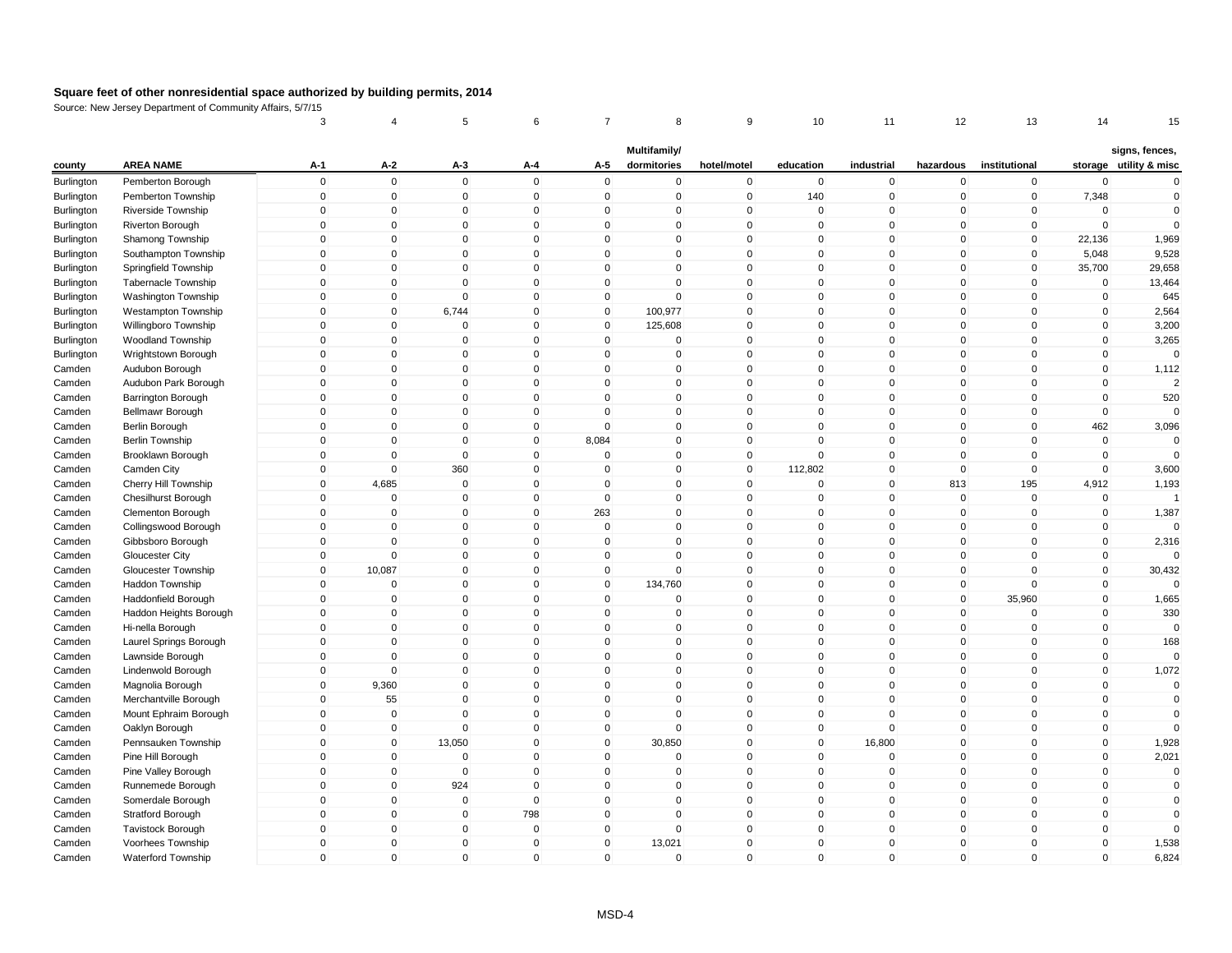|            |                             | 3            | 4           | 5            | 6                          | 7            | 8                           | 9           | 10           | 11           | 12           | 13             | 14          | 15                                       |
|------------|-----------------------------|--------------|-------------|--------------|----------------------------|--------------|-----------------------------|-------------|--------------|--------------|--------------|----------------|-------------|------------------------------------------|
| county     | <b>AREA NAME</b>            | A-1          | $A-2$       | A-3          | A-4                        | A-5          | Multifamily/<br>dormitories | hotel/motel | education    | industrial   | hazardous    | institutional  |             | signs, fences,<br>storage utility & misc |
| Camden     | <b>Winslow Township</b>     | $\mathbf 0$  | 8,207       | $\mathsf 0$  | $\mathbf 0$                | $\mathbf 0$  | 91,362                      | $\mathbf 0$ | $\mathbf 0$  | 11,950       | $\mathbf 0$  | $\mathbf 0$    | 7,518       | 39,876                                   |
| Camden     | Woodlynne Borough           | $\mathbf 0$  | $\mathbf 0$ | $\mathbf 0$  | $\mathbf 0$                | $\mathbf 0$  | $\mathbf 0$                 | $\mathbf 0$ | $\mathbf 0$  | $\mathbf 0$  | $\mathbf 0$  | $\mathbf 0$    | $\mathbf 0$ | $\Omega$                                 |
| Cape May   | Avalon Borough              | $\Omega$     | $\pmb{0}$   | 0            | $\mathbf 0$                | $\mathbf 0$  | $\pmb{0}$                   | $\pmb{0}$   | $\mathbf{0}$ | $\mathbf 0$  | $\mathbf 0$  | $\mathbf{0}$   | $\pmb{0}$   | 1,069                                    |
| Cape May   | Cape May City               | $\mathbf{0}$ | $\mathbf 0$ | $\mathbf 0$  | $\Omega$                   | 2,146        | $\Omega$                    | 1,825       | $\mathbf{0}$ | $\Omega$     | $\mathbf{0}$ | $\mathbf 0$    | 3,026       | 122                                      |
| Cape May   | Cape May Point Borough      | $\mathbf 0$  | $\mathbf 0$ | $\mathbf 0$  | $\mathbf 0$                | $\mathbf 0$  | 0                           | $\mathbf 0$ | $\mathbf{0}$ | $\mathbf 0$  | $\mathbf 0$  | $\mathbf 0$    | $\mathbf 0$ | $\Omega$                                 |
| Cape May   | Dennis Township             | $\mathbf{0}$ | $\mathbf 0$ | 8,000        | $\mathbf 0$                | $\mathbf 0$  | $\Omega$                    | $\mathbf 0$ | $\Omega$     | $\Omega$     | $\mathbf 0$  | $\Omega$       | 7,400       | 9,700                                    |
| Cape May   | Lower Township              | $\mathbf{0}$ | 100         | 267          | $\mathbf{0}$               | $\mathbf{0}$ | $\Omega$                    | $\mathbf 0$ | $\Omega$     | $\mathbf 0$  | $\mathbf{0}$ | $\mathbf{0}$   | 37,800      | 18,348                                   |
| Cape May   | Middle Township             | $\mathbf 0$  | $\mathbf 0$ | $\mathbf 0$  | $\mathbf 0$                | $\mathbf 0$  | 92,435                      | $\mathbf 0$ | $\mathbf 0$  | $\mathbf 0$  | $\mathbf 0$  | $\mathbf 0$    | 5,345       | $\Omega$                                 |
| Cape May   | North Wildwood City         | $\mathbf 0$  | $\mathbf 0$ | $\mathbf{0}$ | $\mathbf{0}$               | 621          | 6,234                       | 2,866       | $\mathbf{0}$ | $\Omega$     | $\mathbf{0}$ | $\Omega$       | 750         | $\Omega$                                 |
| Cape May   |                             | $\mathbf 0$  | 3,829       | $\mathbf 0$  | $\mathbf 0$                | $\mathbf 0$  | 14,427                      | $\mathbf 0$ | $\mathbf 0$  | $\mathbf 0$  | $\mathbf 0$  | $\mathbf 0$    | $\mathbf 0$ | 8,590                                    |
|            | Ocean City<br>Sea Isle City | 0            | $\mathbf 0$ | $\mathbf 0$  | $\Omega$                   | 0            | 5,772                       | $\mathbf 0$ | $\Omega$     | $\Omega$     | 0            | $\Omega$       | $\pmb{0}$   | 301                                      |
| Cape May   | Stone Harbor Borough        | $\mathbf{0}$ | $\pmb{0}$   | $\mathbf 0$  | $\mathbf{0}$               | $\mathbf 0$  | $\mathbf 0$                 | $\mathsf 0$ | $\mathbf{0}$ | $\mathbf 0$  | $\mathbf{0}$ | $\mathbf{0}$   | $\mathbf 0$ | $\Omega$                                 |
| Cape May   |                             | $\mathbf 0$  | $\pmb{0}$   | 3,324        | $\mathbf 0$                | $\mathbf 0$  | $\mathbf 0$                 | $\mathsf 0$ | $\mathbf{0}$ | $\mathbf 0$  | $\mathbf 0$  | $\mathbf 0$    | $\mathbf 0$ | 9,596                                    |
| Cape May   | <b>Upper Township</b>       | $\Omega$     | $\mathbf 0$ | $\mathbf{0}$ | $\mathbf{0}$               | $\mathbf{0}$ | $\Omega$                    | $\mathbf 0$ | $\Omega$     | $\mathbf 0$  | $\mathbf{0}$ | $\Omega$       | $\mathbf 0$ | 3,766                                    |
| Cape May   | West Cape May Borough       | $\Omega$     |             | $\Omega$     |                            |              |                             |             |              | $\Omega$     |              | 0              |             |                                          |
| Cape May   | West Wildwood Borough       |              | $\mathbf 0$ |              | $\mathbf 0$<br>$\mathbf 0$ | $\mathbf 0$  | $\mathbf 0$                 | $\mathsf 0$ | $\mathbf{0}$ | $\mathbf 0$  | $\mathbf 0$  |                | $\mathbf 0$ | $\mathbf 0$                              |
| Cape May   | <b>Wildwood City</b>        | $\mathbf 0$  | $\mathbf 0$ | $\mathbf 0$  |                            | $\mathbf 0$  | $\mathbf 0$                 | $\mathsf 0$ | $\mathbf{0}$ |              | $\mathbf 0$  | $\mathbf 0$    | $\mathbf 0$ | $\mathbf 0$                              |
| Cape May   | Wildwood Crest Borough      | $\mathbf 0$  | $\mathbf 0$ | 12,754       | $\mathbf 0$                | $\mathbf 0$  | $\mathbf 0$                 | $\mathsf 0$ | $\Omega$     | $\mathbf 0$  | $\mathbf 0$  | $\mathbf 0$    | $\mathbf 0$ | 288                                      |
| Cape May   | Woodbine Borough            | $\mathbf 0$  | $\mathbf 0$ | $\mathbf 0$  | $\mathbf 0$                | $\mathbf 0$  | $\mathsf 0$                 | $\mathsf 0$ | $\mathbf{0}$ | $\mathbf 0$  | $\mathbf 0$  | $\mathbf 0$    | 3,056       | $\overline{2}$                           |
| Cumberland | <b>Bridgeton City</b>       | $\Omega$     | $\pmb{0}$   | 0            | $\Omega$                   | 0            | 218                         | $\pmb{0}$   | 6,362        | 222          | 0            | $\Omega$       | $\Omega$    | 768                                      |
| Cumberland | <b>Commercial Township</b>  | $\mathbf{0}$ | $\mathbf 0$ | $\mathbf{0}$ | 240                        | $\mathbf{0}$ | $\Omega$                    | $\mathsf 0$ | $\mathbf{0}$ | $\mathbf 0$  | $\mathbf{0}$ | $\mathbf{0}$   | $\mathbf 0$ | 4,816                                    |
| Cumberland | Deerfield Township          | $\mathbf 0$  | $\mathbf 0$ | $\mathbf 0$  | $\mathbf 0$                | $\mathbf 0$  | $\mathbf 0$                 | $\mathsf 0$ | $\mathbf{0}$ | $\mathbf 0$  | $\mathbf 0$  | $\mathbf 0$    | $\mathbf 0$ | 9,657                                    |
| Cumberland | Downe Township              | $\mathbf{0}$ | $\pmb{0}$   | $\mathbf{0}$ | $\Omega$                   | 0            | $\Omega$                    | $\pmb{0}$   | $\Omega$     | $\Omega$     | $\mathbf 0$  | $\mathbf 0$    | 1,153       | 289                                      |
| Cumberland | Fairfield Township          | $\mathbf{0}$ | $\mathbf 0$ | $\mathbf 0$  | $\Omega$                   | $\mathbf{0}$ | $\mathbf 0$                 | $\mathsf 0$ | $\Omega$     | $\mathbf 0$  | $\mathbf{0}$ | $\Omega$       | 1,080       | 10,456                                   |
| Cumberland | Greenwich Township          | $\mathbf{0}$ | $\mathbf 0$ | $\mathbf 0$  | $\mathbf 0$                | 0            | 0                           | $\mathsf 0$ | $\mathbf{0}$ | $\mathbf 0$  | $\mathbf 0$  | 0              | $\mathbf 0$ | 3,978                                    |
| Cumberland | <b>Hopewell Township</b>    | $\mathbf{0}$ | $\mathbf 0$ | $\mathbf{0}$ | $\mathbf{0}$               | $\mathbf{0}$ | $\mathbf{0}$                | $\mathsf 0$ | $\mathbf{0}$ | $\Omega$     | $\mathbf{0}$ | $\mathbf{0}$   | $\mathbf 0$ | 8,292                                    |
| Cumberland | Lawrence Township           | $\mathbf 0$  | $\pmb{0}$   | $\mathbf 0$  | $\mathbf 0$                | $\mathbf 0$  | 0                           | $\pmb{0}$   | $\mathbf 0$  | $\mathbf 0$  | $\mathbf 0$  | $\mathbf 0$    | $\mathbf 0$ | $\Omega$                                 |
| Cumberland | Maurice River Township      | $\mathbf 0$  | $\pmb{0}$   | $\mathbf 0$  | $\mathbf 0$                | $\mathbf 0$  | 0                           | $\mathbf 0$ | $\mathbf 0$  | $\mathbf 0$  | $\mathbf 0$  | $\pmb{0}$      | $\mathbf 0$ | 13,876                                   |
| Cumberland | <b>Millville City</b>       | $\mathbf{0}$ | $\pmb{0}$   | $\mathbf 0$  | $\mathbf 0$                | $\mathbf 0$  | 0                           | $\mathsf 0$ | $\mathbf{0}$ | 6,500        | $\mathbf 0$  | $\mathbf 0$    | 25,494      | 17,084                                   |
| Cumberland | Shiloh Borough              | $\mathbf 0$  | $\mathbf 0$ | $\mathbf 0$  | $\mathbf 0$                | $\mathbf 0$  | 0                           | $\mathsf 0$ | $\mathbf{0}$ | $\mathbf 0$  | $\mathbf 0$  | $\mathbf 0$    | $\mathbf 0$ | $\mathbf 0$                              |
| Cumberland | Stow Creek Township         | $\mathbf 0$  | $\mathbf 0$ | $\mathbf 0$  | $\mathbf 0$                | $\mathbf 0$  | $\Omega$                    | $\mathbf 0$ | $\Omega$     | $\mathbf 0$  | $\mathbf 0$  | $\mathbf 0$    | $\mathbf 0$ | 7,360                                    |
| Cumberland | Upper Deerfield Township    | $\Omega$     | $\Omega$    | $\mathbf 0$  | $\mathbf 0$                | $\mathbf 0$  | $\Omega$                    | $\mathbf 0$ | $\mathbf{0}$ | $\Omega$     | $\mathbf 0$  | $\Omega$       | 4,452       | 17,408                                   |
| Cumberland | Vineland City               | $\mathbf{0}$ | 3,063       | 56           | $\mathbf 0$                | $\mathbf 0$  | $\mathbf 0$                 | $\mathsf 0$ | $\mathbf{0}$ | 54,542       | $\mathbf 0$  | $\mathbf{0}$   | 56,823      | 37,893                                   |
| Essex      | <b>Belleville Township</b>  | $\mathbf 0$  | $\mathbf 0$ | $\mathbf 0$  | $\mathbf 0$                | $\mathbf 0$  | 21,373                      | $\mathsf 0$ | $\mathbf{0}$ | 2,397        | $\mathbf 0$  | $\mathbf 0$    | 575,640     | $\Omega$                                 |
| Essex      | <b>Bloomfield Township</b>  | $\mathbf 0$  | $\mathbf 0$ | $\mathbf 0$  | $\mathbf 0$                | $\mathbf 0$  | 129,783                     | $\mathsf 0$ | $\mathbf{0}$ | $\mathbf 0$  | $\mathbf 0$  | $\mathbf 0$    | 3,120       | 7,161                                    |
| Essex      | Caldwell Borough            | $\mathbf 0$  | $\pmb{0}$   | $\mathbf 0$  | $\mathbf 0$                | $\mathbf 0$  | 0                           | $\mathbf 0$ | $\mathbf 0$  | $\mathbf 0$  | $\mathbf 0$  | $\pmb{0}$      | $\mathbf 0$ |                                          |
| Essex      | Cedar Grove Township        | $\mathbf{0}$ | $\mathbf 0$ | $\mathbf{0}$ | $\Omega$                   | $\mathbf{0}$ | $\Omega$                    | $\mathbf 0$ | $\mathbf{0}$ | $\Omega$     | $\mathbf{0}$ | $\mathbf{0}$   | $\mathbf 0$ | 8,116                                    |
| Essex      | East Orange City            | $\mathbf{0}$ | $\mathbf 0$ | $\mathbf 0$  | $\mathbf 0$                | $\mathbf 0$  | 0                           | $\mathsf 0$ | $\mathbf{0}$ | $\mathbf 0$  | $\mathbf 0$  | $\mathbf 0$    | $\mathbf 0$ | 1,324                                    |
| Essex      | Essex Fells Borough         | $\mathbf 0$  | $\mathbf 0$ | $\mathbf 0$  | $\mathbf 0$                | $\mathbf 0$  | 0                           | $\mathbf 0$ | $\mathbf{0}$ | $\mathbf 0$  | $\mathbf 0$  | $\mathbf 0$    | $\mathbf 0$ | $\mathbf 0$                              |
| Essex      | Fairfield Township          | $\mathbf{0}$ | $\mathbf 0$ | $\mathbf{0}$ | $\mathbf{0}$               | $\mathbf 0$  | 0                           | $\mathsf 0$ | $\Omega$     | $\mathbf 0$  | $\mathbf{0}$ | $\overline{0}$ | $\mathbf 0$ | $\mathbf 0$                              |
| Essex      | Glen Ridge Borough          | $\mathbf 0$  | $\mathbf 0$ | $\mathbf 0$  | $\mathbf 0$                | $\mathbf 0$  | $\mathbf 0$                 | $\mathsf 0$ | $\Omega$     | $\mathbf 0$  | $\mathbf 0$  | 0              | $\mathbf 0$ | $\mathbf 0$                              |
| Essex      | <b>Irvington Township</b>   | $\mathbf{0}$ | $\mathbf 0$ | $\mathbf{0}$ | $\mathbf{0}$               | $\mathbf{0}$ | 637                         | $\mathbf 0$ | $\mathbf{0}$ | $\mathbf{0}$ | $\mathbf{0}$ | $\Omega$       | $\mathbf 0$ | $\Omega$                                 |
| Essex      | Livingston Township         | $\mathbf 0$  | $\pmb{0}$   | 6,920        | $\mathbf 0$                | $\mathbf 0$  | 182,560                     | $\mathbf 0$ | 27,180       | $\mathbf 0$  | $\mathbf 0$  | $\mathbf 0$    | $\mathbf 0$ | 2,129                                    |
| Essex      | Maplewood Township          | $\mathbf 0$  | $\pmb{0}$   | $\mathbf 0$  | $\mathbf 0$                | $\mathbf 0$  | $\mathbf 0$                 | $\mathbf 0$ | $\Omega$     | $\mathbf 0$  | $\mathbf 0$  | $\mathbf 0$    | $\mathbf 0$ | 560                                      |
| Essex      | Millburn Township           | $\Omega$     | $\mathbf 0$ | $\mathbf 0$  | $\mathbf 0$                | $\mathbf 0$  | $\mathbf 0$                 | $\mathsf 0$ | 23,846       | $\mathbf 0$  | $\mathbf 0$  | $\Omega$       | $\mathbf 0$ | 2,581                                    |
| Essex      | Montclair Township          | $\mathbf 0$  | $\mathbf 0$ | $\mathbf 0$  | $\mathbf 0$                | $\mathbf 0$  | 305,382                     | $\mathsf 0$ | 9,035        | $\mathbf 0$  | $\mathbf 0$  | $\mathbf 0$    | $\mathbf 0$ | 11,890                                   |
| Essex      | Newark City                 | $\mathbf 0$  | 2,770       | 28,785       | $\mathbf 0$                | $\mathbf 0$  | 975,154                     | $\mathbf 0$ | 81,308       | $\mathbf 0$  | $\mathbf 0$  | $\mathbf 0$    | 140,638     | 3,500                                    |
| Essex      | North Caldwell Borough      | $\mathbf{0}$ | $\mathbf 0$ | $\Omega$     | $\mathbf{0}$               | $\mathbf 0$  | $\Omega$                    | $\mathsf 0$ | $\Omega$     | $\Omega$     | $\mathbf 0$  | $\Omega$       | $\mathbf 0$ | $\Omega$                                 |
| Essex      | Nutley Township             | $\mathbf{0}$ | $\mathbf 0$ | $\mathsf 0$  | $\mathbf 0$                | $\mathbf{0}$ | 45,340                      | $\mathsf 0$ | $\mathbf{0}$ | $\Omega$     | $\mathbf 0$  | $\overline{0}$ | $\mathbf 0$ | 2,339                                    |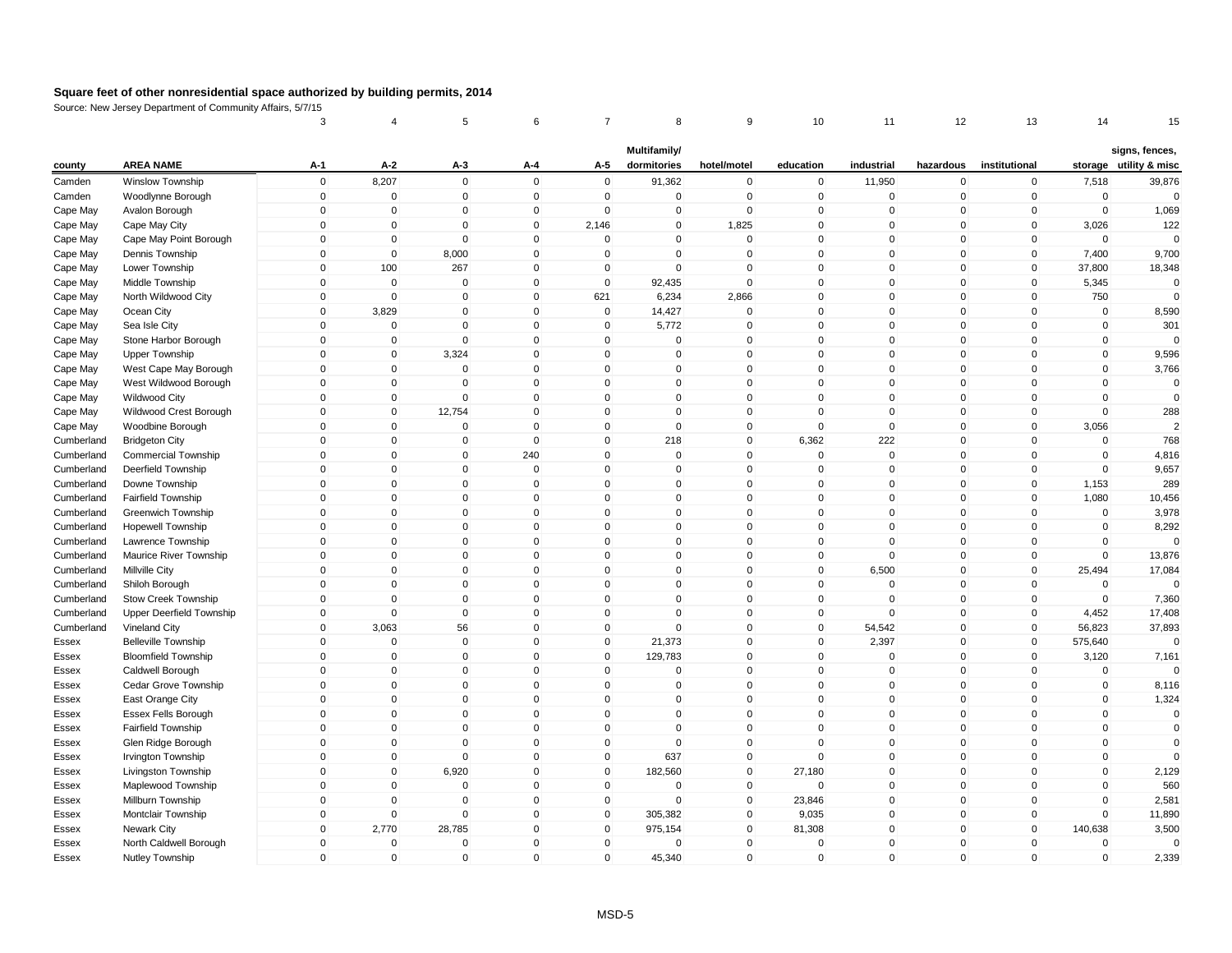|            |                            | 3                   | 4            | 5            | 6            | 7            | 8                           | 9           | 10           | 11          | 12           | 13             | 14          | 15                                       |
|------------|----------------------------|---------------------|--------------|--------------|--------------|--------------|-----------------------------|-------------|--------------|-------------|--------------|----------------|-------------|------------------------------------------|
| county     | <b>AREA NAME</b>           | A-1                 | $A-2$        | A-3          | A-4          | A-5          | Multifamily/<br>dormitories | hotel/motel | education    | industrial  | hazardous    | institutional  |             | signs, fences,<br>storage utility & misc |
| Essex      | City of Orange Township    | $\mathbf 0$         | $\mathbf 0$  | $\mathbf 0$  | $\mathbf 0$  | $\mathbf 0$  | 297,104                     | $\mathbf 0$ | $\mathbf 0$  | $\mathbf 0$ | $\mathbf 0$  | $\pmb{0}$      | $\Omega$    | 960                                      |
| Essex      | Roseland Borough           | $\mathbf 0$         | $\mathbf 0$  | $\mathbf 0$  | $\mathbf 0$  | $\mathbf 0$  | 403,414                     | $\mathbf 0$ | $\mathbf 0$  | $\mathbf 0$ | $\mathbf 0$  | $\overline{0}$ | 1,961       | $\mathbf 0$                              |
| Essex      | South Orange Village       | $\Omega$            | $\pmb{0}$    | $\mathbf 0$  | $\mathbf 0$  | $\mathbf 0$  | 240,442                     | $\mathsf 0$ | $\Omega$     | $\mathbf 0$ | $\mathbf{0}$ | $\mathbf 0$    | 349,950     | $\mathbf 0$                              |
| Essex      | Verona Township            | $\mathbf{0}$        | $\mathbf 0$  | $\mathbf{0}$ | $\mathbf 0$  | $\mathbf 0$  | $\mathbf 0$                 | $\mathsf 0$ | $\mathbf{0}$ | $\mathbf 0$ | $\mathbf{0}$ | $\mathbf 0$    | $\mathbf 0$ | $\mathbf 0$                              |
| Essex      | West Caldwell Township     | $\mathbf 0$         | $\mathbf 0$  | $\mathbf 0$  | $\mathbf 0$  | $\mathbf 0$  | $\mathbf 0$                 | $\mathbf 0$ | $\mathbf{0}$ | $\mathbf 0$ | $\mathbf 0$  | $\mathbf 0$    | $\mathbf 0$ | 2,936                                    |
| Essex      | West Orange Township       | $\mathbf{0}$        | $\mathbf 0$  | $\mathbf 0$  | $\mathbf 0$  | $\mathbf 0$  | 72                          | $\mathsf 0$ | $\Omega$     | $\mathbf 0$ | $\mathbf 0$  | $\Omega$       | $\mathbf 0$ | 1,292                                    |
| Gloucester | Clayton Borough            | $\Omega$            | $\mathbf 0$  | 4,396        | $\mathbf 0$  | $\mathbf 0$  | $\mathsf 0$                 | $\mathbf 0$ | $\mathbf{0}$ | $\mathbf 0$ | $\mathbf 0$  | $\Omega$       | 1,584       | 988                                      |
| Gloucester | Deptford Township          | $\Omega$            | $\mathbf 0$  | $\mathbf 0$  | $\mathbf{0}$ | $\mathbf 0$  | $\mathbf{0}$                | $\mathbf 0$ | $\mathbf{0}$ | $\Omega$    | $\mathbf{0}$ | $\Omega$       | 6,300       | 5,788                                    |
| Gloucester | East Greenwich Township    | $\mathbf{0}$        | $\mathbf 0$  | $\mathbf 0$  | $\mathbf 0$  | $\mathbf 0$  | 1,764                       | $\mathsf 0$ | $\mathbf{0}$ | $\mathbf 0$ | $\mathbf 0$  | $\mathbf 0$    | $\mathbf 0$ | 3,040                                    |
| Gloucester | Elk Township               | $\mathbf 0$         | $\pmb{0}$    | $\mathbf 0$  | $\mathbf 0$  | 0            | $\mathbf 0$                 | $\mathbf 0$ | $\mathbf 0$  | $\mathbf 0$ | $\mathbf 0$  | $\pmb{0}$      | 1,296       | $\Omega$                                 |
| Gloucester | Franklin Township          | $\Omega$            | $\mathbf 0$  | $\mathbf 0$  | $\mathbf 0$  | $\mathbf{0}$ | 0                           | $\mathsf 0$ | $\mathbf{0}$ | $\mathbf 0$ | $\mathbf{0}$ | $\mathbf 0$    | 640         | 23,600                                   |
| Gloucester | Glassboro Borough          | $\mathbf 0$         | $\pmb{0}$    | 172          | $\mathbf 0$  | 0            | 0                           | $\pmb{0}$   | $\mathbf{0}$ | $\mathbf 0$ | $\mathbf 0$  | $\mathbf 0$    | $\mathbf 0$ | 1,780                                    |
| Gloucester | Greenwich Township         | $\mathbf 0$         | $\pmb{0}$    | $\mathbf 0$  | $\Omega$     | 64           | $\Omega$                    | $\mathbf 0$ | $\mathbf 0$  | $\Omega$    | $\mathbf 0$  | $\mathbf 0$    | $\mathbf 0$ | $\Omega$                                 |
| Gloucester | Harrison Township          | $\mathbf{0}$        | $\mathbf 0$  | $\mathbf 0$  | $\mathbf 0$  | 6,449        | 55,060                      | $\mathbf 0$ | $\mathbf{0}$ | $\mathbf 0$ | $\mathbf 0$  | 3              | $\mathbf 0$ | 13,866                                   |
| Gloucester | Logan Township             | $\Omega$            | $\mathbf 0$  | $\mathbf 0$  | 2,430        | 0            | 0                           | $\mathbf 0$ | $\mathbf{0}$ | 34,000      | $\mathbf 0$  | $\mathbf 0$    | 279,327     | $\Omega$                                 |
| Gloucester | Mantua Township            | $\mathbf{0}$        | $\mathbf 0$  | 1,452        | $\mathbf 0$  | $\mathbf{0}$ | $\Omega$                    | $\mathbf 0$ | $\mathbf{0}$ | $\Omega$    | $\mathbf{0}$ | $\mathbf{0}$   | 120         | $\Omega$                                 |
| Gloucester | Monroe Township            | $\mathbf 0$         | 4,928        | 160          | $\mathbf 0$  | $\mathbf 0$  | 0                           | $\mathsf 0$ | $\mathbf{0}$ | $\mathbf 0$ | $\mathbf 0$  | $\mathbf 0$    | 12,658      | $\Omega$                                 |
| Gloucester | National Park Borough      | $\mathbf 0$         | $\mathbf 0$  | $\mathbf 0$  | $\mathbf 0$  | $\mathbf 0$  | 0                           | $\mathbf 0$ | $\mathbf 0$  | $\mathbf 0$ | $\mathbf 0$  | $\mathbf 0$    | $\mathbf 0$ | 1,168                                    |
| Gloucester | Newfield Borough           | $\mathbf 0$         | $\mathbf 0$  | $\mathbf 0$  | $\mathbf 0$  | $\mathbf 0$  | 0                           | $\mathbf 0$ | $\mathbf{0}$ | $\mathbf 0$ | $\mathbf 0$  | $\mathbf 0$    | 1,120       |                                          |
| Gloucester | Paulsboro Borough          | $\mathbf 0$         | $\mathbf 0$  | 5,754        | $\mathbf 0$  | $\mathbf 0$  | 0                           | $\mathsf 0$ | $\mathbf{0}$ | $\mathbf 0$ | $\mathbf 0$  | $\mathbf 0$    | 7,500       | 696                                      |
| Gloucester | Pitman Borough             | $\mathbf{0}$        | $\mathbf 0$  | $\mathbf 0$  | $\mathbf{0}$ | $\mathbf{0}$ | 0                           | $\mathsf 0$ | $\mathbf{0}$ | $\mathbf 0$ | $\mathbf{0}$ | $\mathbf{0}$   | $\Omega$    | $\Omega$                                 |
| Gloucester | South Harrison Township    | $\mathbf 0$         | $\mathbf 0$  | $\mathbf 0$  | $\mathbf 0$  | $\mathbf 0$  | 0                           | $\mathbf 0$ | $\mathbf{0}$ | $\mathbf 0$ | $\mathbf 0$  | $\mathbf 0$    | 18,032      | $\Omega$                                 |
| Gloucester | Swedesboro Borough         | $\mathbf{0}$        | $\mathbf 0$  | $\mathbf 0$  | $\mathbf 0$  | $\mathbf 0$  | 0                           | $\mathbf 0$ | $\mathbf{0}$ | $\mathbf 0$ | $\mathbf 0$  | $\mathbf 0$    | 4,600       |                                          |
| Gloucester | <b>Washington Township</b> | $\Omega$            | 1,240        | 2,400        | $\mathbf 0$  | $\mathbf{0}$ | $\Omega$                    | $\mathsf 0$ | $\Omega$     | $\Omega$    | $\mathbf 0$  | 20,000         | 21,600      | 11,115                                   |
| Gloucester | Wenonah Borough            | $\mathbf 0$         | $\mathbf 0$  | $\mathbf 0$  | $\mathbf 0$  | $\mathbf 0$  | $\mathbf 0$                 | $\mathsf 0$ | $\mathbf{0}$ | $\mathbf 0$ | $\mathbf 0$  | $\mathbf 0$    | $\mathbf 0$ | $\Omega$                                 |
| Gloucester | West Deptford Township     | $\mathsf{O}\xspace$ | $\pmb{0}$    | $\Omega$     | $\mathsf 0$  | $\mathsf 0$  | $\mathbf 0$                 | $\pmb{0}$   | $\mathbf{0}$ | $\pmb{0}$   | $\mathsf 0$  | $\mathbf 0$    | $\mathbf 0$ | 2,432                                    |
| Gloucester | Westville Borough          | $\mathbf 0$         | $\mathbf 0$  | $\mathbf 0$  | $\mathbf 0$  | $\mathbf 0$  | 0                           | $\mathsf 0$ | $\mathbf{0}$ | 1,980       | $\mathbf 0$  | $\mathbf 0$    | $\mathbf 0$ | $\mathbf 0$                              |
| Gloucester | <b>Woodbury City</b>       | 0                   | $\mathbf 0$  | $\mathbf 0$  | $\mathbf 0$  | 0            | 0                           | $\mathbf 0$ | $\mathbf 0$  | 0           | 0            | 0              | $\pmb{0}$   | 324                                      |
| Gloucester | Woodbury Heights Borough   | $\mathbf{0}$        | $\mathbf 0$  | $\mathbf 0$  | $\Omega$     | $\mathbf{0}$ | $\Omega$                    | $\mathsf 0$ | $\mathbf{0}$ | $\Omega$    | $\mathbf{0}$ | $\Omega$       | $\mathbf 0$ | $\Omega$                                 |
| Gloucester | Woolwich Township          | $\mathbf 0$         | $\mathbf 0$  | $\mathbf 0$  | $\mathbf 0$  | $\mathbf 0$  | $\mathbf 0$                 | $\mathsf 0$ | $\mathbf{0}$ | $\mathbf 0$ | $\mathbf 0$  | $\Omega$       | $\mathbf 0$ | 3,997                                    |
| Hudson     | <b>Bayonne City</b>        | $\mathbf 0$         | 8,776        | 2,720        | 31,000       | 0            | 1,884                       | $\mathbf 0$ | $\Omega$     | $\Omega$    | $\mathbf 0$  | $\Omega$       | $\mathbf 0$ | 4,494                                    |
| Hudson     | East Newark Borough        | $\Omega$            | $\mathbf 0$  | $\mathbf{0}$ | $\Omega$     | $\mathbf 0$  | $\Omega$                    | $\mathbf 0$ | $\Omega$     | $\mathbf 0$ | $\mathbf{0}$ | $\Omega$       | $\mathbf 0$ | $\mathbf 0$                              |
| Hudson     | Guttenberg Town            | $\mathbf 0$         | $\mathbf 0$  | $\mathbf 0$  | $\mathbf 0$  | $\mathbf 0$  | $\mathbf 0$                 | 28,284      | $\mathbf{0}$ | $\mathbf 0$ | $\mathbf 0$  | 0              | $\mathbf 0$ | $\mathbf 0$                              |
| Hudson     | Harrison Town              | $\mathbf{0}$        | $\mathbf 0$  | $\mathbf{0}$ | $\mathbf 0$  | $\mathbf 0$  | 1,026,715                   | $\mathsf 0$ | $\mathbf{0}$ | $\Omega$    | $\mathbf{0}$ | $\Omega$       | $\mathbf 0$ | $\mathbf{0}$                             |
| Hudson     | Hoboken City               | $\mathbf 0$         | $\pmb{0}$    | $\mathbf 0$  | $\mathbf 0$  | $\mathbf 0$  | 477,440                     | 1,154       | $\mathbf 0$  | $\mathbf 0$ | $\mathbf 0$  | $\mathbf 0$    | $\mathbf 0$ | $\Omega$                                 |
| Hudson     | Jersey City                | 0                   | $\mathbf 0$  | 26,280       | $\Omega$     | 0            | 4,592,568                   | 0           | $\mathbf 0$  | $\Omega$    | 0            | $\Omega$       | $\mathbf 0$ | 375                                      |
| Hudson     | Kearny Town                | $\mathbf{0}$        | $\mathbf 0$  | 3,072        | $\Omega$     | $\mathbf 0$  | 61,196                      | $\mathsf 0$ | $\mathbf{0}$ | 6,628       | $\mathbf{0}$ | $\Omega$       | $\mathbf 0$ | 2,972                                    |
| Hudson     | North Bergen Township      | $\mathbf 0$         | $\pmb{0}$    | $\mathbf 0$  | $\mathbf 0$  | $\mathbf 0$  | $\mathbf 0$                 | 55,000      | $\mathbf{0}$ | $\mathbf 0$ | $\mathbf 0$  | $\mathbf 0$    | $\mathbf 0$ | $\mathbf 0$                              |
| Hudson     | Secaucus Town              | $\Omega$            | $\mathbf 0$  | $\mathbf{0}$ | $\mathbf{0}$ | $\mathbf 0$  | 500,001                     | $\mathbf 0$ | $\mathbf{0}$ | $\mathbf 0$ | $\mathbf{0}$ | $\Omega$       | 50,914      | $\mathbf 0$                              |
| Hudson     | Union City                 | $\Omega$            | $\mathbf 0$  | $\mathbf 0$  | $\mathbf 0$  | $\mathbf 0$  | 59,662                      | $\mathbf 0$ | 47,561       | $\mathbf 0$ | $\mathbf 0$  | 0              | 0           | $\Omega$                                 |
| Hudson     | Weehawken Township         | $\mathbf{0}$        | $\mathbf 0$  | $\mathbf 0$  | $\Omega$     | $\mathbf 0$  | 524,156                     | $\mathbf 0$ | $\mathbf{0}$ | $\mathbf 0$ | $\mathbf 0$  | $\Omega$       | $\mathbf 0$ | $\Omega$                                 |
| Hudson     | West New York Town         | $\mathbf 0$         | $\mathbf 0$  | $\mathbf 0$  | $\mathbf 0$  | $\mathbf 0$  | 73,448                      | $\mathsf 0$ | $\mathbf{0}$ | $\mathbf 0$ | $\mathbf 0$  | 0              | $\mathbf 0$ | 14,620                                   |
| Hunterdon  | Alexandria Township        | $\mathbf 0$         | $\mathbf 0$  | $\mathbf 0$  | $\mathbf 0$  | $\mathbf 0$  | $\mathbf 0$                 | $\mathbf 0$ | $\mathbf{0}$ | $\mathbf 0$ | $\mathbf 0$  | $\mathbf 0$    | $\mathbf 0$ | 25,779                                   |
| Hunterdon  | Bethlehem Township         | 0                   | $\mathbf 0$  | 0            | $\mathbf 0$  | 0            | 0                           | $\mathbf 0$ | $\mathbf 0$  | $\mathbf 0$ | 0            | 0              | 0           | 1,869                                    |
| Hunterdon  | <b>Bloomsbury Borough</b>  | $\mathbf{0}$        | $\mathbf 0$  | $\mathbf 0$  | $\mathbf 0$  | $\mathbf 0$  | 0                           | $\mathsf 0$ | $\mathbf{0}$ | $\mathbf 0$ | $\mathbf{0}$ | $\mathbf 0$    | $\mathbf 0$ | $\overline{2}$                           |
| Hunterdon  | Califon Borough            | $\mathbf 0$         | $\mathbf 0$  | $\mathbf 0$  | $\mathbf 0$  | $\mathbf 0$  | 0                           | $\mathsf 0$ | $\mathbf{0}$ | $\mathbf 0$ | $\mathbf 0$  | $\mathbf{0}$   | $\mathbf 0$ | 192                                      |
| Hunterdon  | Clinton Town               | $\mathbf{0}$        | $\mathbf 0$  | $\mathbf{0}$ | $\mathbf 0$  | $\mathbf{0}$ | 77,006                      | $\mathsf 0$ | $\Omega$     | $\Omega$    | $\mathbf{0}$ | $\Omega$       | 544         | 1,120                                    |
| Hunterdon  | Clinton Township           | $\Omega$            | $\mathbf{0}$ | $\mathbf 0$  | $\mathbf{0}$ | $\mathbf{0}$ | $\mathbf{0}$                | $\mathbf 0$ | $\Omega$     | $\Omega$    | $\mathbf{0}$ | 0              | 144,000     | 6,645                                    |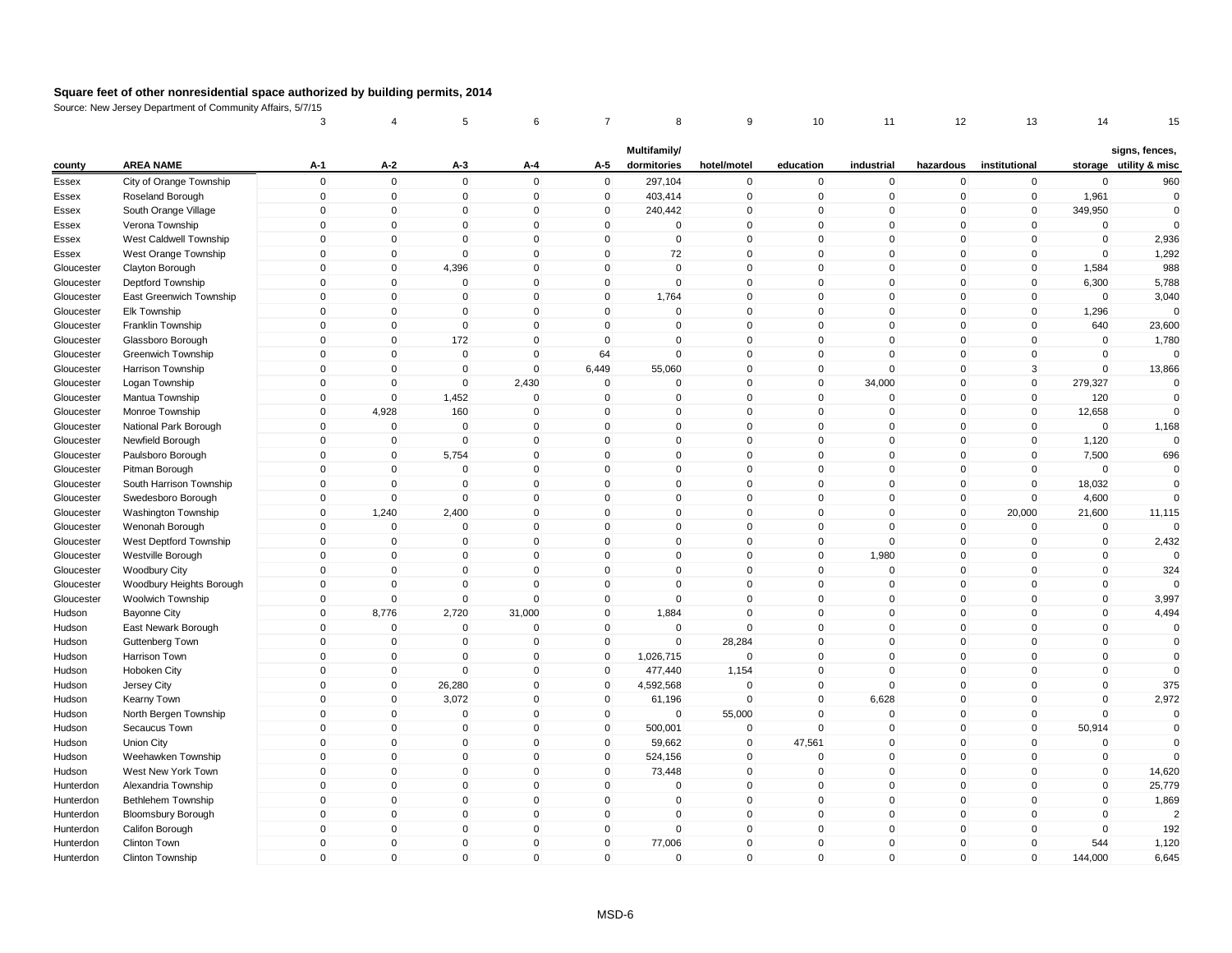|           |                               | 3                    | 4              | 5           | 6              |              | 8              | 9            | 10           | 11             | 12           | 13            | 14             | 15                     |
|-----------|-------------------------------|----------------------|----------------|-------------|----------------|--------------|----------------|--------------|--------------|----------------|--------------|---------------|----------------|------------------------|
|           |                               |                      |                |             |                |              | Multifamily/   |              |              |                |              |               |                | signs, fences,         |
| county    | <b>AREA NAME</b>              | $A-1$                | $A-2$          | A-3         | A-4            | A-5          | dormitories    | hotel/motel  | education    | industrial     | hazardous    | institutional |                | storage utility & misc |
| Hunterdon | <b>Delaware Township</b>      | $\mathbf 0$          | $\mathbf 0$    | $\mathbf 0$ | $\mathbf 0$    | $\mathbf 0$  | $\mathbf 0$    | $\mathbf 0$  | 0            | $\mathbf 0$    | $\mathbf 0$  | $\mathbf 0$   | 13,016         | 6,725                  |
| Hunterdon | East Amwell Township          | 0                    | $\mathbf 0$    | $\mathbf 0$ | $\mathbf 0$    | $\mathbf 0$  | $\mathbf 0$    | $\mathbf 0$  | 1,681        | $\mathbf 0$    | $\mathbf 0$  | $\mathbf 0$   | 2,400          | 10,984                 |
| Hunterdon | Flemington Borough            | $\mathbf 0$          | $\mathbf 0$    | 0           | $\pmb{0}$      | $\mathbf{0}$ | $\mathbf 0$    | 0            | $\Omega$     | $\overline{0}$ | 0            | $\pmb{0}$     | $\overline{0}$ | 0                      |
| Hunterdon | Franklin Township             | $\mathbf 0$          | $\mathbf 0$    | $\Omega$    | $\mathbf 0$    | $\mathbf{0}$ | $\mathbf 0$    | $\mathbf 0$  | 0            | $\mathbf 0$    | $\mathbf 0$  | $\mathbf 0$   | 15,780         | 10,522                 |
| Hunterdon | Frenchtown Borough            | $\mathbf 0$          | $\mathbf 0$    | $\mathbf 0$ | $\mathbf 0$    | $\mathbf{0}$ | $\mathbf 0$    | $\mathbf 0$  | $\mathbf 0$  | $\mathbf 0$    | $\mathbf 0$  | $\mathbf 0$   | $\overline{2}$ | -1                     |
| Hunterdon | Glen Gardner Borough          | $\Omega$             | $\mathbf 0$    | $\Omega$    | $\mathbf 0$    | $\Omega$     | $\Omega$       | $\mathbf 0$  | $\Omega$     | $\Omega$       | $\mathbf 0$  | $\mathbf{0}$  | $\mathbf{0}$   | 2,807                  |
| Hunterdon | Hampton Borough               | $\Omega$             | $\mathbf 0$    | $\Omega$    | $\mathbf 0$    | $\mathbf{0}$ | $\mathbf 0$    | $\mathbf{0}$ | $\Omega$     | $\Omega$       | $\mathbf 0$  | $\mathbf{0}$  | $\mathbf{0}$   | 6                      |
| Hunterdon | High Bridge Borough           | $\mathsf 0$          | $\mathbf 0$    | $\mathbf 0$ | $\mathbf 0$    | $\mathbf 0$  | 10,212         | $\mathbf 0$  | $\mathbf 0$  | 27,500         | $\mathbf 0$  | $\mathbf 0$   | 3,140          | $\Omega$               |
| Hunterdon | <b>Holland Township</b>       | $\mathbf 0$          | $\mathbf 0$    | $\Omega$    | $\mathbf 0$    | $\mathbf{0}$ | $\mathsf 0$    | $\mathbf 0$  | $\mathbf{0}$ | $\mathbf 0$    | $\mathbf 0$  | $\mathbf 0$   | $\overline{1}$ | 1,031                  |
| Hunterdon | Kingwood Township             | 0                    | $\mathbf 0$    | $\mathbf 0$ | $\mathbf 0$    | $\mathbf 0$  | $\mathbf 0$    | $\mathbf 0$  | 0            | $\mathbf 0$    | $\mathbf 0$  | $\mathbf 0$   | $\mathbf 0$    | 7,032                  |
| Hunterdon | Lambertville City             | 0                    | $\overline{c}$ | 204         | $\mathbf 0$    | $\mathbf 0$  | $\mathbf 0$    | 0            | $\Omega$     | $\mathbf 0$    | $\mathbf 0$  | $\Omega$      | $\mathbf 0$    | 0                      |
| Hunterdon | Lebanon Borough               | $\Omega$             | $\mathbf 0$    | $\mathbf 0$ | $\mathbf 0$    | $\mathbf{0}$ | $\mathbf 0$    | $\mathbf{0}$ | $\Omega$     | $\overline{2}$ | $\mathbf 0$  | $\Omega$      | $\mathbf{0}$   | $\overline{4}$         |
| Hunterdon | Lebanon Township              | $\mathbf 0$          | $\mathbf 0$    | $\mathbf 0$ | $\mathbf 0$    | $\mathbf{0}$ | $\mathbf 0$    | $\mathbf 0$  | 0            | $\mathbf 0$    | $\mathbf 0$  | $\mathbf 0$   | $\mathbf 0$    | 10,257                 |
| Hunterdon | Milford Borough               | $\Omega$             | $\mathbf{0}$   | $\Omega$    | $\mathbf 0$    | $\Omega$     | $\mathbf 0$    | $\mathbf 0$  | $\Omega$     | $\mathbf 0$    | $\mathbf 0$  | $\mathbf{0}$  | $\mathbf{0}$   | $\Omega$               |
| Hunterdon | Raritan Township              | $\mathbf 0$          | $\mathbf 0$    | $\mathbf 0$ | $\mathbf 0$    | $\mathbf{0}$ | $\mathbf 0$    | $\mathbf 0$  | 0            | 9,224          | $\mathbf 0$  | $\mathbf 0$   | 768            | 17,690                 |
| Hunterdon | Readington Township           | $\mathbf 0$          | $\mathbf 0$    | 4,443       | $\mathbf 0$    | $\mathbf{0}$ | $\overline{2}$ | $\mathbf 0$  | 0            | 9,807          | $\mathbf 0$  | $\mathbf{1}$  | 28,888         | 29,413                 |
| Hunterdon | Stockton Borough              | $\mathsf 0$          | $\mathbf 0$    | $\mathbf 0$ | $\mathbf 0$    | $\mathbf{0}$ | $\mathbf 0$    | $\mathbf 0$  | 0            | $\mathbf 0$    | $\mathbf 0$  | $\mathsf 0$   | $\mathbf{0}$   | $\mathbf 0$            |
| Hunterdon | <b>Tewksbury Township</b>     | $\mathbf 0$          | $\mathbf 0$    | $\mathbf 0$ | $\mathbf 0$    | $\mathbf{0}$ | $\mathbf 0$    | $\mathbf 0$  | $\mathbf 0$  | $\mathbf 0$    | $\mathbf 0$  | $\mathbf 0$   | 6,244          | 10,996                 |
| Hunterdon | Union Township                | $\Omega$             | $\Omega$       | 0           | $\mathbf 0$    | $\mathbf 0$  | $\mathbf 0$    | 0            | $\Omega$     | $\mathbf 0$    | $\mathbf 0$  | $\mathbf 0$   | $\Omega$       | 14                     |
| Hunterdon | West Amwell Township          | $\mathbf 0$          | $\mathbf 0$    | $\Omega$    | $\mathbf 0$    | $\mathbf{0}$ | $\mathbf 0$    | $\mathbf 0$  | $\Omega$     | $\mathbf 0$    | $\mathbf 0$  | $\mathsf 0$   | $\mathbf{0}$   | 9,794                  |
| Mercer    | East Windsor Township         | $\mathbf 0$          | $\mathbf 0$    | $\mathbf 0$ | $\mathbf 0$    | $\mathbf{0}$ | $\mathbf 0$    | $\mathbf 0$  | $\Omega$     | $\mathbf 0$    | $\mathbf 0$  | $\mathbf 0$   | 2,500          | 1,980                  |
| Mercer    | Ewing Township                | $\Omega$             | $\mathbf 0$    | $\Omega$    | $\mathbf 0$    | $\mathbf{0}$ | $\mathbf 0$    | $\mathbf 0$  | $\Omega$     | $\Omega$       | $\mathbf 0$  | $\mathbf{0}$  | $\mathbf{0}$   | 600                    |
| Mercer    | Hamilton Township             | $\Omega$             | 1,530          | $\Omega$    | $\mathbf 0$    | $\mathbf{0}$ | 14,771         | 205,999      | $\mathbf{0}$ | $\Omega$       | $\mathbf 0$  | $\Omega$      | 16,124         | $\mathbf 0$            |
| Mercer    | Hightstown Borough            | $\mathbf 0$          | $\mathbf 0$    | $\mathbf 0$ | $\mathbf 0$    | $\mathbf{0}$ | $\mathbf 0$    | 0            | 9,255        | $\mathbf 0$    | $\mathbf 0$  | $\mathbf 0$   | $\mathbf 0$    | 0                      |
| Mercer    | Hopewell Borough              | $\mathbf 0$          | 801            | $\mathbf 0$ | $\mathbf 0$    | $\mathbf{0}$ | $\mathbf 0$    | $\mathbf 0$  | $\mathbf{0}$ | $\mathbf 0$    | $\mathbf 0$  | $\mathbf{0}$  | $\mathbf{0}$   | 252                    |
| Mercer    | <b>Hopewell Township</b>      | $\mathbf 0$          | $\mathbf 0$    | $\mathbf 0$ | $\mathbf 0$    | $\mathbf 0$  | $\mathbf 0$    | $\mathbf 0$  | $\mathbf 0$  | $\mathbf 0$    | $\mathbf 0$  | $\mathbf 0$   | $\mathbf 0$    | 17,164                 |
| Mercer    | Lawrence Township             | 0                    | $\mathbf 0$    | 5,337       | 11,415         | $\mathbf 0$  | $\mathbf 0$    | $\mathbf 0$  | 15,895       | $\mathbf 0$    | $\mathbf 0$  | 50,058        | 3,200          | 13,631                 |
| Mercer    | Pennington Borough            | $\Omega$             | $\mathbf 0$    | $\mathbf 0$ | $\mathbf 0$    | $\Omega$     | $\mathbf 0$    | $\mathbf{0}$ | 33,492       | $\mathbf 0$    | $\mathbf{0}$ | $\mathbf 0$   | $\mathbf{0}$   | 2,476                  |
| Mercer    | Princeton Borough             | See Princeton (1114) |                |             |                |              |                |              |              |                |              |               |                |                        |
| Mercer    | Princeton (Consolidated 1114) | $\Omega$             | $\mathbf 0$    | 148,204     | $\overline{0}$ | 10,899       | $\Omega$       | $\mathbf 0$  | $\mathbf 0$  | $\mathbf 0$    | $\mathbf 0$  | $\mathbf 0$   | $\mathbf 0$    | 32,698                 |
| Mercer    | <b>Trenton City</b>           | $\mathbf 0$          | 3,574          | $\Omega$    | $\mathbf 0$    | $\mathbf{0}$ | $\mathbf 0$    | $\mathbf 0$  | 0            | $\mathbf 0$    | $\mathbf 0$  | $\mathbf 0$   | $\mathbf{0}$   | 528                    |
| Mercer    | Robbinsville Township         | $\mathbf 0$          | 0              | 2,548       | $\mathbf 0$    | $\mathbf 0$  | 28             | $\mathbf 0$  | $\Omega$     | $\mathbf 0$    | $\mathbf 0$  | $\mathsf 0$   | 247,044        | 46,320                 |
| Mercer    | West Windsor Township         | $\mathbf 0$          | 16,128         | 21,299      | $\mathbf 0$    | 10,800       | 686,496        | $\mathbf 0$  | $\Omega$     | $\mathbf 0$    | $\mathbf 0$  | $\mathbf 0$   | $\mathbf{0}$   | 8,029                  |
| Middlesex | Carteret Borough              | $\mathbf 0$          | $\mathbf 0$    | $\mathbf 0$ | $\mathbf 0$    | $\mathbf 0$  | 85,200         | $\mathbf 0$  | 0            | $\mathbf 0$    | $\mathbf 0$  | $\mathsf 0$   | 771,515        | $\pmb{0}$              |
| Middlesex | Cranbury Township             | 0                    | 999            | 0           | $\mathbf 0$    | $\mathbf 0$  | $\mathbf 0$    | $\mathbf 0$  | 0            | $\mathbf 0$    | $\mathbf 0$  | $\mathbf 0$   | 934,030        | 1,088                  |
| Middlesex | Dunellen Borough              | $\mathbf 0$          | $\mathbf 0$    | $\Omega$    | $\mathbf 0$    | $\mathbf{0}$ | $\mathbf 0$    | $\mathbf{0}$ | $\Omega$     | $\mathbf 0$    | $\mathbf{0}$ | $\mathsf 0$   | $\mathbf 0$    | $\Omega$               |
| Middlesex | East Brunswick Township       | $\mathbf 0$          | $\mathbf 0$    | $\mathbf 0$ | $\mathbf 0$    | $\mathbf{0}$ | 539,180        | $\mathbf 0$  | $\Omega$     | $\mathbf 0$    | $\mathbf 0$  | $\mathsf 0$   | 388,297        | 3,200                  |
| Middlesex | Edison Township               | $\mathbf 0$          | $\mathbf 0$    | $\mathbf 0$ | $\mathbf 0$    | $\mathbf 0$  | 77,702         | $\mathbf 0$  | 0            | $\mathbf 0$    | $\mathbf 0$  | $\mathbf 0$   | 1,818,216      | O                      |
| Middlesex | Helmetta Borough              | $\Omega$             | $\mathbf 0$    | 7,960       | $\mathbf 0$    | $\mathbf{0}$ | $\mathbf 0$    | $\mathbf{0}$ | $\Omega$     | $\Omega$       | $\mathbf 0$  | $\mathbf{0}$  | $\mathbf{0}$   | 4,800                  |
| Middlesex | Highland Park Borough         | $\mathbf 0$          | 0              | $\mathbf 0$ | $\mathbf 0$    | $\mathbf 0$  | $\mathsf 0$    | $\mathbf 0$  | 0            | $\mathbf 0$    | $\mathbf 0$  | $\mathbf 0$   | 0              | 6,984                  |
| Middlesex | Jamesburg Borough             | $\Omega$             | $\mathbf{0}$   | $\Omega$    | $\mathbf 0$    | $\mathbf{0}$ | 47,774         | $\mathbf{0}$ | $\Omega$     | $\mathbf 0$    | $\mathbf{0}$ | $\Omega$      | $\mathbf{0}$   | 541                    |
| Middlesex | Old Bridge Township           | $\mathbf 0$          | $\mathbf 0$    | $\mathbf 0$ | $\mathbf 0$    | $\mathbf 0$  | $\mathbf 0$    | $\mathbf 0$  | $\mathbf 0$  | $\mathbf 0$    | $\mathbf 0$  | $\mathbf 0$   | $\mathbf 0$    | $\Omega$               |
| Middlesex | Metuchen Borough              | $\mathbf 0$          | $\mathbf 0$    | 1,591       | $\mathbf 0$    | $\mathbf 0$  | $\mathbf 0$    | $\mathbf 0$  | 0            | $\mathbf 0$    | $\mathbf 0$  | $\mathbf 0$   | $\mathbf 0$    | 3,282                  |
| Middlesex | Middlesex Borough             | $\mathbf 0$          | $\mathbf 0$    | 2,572       | $\mathbf 0$    | $\mathbf{0}$ | $\mathbf 0$    | $\mathbf 0$  | $\Omega$     | $\mathbf 0$    | $\mathbf 0$  | $\mathbf 0$   | $\mathbf{0}$   | $\Omega$               |
| Middlesex | Milltown Borough              | $\mathbf 0$          | $\mathbf 0$    | $\mathbf 0$ | $\mathbf 0$    | $\mathbf 0$  | $\mathbf 0$    | $\mathbf 0$  | 0            | $\Omega$       | $\mathbf 0$  | $\mathbf 0$   | $\mathbf 0$    | 0                      |
| Middlesex | Monroe Township               | $\mathbf 0$          | $\mathbf 0$    | 5,328       | $\mathbf 0$    | $\mathbf 0$  | 13,038         | $\mathbf 0$  | $\mathbf 0$  | 8,940          | $\mathbf 0$  | 240           | 15,897         | 16,814                 |
| Middlesex | New Brunswick City            | $\Omega$             | $\mathbf 0$    | 48,381      | $\mathbf 0$    | $\mathbf{0}$ | 307,440        | $\mathbf 0$  | $\Omega$     | $\Omega$       | $\mathbf 0$  | $\mathbf 0$   | $\mathbf{0}$   | $\Omega$               |
| Middlesex | North Brunswick Township      | $\Omega$             | $\mathbf 0$    | 3,745       | $\mathbf 0$    | $\mathbf{0}$ | $\mathbf 0$    | $\mathbf{0}$ | $\mathbf{0}$ | $\Omega$       | $\mathbf{0}$ | $\Omega$      | 2,400          | 5,184                  |
|           |                               |                      |                |             |                |              |                |              |              |                |              |               |                |                        |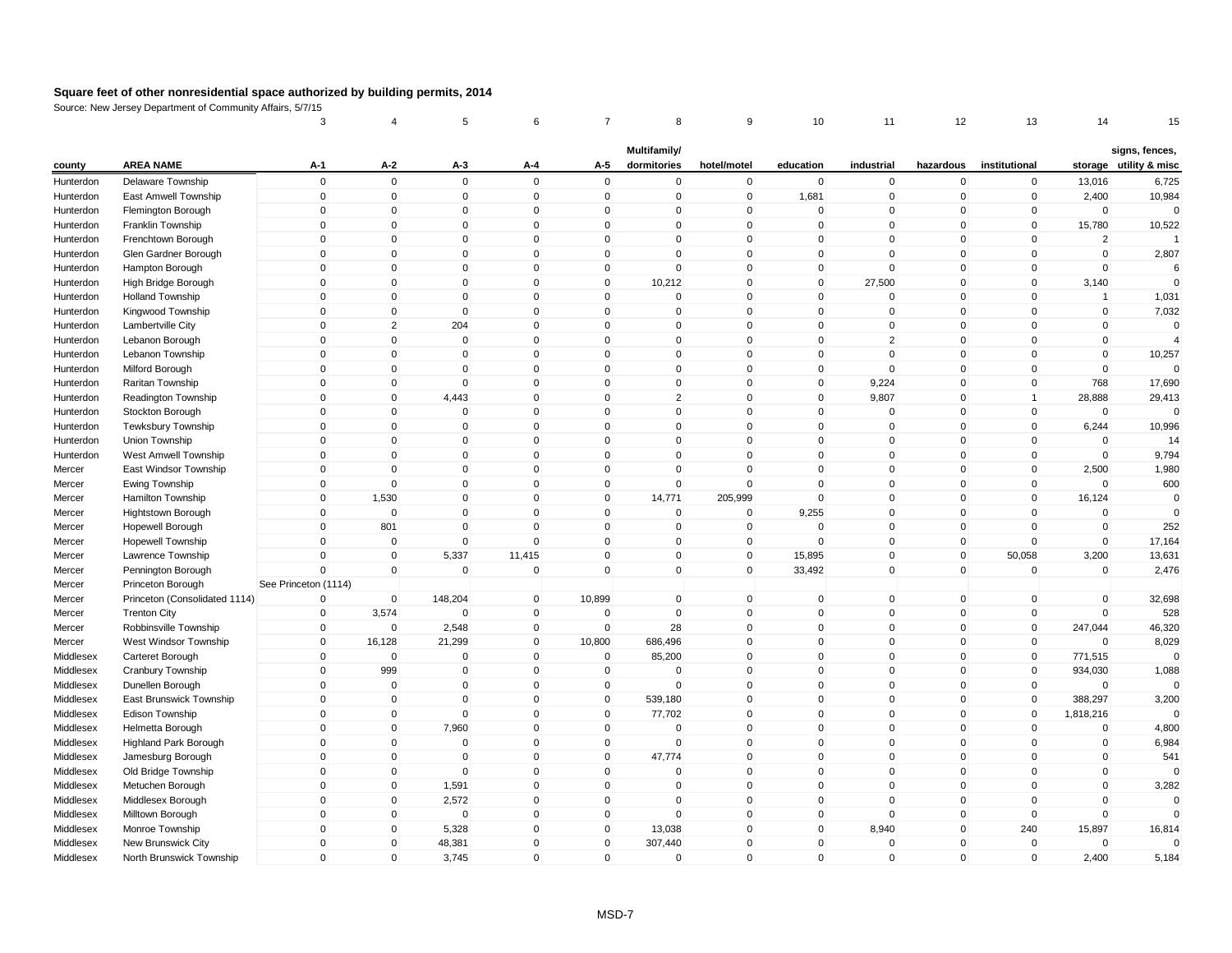|                      |                                              | 3                   | 4              | 5                     | 6                          | 7                   | 8                           | 9           | 10                   | 11           | 12           | 13                         | 14             | 15                                       |
|----------------------|----------------------------------------------|---------------------|----------------|-----------------------|----------------------------|---------------------|-----------------------------|-------------|----------------------|--------------|--------------|----------------------------|----------------|------------------------------------------|
| county               | <b>AREA NAME</b>                             | A-1                 | $A-2$          | A-3                   | A-4                        | A-5                 | Multifamily/<br>dormitories | hotel/motel | education            | industrial   | hazardous    | institutional              |                | signs, fences,<br>storage utility & misc |
| Middlesex            | Perth Amboy City                             | $\mathbf 0$         | $\pmb{0}$      | $\mathbf{0}$          | $\mathbf 0$                | $\mathbf 0$         | 35,670                      | $\pmb{0}$   | $\mathbf 0$          | $\mathbf 0$  | $\mathbf 0$  | $\mathbf 0$                | 1,323,902      | 10,590                                   |
| Middlesex            | Piscataway Township                          | $\mathbf 0$         | $\mathbf 0$    | 11,921                | 0                          | 704                 | $\mathbf 0$                 | $\mathbf 0$ | $\mathbf 0$          | 0            | $\mathbf 0$  | $\mathbf 0$                | 1,453          | 191,816                                  |
| Middlesex            | Plainsboro Township                          | 0                   | $\mathbf 0$    | $\mathbf 0$           | 0                          | 0                   | $\mathbf 0$                 | $\mathbf 0$ | $\mathbf 0$          | 0            | 0            | $\pmb{0}$                  | $\mathbf 0$    | $\Omega$                                 |
| Middlesex            | Sayreville Borough                           | $\mathbf 0$         | $\pmb{0}$      | 4,844                 | $\mathbf 0$                | $\mathbf{0}$        | 0                           | $\mathsf 0$ | $\Omega$             | $\Omega$     | $\mathbf{0}$ | 10,000                     | 996            | 576                                      |
| Middlesex            | South Amboy City                             | 0                   | $\mathbf 0$    | $\mathbf 0$           | $\mathbf 0$                | $\mathbf 0$         | $\mathbf 0$                 | $\mathbf 0$ | $\mathbf{0}$         | $\mathbf 0$  | $\mathbf 0$  | $\mathbf 0$                | $\mathbf 0$    | 192                                      |
| Middlesex            | South Brunswick Township                     | 0                   | $\mathbf 0$    | $\Omega$              | $\Omega$                   | 0                   | $\Omega$                    | $\mathbf 0$ | $\Omega$             | $\mathbf 0$  | 0            | $\Omega$                   | 1,200,156      | 5,049                                    |
| Middlesex            | South Plainfield Borough                     | $\Omega$            | 4,050          | 3,530                 | $\Omega$                   | $\mathbf{0}$        | 69,642                      | $\mathbf 0$ | $\Omega$             | $\Omega$     | $\mathbf{0}$ | $\Omega$                   | 1,007,030      | 9,600                                    |
| Middlesex            | South River Borough                          | $\mathbf 0$         | $\overline{0}$ | $\mathbf 0$           | $\mathbf 0$                | $\mathbf 0$         | 0                           | $\mathsf 0$ | $\mathbf 0$          | $\mathbf 0$  | $\mathbf 0$  | $\mathbf 0$                | $\mathbf 0$    | 387                                      |
| Middlesex            | Spotswood Borough                            | $\mathsf{O}\xspace$ | $\pmb{0}$      | $\mathbf{0}$          | $\Omega$                   | $\mathsf{O}\xspace$ | $\mathsf{O}\xspace$         | $\mathbf 0$ | $\mathbf{0}$         | $\mathbf{0}$ | $\mathbf{0}$ | $\Omega$                   | $\mathbf 0$    | 1,040                                    |
| Middlesex            | Woodbridge Township                          | $\mathbf 0$         | 4,384          | $\mathbf 0$           | $\mathbf 0$                | $\mathbf 0$         | 67,002                      | $\mathsf 0$ | $\mathbf 0$          | $\mathbf 0$  | 11,250       | 21,103                     | 1,578,651      | 3,899                                    |
| Monmouth             | Allenhurst Borough                           | 0                   | 11,851         | $\mathbf{0}$          | $\mathbf 0$                | 0                   | $\mathbf 0$                 | $\mathbf 0$ | $\Omega$             | 0            | 0            | $\pmb{0}$                  | $\mathbf 0$    | 996                                      |
| Monmouth             | Allentown Borough                            | $\Omega$            | $\pmb{0}$      | $\mathbf{0}$          | $\Omega$                   | $\Omega$            | $\mathsf{O}\xspace$         | $\pmb{0}$   | $\Omega$             | $\mathbf{0}$ | $\mathbf 0$  | $\mathbf 0$                | $\mathbf 0$    | $\Omega$                                 |
| Monmouth             | <b>Asbury Park City</b>                      | 0                   | $\mathbf 0$    | $\mathbf{0}$          | $\mathbf 0$                | $\mathbf 0$         | 0                           | $\mathsf 0$ | $\Omega$             | $\mathbf 0$  | $\mathbf 0$  | $\mathbf 0$                | 320            | $\Omega$                                 |
| Monmouth             | Atlantic Highlands Borough                   | $\Omega$            | $\mathbf 0$    | $\mathbf 0$           | $\Omega$                   | $\mathbf 0$         | $\mathbf 0$                 | $\mathbf 0$ | $\Omega$             | 0            | $\mathbf 0$  | $\Omega$                   | $\mathbf 0$    | $\Omega$                                 |
| Monmouth             | Avon-by-the-Sea Borough                      | 0                   | $\mathbf 0$    | $\mathbf{0}$          | $\Omega$                   | $\Omega$            | 0                           | $\mathsf 0$ | $\Omega$             | $\Omega$     | $\mathbf{0}$ | 0                          | $\mathbf 0$    | 9,032                                    |
| Monmouth             | <b>Belmar Borough</b>                        | $\overline{0}$      | 46,872         | $\mathbf{0}$          | $\mathbf 0$                | $\mathbf 0$         | $\mathbf 0$                 | $\mathsf 0$ | $\Omega$             | $\mathbf 0$  | $\mathbf 0$  | $\Omega$                   | $\mathbf 0$    | 14,650                                   |
| Monmouth             | <b>Bradley Beach Borough</b>                 | 0                   | $\mathbf 0$    | $\mathbf 0$           | 0                          | $\mathbf 0$         | 508                         | $\mathbf 0$ | $\mathbf 0$          | $\mathbf 0$  | $\mathbf 0$  | $\mathbf 0$                | $\mathbf 0$    | 1,553                                    |
| Monmouth             | <b>Brielle Borough</b>                       | $\mathbf 0$         | $\mathbf 0$    | $\mathbf{0}$          | $\mathbf 0$                | $\mathbf{0}$        | $\mathbf 0$                 | $\mathsf 0$ | $\mathbf{0}$         | $\mathbf 0$  | $\mathbf{0}$ | $\mathbf 0$                | $\Omega$       | 861                                      |
| Monmouth             | <b>Colts Neck Township</b>                   | 0                   | $\pmb{0}$      | $\mathbf 0$           | $\mathbf 0$                | $\mathbf 0$         | $\mathbf 0$                 | $\pmb{0}$   | $\Omega$             | 0            | $\mathbf 0$  | $\mathbf 0$                | 2,343          | 614                                      |
| Monmouth             | Deal Borough                                 | 0                   | $\pmb{0}$      | $\mathbf 0$           | $\mathbf 0$                | $\mathbf 0$         | $\mathbf 0$                 | $\pmb{0}$   | $\mathbf 0$          | $\mathbf 0$  | $\mathbf 0$  | $\mathbf 0$                | $\mathbf 0$    | 325                                      |
| Monmouth             | Eatontown Borough                            | $\Omega$            | $\mathbf 0$    | $\mathbf 0$           | $\Omega$                   | $\mathbf 0$         | $\mathbf 0$                 | $\mathsf 0$ | $\mathbf{0}$         | $\mathbf 0$  | $\mathbf 0$  | $\mathbf{0}$               | $\mathbf 0$    | 13,448                                   |
| Monmouth             | Englishtown Borough                          | 0                   | $\mathbf 0$    | $\mathbf 0$           | $\mathbf 0$                | $\mathbf 0$         | 0                           | $\mathbf 0$ | $\mathbf{0}$         | 0            | $\mathbf 0$  | $\Omega$                   | $\mathbf 0$    | 1,721                                    |
| Monmouth             | Fair Haven Borough                           | 0                   | $\pmb{0}$      | $\mathbf{0}$          | $\mathbf 0$                | $\mathbf 0$         | $\mathbf 0$                 | $\mathsf 0$ | $\Omega$             | $\mathbf 0$  | $\mathbf 0$  | $\mathbf 0$                | $\overline{1}$ | $\mathbf 0$                              |
| Monmouth             | Farmingdale Borough                          | 0                   | $\mathbf 0$    | $\mathbf{0}$          | $\mathbf 0$                | $\mathbf 0$         | 0                           | $\mathsf 0$ | $\Omega$             | $\mathbf{0}$ | $\mathbf{0}$ | $\Omega$                   | 2,215          | 763                                      |
| Monmouth             | Freehold Borough                             | 0                   | $\mathbf 0$    | $\mathbf 0$           | $\mathbf 0$                | $\mathbf 0$         | $\mathbf 0$                 | $\mathbf 0$ | $\mathbf 0$          | 256          | $\mathbf 0$  | $\mathbf 0$                | $\mathbf 0$    | 1,998                                    |
| Monmouth             | Freehold Township                            | 0                   | $\mathbf 0$    | $\mathbf 0$           | 0                          | 0                   | 0                           | $\mathbf 0$ | 0                    | 0            | 0            | 0                          | $\mathbf 0$    | 0                                        |
| Monmouth             | <b>Highlands Borough</b>                     | 0                   | $\pmb{0}$      | $\Omega$              | $\mathbf 0$                | $\Omega$            | $\mathbf 0$                 | $\mathsf 0$ | $\Omega$             | $\mathbf 0$  | $\mathbf{0}$ | $\mathbf 0$                | $\mathbf 0$    | $\mathbf 0$                              |
| Monmouth             | <b>Holmdel Township</b>                      | 0                   | $\pmb{0}$      | 67,914                | $\mathbf 0$                | $\mathbf 0$         | $\mathbf 0$                 | $\mathsf 0$ | $\mathbf 0$          | $\mathbf 0$  | $\mathbf 0$  | $\mathbf 0$                | $\mathbf 0$    | 96                                       |
| Monmouth             |                                              | $\mathbf 0$         | $\pmb{0}$      | 1,230                 | 66,782                     | $\mathbf{0}$        | $\Omega$                    | $\pmb{0}$   | $\mathbf{0}$         | $\Omega$     | $\mathbf{0}$ | $\mathbf 0$                | 16,800         | 15,860                                   |
| Monmouth             | <b>Howell Township</b><br>Interlaken Borough | $\overline{0}$      | $\mathbf 0$    | $\mathbf{0}$          | $\mathbf 0$                | $\mathbf 0$         | $\mathbf 0$                 | $\mathsf 0$ | $\mathbf{0}$         | $\mathbf 0$  | $\mathbf 0$  | $\Omega$                   | $\mathbf 0$    | $\mathbf 0$                              |
| Monmouth             | Keansburg Borough                            | 0                   | $\mathbf 0$    | $\mathbf 0$           | $\mathbf 0$                | 0                   | 2,260                       | $\mathbf 0$ | $\Omega$             | 0            | $\mathbf 0$  | 0                          | $\mathbf 0$    | $\mathbf 0$                              |
| Monmouth             | Keyport Borough                              | $\Omega$            | 2,400          | $\mathbf{0}$          | $\Omega$                   | $\mathbf 0$         | $\mathbf 0$                 | $\mathbf 0$ | $\mathbf{0}$         | $\mathbf{0}$ | $\mathbf{0}$ | $\Omega$                   | $\mathbf 0$    | 898                                      |
| Monmouth             | Little Silver Borough                        | 0                   | $\mathbf 0$    | $\mathbf 0$           | $\mathbf 0$                | $\mathbf 0$         | 22,836                      | $\mathbf 0$ | $\mathbf 0$          | $\mathbf 0$  | $\mathbf 0$  | $\mathbf 0$                | $\mathbf 0$    | $\mathbf 0$                              |
| Monmouth             | Loch Arbour Village                          | $\mathbf 0$         | $\pmb{0}$      | $\mathbf 0$           | $\mathbf 0$                | $\mathbf 0$         | $\mathbf 0$                 | $\mathsf 0$ | $\Omega$             | 0            | $\mathbf 0$  | $\mathbf 0$                | $\pmb{0}$      | 3                                        |
| Monmouth             | Long Branch City                             | 0                   | $\pmb{0}$      | $\mathbf 0$           | $\mathbf 0$                | $\mathbf 0$         | 113,485                     | $\pmb{0}$   | $\Omega$             | 0            | $\mathbf 0$  | 64                         | $\pmb{0}$      | 8,919                                    |
| Monmouth             | Manalapan Township                           | $\mathbf 0$         | $\mathbf 0$    | $\mathbf 0$           | $\mathbf 0$                | $\mathbf 0$         | $\mathbf 0$                 | $\mathsf 0$ | $\Omega$             | $\mathbf 0$  | $\mathbf 0$  | $\mathbf 0$                | $\mathbf 0$    | $\Omega$                                 |
|                      |                                              | 0                   | $\pmb{0}$      | $\mathbf 0$           | $\mathbf 0$                | $\mathbf 0$         | $\mathbf 0$                 | $\mathbf 0$ | $\mathbf 0$          | $\mathbf 0$  | $\mathbf 0$  | $\mathbf 0$                | $\mathbf 0$    | 602                                      |
| Monmouth             | Manasquan Borough<br>Marlboro Township       | 0                   | 789            | $\Omega$              | $\Omega$                   | $\mathbf 0$         | 86,764                      | $\mathsf 0$ | 2,435                | $\mathbf 0$  | $\mathbf 0$  | 64,461                     | $\mathbf 0$    | 11,552                                   |
| Monmouth<br>Monmouth | Matawan Borough                              | $\Omega$            | $\pmb{0}$      | $\mathbf 0$           | $\Omega$                   | $\mathbf 0$         | $\mathbf 0$                 | $\mathbf 0$ | $\Omega$             | $\mathbf 0$  | $\mathbf 0$  | $\mathbf 0$                | $\mathbf 0$    | $\Omega$                                 |
|                      |                                              | 0                   | $\pmb{0}$      | 6,650                 | $\mathbf 0$                | $\mathbf 0$         | 27,003                      | $\mathbf 0$ |                      | 0            | $\mathbf 0$  | $\pmb{0}$                  | 2,251          | 440                                      |
| Monmouth             | Aberdeen Township                            | $\overline{0}$      | $\mathbf 0$    | $\mathbf{0}$          | $\mathbf 0$                | $\mathbf 0$         | $\mathsf 0$                 | $\mathsf 0$ | 2,100<br>$\Omega$    | $\mathbf 0$  | $\mathbf{0}$ | $\mathbf 0$                | 1,200          |                                          |
| Monmouth             | Middletown Township                          | 0                   | $\mathbf 0$    | $\mathbf 0$           | 0                          | $\mathbf 0$         |                             | $\mathbf 0$ | $\mathbf 0$          | $\mathbf 0$  | $\mathbf 0$  | 0                          | $\pmb{0}$      |                                          |
| Monmouth             | Millstone Township                           | 0                   | $\pmb{0}$      | $\Omega$              | $\Omega$                   |                     | 40,736<br>$\Omega$          | $\mathbf 0$ | $\Omega$             | $\Omega$     | $\mathbf 0$  | $\Omega$                   |                | 28,150<br>$\Omega$                       |
| Monmouth             | Monmouth Beach Borough                       |                     |                |                       |                            | 0                   |                             |             |                      |              |              |                            | $\pmb{0}$      |                                          |
| Monmouth             | Neptune Township                             | $\Omega$<br>0       | $\pmb{0}$      | 11,513<br>$\mathbf 0$ | $\mathbf 0$<br>$\mathbf 0$ | $\mathbf 0$         | 317,254<br>$\mathbf 0$      | 2,370       | 3,137<br>$\mathbf 0$ | 0            | $\mathbf 0$  | $\Omega$<br>$\mathbf 0$    | $\mathbf 0$    | 2,630                                    |
| Monmouth             | Neptune City Borough                         | $\Omega$            | $\mathbf 0$    | $\mathbf{0}$          | $\Omega$                   | $\mathbf 0$         |                             | $\mathbf 0$ | $\Omega$             | $\mathbf 0$  | $\mathbf 0$  | $\Omega$                   | $\mathbf 0$    | 119                                      |
| Monmouth             | <b>Tinton Falls Borough</b>                  |                     | $\pmb{0}$      |                       | $\Omega$                   | $\mathbf 0$         | $\mathbf 0$                 | $\pmb{0}$   |                      | $\pmb{0}$    | $\mathbf 0$  |                            | $\mathbf 0$    | 2,000                                    |
| Monmouth             | Ocean Township                               | $\Omega$            | $\mathbf 0$    | 632                   |                            | $\Omega$            | 0                           | $\mathbf 0$ | $\Omega$             | $\mathbf 0$  | $\mathbf{0}$ | $\Omega$<br>$\overline{0}$ | $\mathbf 0$    | 10,222                                   |
| Monmouth             | Oceanport Borough                            | $\overline{0}$      | $\mathbf 0$    | 2,351                 | $\mathbf 0$                | $\mathbf 0$         | $\overline{0}$              | $\mathsf 0$ | $\mathbf{0}$         | $\mathbf 0$  | $\mathbf 0$  |                            | 2,200          | 1,592                                    |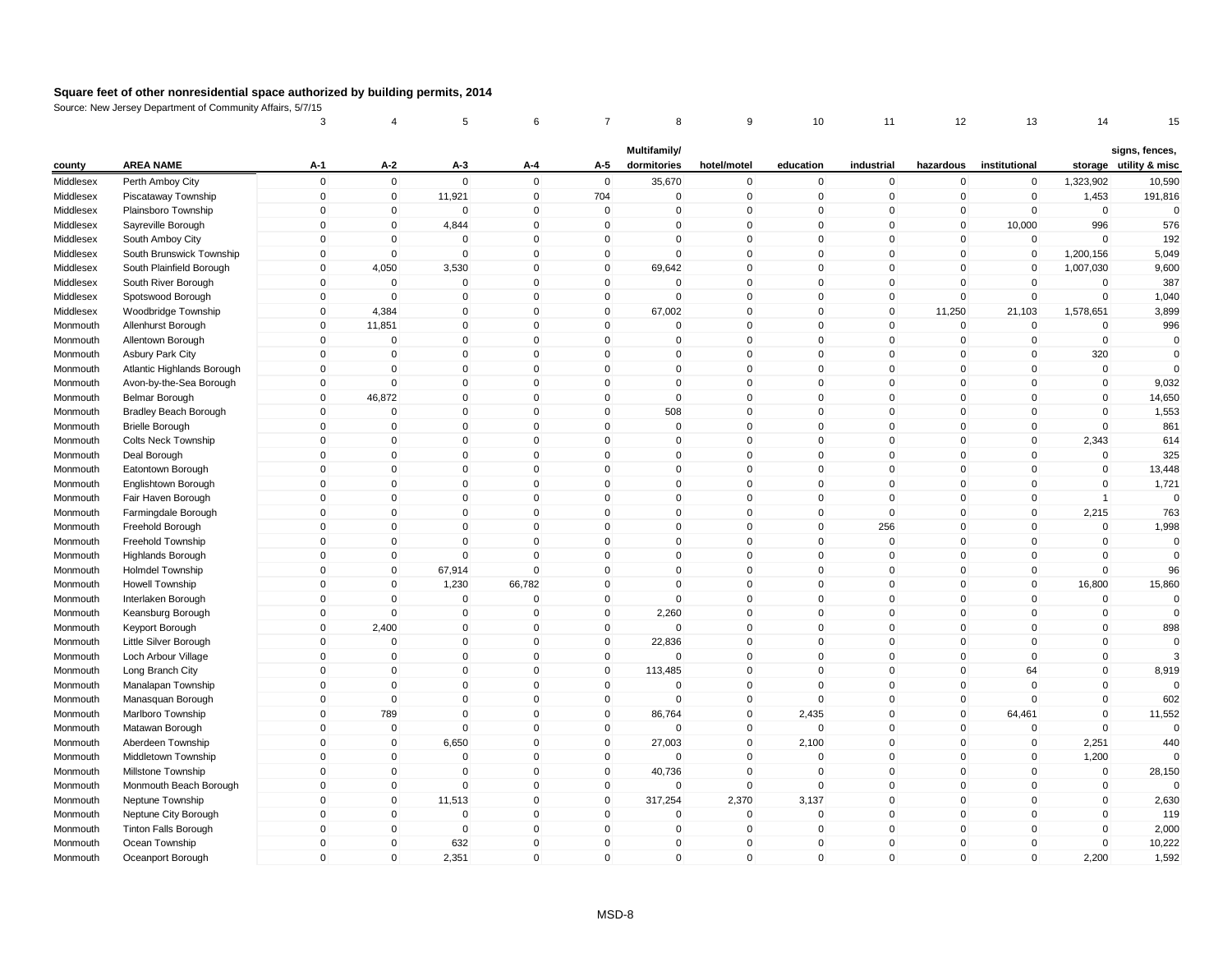|               |                           | 3            | 4                   | 5              | 6            |              | 8            | 9              | 10           | 11             | 12           | 13             | 14             | 15                     |
|---------------|---------------------------|--------------|---------------------|----------------|--------------|--------------|--------------|----------------|--------------|----------------|--------------|----------------|----------------|------------------------|
|               |                           |              |                     |                |              |              | Multifamily/ |                |              |                |              |                |                | signs, fences,         |
| county        | <b>AREA NAME</b>          | $A-1$        | $A-2$               | A-3            | A-4          | A-5          | dormitories  | hotel/motel    | education    | industrial     | hazardous    | institutional  |                | storage utility & misc |
| Monmouth      | <b>Hazlet Township</b>    | $\mathsf 0$  | $\mathbf 0$         | $\mathbf 0$    | $\mathbf 0$  | $\mathbf 0$  | $\mathbf 0$  | $\mathbf 0$    | $\mathbf 0$  | $\mathbf 0$    | $\mathbf 0$  | $\mathbf 0$    | $\mathbf 0$    | $\mathbf{0}$           |
| Monmouth      | Red Bank Borough          | $\mathbf 0$  | $\mathbf 0$         | 12,251         | $\mathbf 0$  | $\mathbf 0$  | 152          | $\mathbf 0$    | $\mathbf 0$  | $\mathbf 0$    | $\mathbf 0$  | $\overline{0}$ | 11,400         | 2,202                  |
| Monmouth      | Roosevelt Borough         | $\mathbf 0$  | 0                   | 0              | $\pmb{0}$    | $\Omega$     | $\pmb{0}$    | $\mathbf{0}$   | $\Omega$     | $\overline{0}$ | $\mathbf 0$  | 0              | $\overline{0}$ | 664                    |
| Monmouth      | Rumson Borough            | $\mathbf 0$  | $\overline{1}$      | 0              | $\mathbf 0$  | $\mathbf{0}$ | $\mathbf{0}$ | $\mathbf{0}$   | $\mathbf 0$  | $\mathsf 0$    | $\mathbf 0$  | $\mathbf 0$    | 6,530          | $\mathbf{0}$           |
| Monmouth      | Sea Bright Borough        | $\mathbf 0$  | $\mathbf 0$         | 0              | $\mathbf 0$  | $\mathbf 0$  | $\mathbf 0$  | 0              | $\mathbf 0$  | $\mathbf 0$    | $\mathbf 0$  | $\mathbf 0$    | $\mathbf 0$    | $\mathbf{0}$           |
| Monmouth      | Sea Girt Borough          | $\mathsf 0$  | $\mathbf 0$         | $\Omega$       | $\mathbf 0$  | $\mathbf{0}$ | $\mathbf{0}$ | 0              | $\Omega$     | $\mathbf 0$    | $\mathbf 0$  | $\mathbf 0$    | $\mathbf 0$    | 2,075                  |
| Monmouth      | Shrewsbury Borough        | $\mathbf{0}$ | $\mathbf 0$         | $\Omega$       | $\mathbf{0}$ | $\mathbf{0}$ | $\mathbf 0$  | $\mathbf{0}$   | $\Omega$     | $\mathsf 0$    | $\mathbf 0$  | $\mathbf{0}$   | $\mathbf 0$    | $\Omega$               |
| Monmouth      | Shrewsbury Township       | $\mathsf 0$  | $\mathbf 0$         | 0              | $\mathbf 0$  | $\mathbf 0$  | $\mathbf 0$  | 0              | 0            | $\mathbf 0$    | $\mathbf 0$  | $\mathbf 0$    | $\mathbf 0$    | $\mathbf 0$            |
| Monmouth      | Lake Como Borough         | $\mathbf 0$  | $\mathbf{0}$        | $\overline{0}$ | $\mathbf 0$  | $\mathbf 0$  | $\mathbf 0$  | $\mathbf{0}$   | $\Omega$     | $\mathbf 0$    | $\mathbf 0$  | $\mathbf{0}$   | $\mathbf 0$    | 495                    |
| Monmouth      | Spring Lake Borough       | $\mathbf 0$  | $\mathbf 0$         | 1              | $\mathbf 0$  | $\mathbf 0$  | 4,874        | $\mathbf 0$    | $\mathbf 0$  | $\overline{0}$ | $\mathbf 0$  | $\mathbf 0$    | $\pmb{0}$      | 204                    |
| Monmouth      | Spring Lake Heights Boro  | $\mathbf 0$  | 0                   | 0              | $\mathbf 0$  | $\Omega$     | $\mathbf 0$  | 0              | $\Omega$     | $\Omega$       | $\mathbf 0$  | 0              | $\mathbf 0$    | 1,294                  |
| Monmouth      | Union Beach Borough       | $\mathbf 0$  | $\mathbf 0$         | 4,300          | $\mathbf 0$  | $\Omega$     | $\mathbf 0$  | $\mathbf{0}$   | $\mathbf{0}$ | $\mathbf 0$    | $\mathbf 0$  | $\mathbf 0$    | $\mathbf 0$    | $\mathbf{0}$           |
| Monmouth      | Upper Freehold Township   | $\mathbf 0$  | 212                 | 0              | $\mathbf 0$  | $\mathbf 0$  | $\mathbf 0$  | 0              | $\mathbf 0$  | 624            | $\mathbf 0$  | $\mathbf 0$    | 19,776         | 31,807                 |
| Monmouth      | Wall Township             | $\mathbf{0}$ | $\mathsf 0$         | $\mathbf{0}$   | $\mathbf 0$  | $\mathbf{0}$ | $\mathbf 0$  | $\mathbf{0}$   | $\Omega$     | 1,600          | $\mathbf 0$  | $\mathbf{0}$   | 900            | 12,871                 |
| Monmouth      | West Long Branch Borough  | $\mathbf 0$  | $\mathbf 0$         | 19,643         | $\mathbf 0$  | $\Omega$     | $\mathbf{0}$ | 0              | $\Omega$     | $\mathbf 0$    | $\mathbf 0$  | $\mathbf 0$    | 0              | 770                    |
| Morris        | Boonton Town              | $\mathbf 0$  | $\mathbf 0$         | $\mathbf 0$    | $\mathbf 0$  | $\mathbf{0}$ | $\mathbf 0$  | 0              | $\mathbf 0$  | $\mathbf 0$    | $\mathbf 0$  | $\mathsf 0$    | $\mathbf 0$    | 660                    |
| Morris        | Boonton Township          | $\mathbf 0$  | $\mathbf 0$         | 0              | $\mathbf 0$  | $\mathbf 0$  | $\mathbf 0$  | 0              | $\mathbf 0$  | $\Omega$       | $\mathbf 0$  | $\mathbf 0$    | $\mathbf 0$    | 3,707                  |
| Morris        | <b>Butler Borough</b>     | $\mathbf 0$  | $\mathbf 0$         | 0              | $\mathbf 0$  | $\mathbf 0$  | $\mathbf 0$  | $\mathbf 0$    | $\mathbf 0$  | $\overline{0}$ | $\mathbf 0$  | $\mathbf 0$    | $\mathbf 0$    | 1,805                  |
| Morris        | Chatham Borough           | $\mathbf 0$  | 0                   | 0              | $\mathbf 0$  | $\Omega$     | $\mathbf 0$  | 0              | 0            | 2,602          | $\mathbf 0$  | 0              | 3,187          | 2,741                  |
| <b>Morris</b> | Chatham Township          | $\mathbf 0$  | $\mathbf{0}$        | $\Omega$       | $\mathbf 0$  | $\Omega$     | $\mathbf{0}$ | $\mathbf{0}$   | $\Omega$     | $\mathsf 0$    | $\mathbf{0}$ | $\mathbf 0$    | $\mathbf 0$    | $\mathbf 0$            |
| Morris        | Chester Borough           | $\mathbf 0$  | $\mathbf 0$         | 0              | $\mathbf 0$  | $\mathbf 0$  | $\mathbf 0$  | $\mathbf 0$    | $\mathbf 0$  | $\mathbf 0$    | $\mathbf 0$  | $\mathbf 0$    | $\mathbf 0$    | 2,984                  |
| Morris        | <b>Chester Township</b>   | $\mathbf{0}$ | $\mathsf{O}\xspace$ | $\Omega$       | $\pmb{0}$    | $\mathbf{0}$ | $\mathbf{0}$ | 0              | $\Omega$     | $\mathbf 0$    | $\mathbf 0$  | $\mathbf{0}$   | 1,152          | 2,355                  |
| Morris        | Denville Township         | $\mathbf{0}$ | $\mathbf 0$         | $\Omega$       | $\mathbf 0$  | $\Omega$     | $\mathbf{0}$ | $\mathbf{0}$   | $\Omega$     | $\mathsf 0$    | $\mathbf 0$  | $\mathbf{0}$   | $\overline{0}$ | 17,053                 |
| Morris        | Dover Town                | $\mathbf 0$  | $\mathbf 0$         | 0              | $\mathbf 0$  | $\Omega$     | 134          | 0              | $\Omega$     | $\mathbf 0$    | $\mathbf 0$  | $\mathbf 0$    | $\mathbf 0$    | $\mathbf 0$            |
| Morris        | East Hanover Township     | $\mathbf{0}$ | $\mathbf 0$         | $\mathbf 0$    | $\mathbf 0$  | 2,489        | $\mathbf{0}$ | $\mathbf{0}$   | $\mathbf{0}$ | $\mathbf 0$    | $\mathbf{0}$ | 19,191         | 6,666          | $\mathbf{0}$           |
| Morris        | Florham Park Borough      | $\mathbf 0$  | $\mathbf 0$         | 1,053          | $\pmb{0}$    | $\mathbf 0$  | $\mathbf 0$  | $\mathbf 0$    | $\mathbf 0$  | $\mathsf 0$    | $\mathbf 0$  | $\mathbf 0$    | $\mathbf 0$    | 9,442                  |
| Morris        | Hanover Township          | $\mathbf 0$  | $\mathbf 0$         | $\mathbf 0$    | $\mathbf 0$  | $\mathbf 0$  | $\mathbf 0$  | $\mathbf 0$    | $\mathbf 0$  | 620            | $\mathbf 0$  | $\mathbf 0$    | 38,934         | $\Omega$               |
| Morris        | Harding Township          | $\mathbf 0$  | $\mathbf 0$         | $\mathbf 0$    | $\mathbf 0$  | $\mathbf 0$  | $\mathbf 0$  | $\mathbf 0$    | $\Omega$     | $\mathbf 0$    | $\mathbf 0$  | $\mathbf 0$    | $\mathbf 0$    | 10,284                 |
| Morris        | Jefferson Township        | $\mathbf 0$  | $\mathbf 0$         | 0              | $\mathbf 0$  | $\mathbf 0$  | $\mathbf 0$  | $\mathbf 0$    | $\mathbf 0$  | $\mathbf 0$    | $\mathbf 0$  | $\mathbf 0$    | 20,002         | 19,805                 |
| Morris        | Kinnelon Borough          | $\mathbf 0$  | $\mathbf 0$         | $\overline{0}$ | $\mathbf 0$  | $\mathbf 0$  | $\mathbf 0$  | 0              | $\mathbf 0$  | $\mathbf 0$    | $\mathbf 0$  | $\mathbf 0$    | $\mathbf 0$    | 2,247                  |
| Morris        | Lincoln Park Borough      | $\mathbf 0$  | $\mathbf 0$         | $\Omega$       | $\mathbf 0$  | $\mathbf 0$  | $\mathbf{0}$ | $\mathbf{0}$   | $\Omega$     | $\mathbf 0$    | $\mathbf 0$  | $\mathbf 0$    | $\mathbf 0$    | $\Omega$               |
| Morris        | Madison Borough           | $\mathbf 0$  | $\mathbf 0$         | 0              | $\mathbf 0$  | $\mathbf{0}$ | 29,094       | 0              | $\Omega$     | $\mathsf 0$    | $\mathbf 0$  | $\mathbf{0}$   | $\mathbf 0$    | 36,520                 |
| Morris        | Mendham Borough           | $\mathsf 0$  | $\mathbf 0$         | $\overline{0}$ | $\mathbf 0$  | $\mathbf{0}$ | $\mathbf 0$  | 0              | $\mathbf 0$  | $\mathsf 0$    | $\mathbf 0$  | $\mathsf 0$    | $\mathbf 0$    | 196                    |
| Morris        | Mendham Township          | $\mathbf 0$  | $\mathbf 0$         | $\mathbf 0$    | $\mathbf 0$  | $\mathbf 0$  | $\mathbf 0$  | $\mathbf 0$    | $\mathbf 0$  | $\mathsf 0$    | $\mathbf 0$  | $\mathsf 0$    | $\mathbf 0$    | $\mathbf 0$            |
| Morris        | Mine Hill Township        | $\mathbf 0$  | $\mathbf 0$         | $\mathbf 0$    | $\mathbf 0$  | $\mathbf 0$  | $\mathbf 0$  | $\mathbf 0$    | $\mathbf 0$  | $\mathbf 0$    | $\mathbf 0$  | $\mathbf 0$    | $\mathbf 0$    | $\Omega$               |
| <b>Morris</b> | Montville Township        | $\Omega$     | $\overline{2}$      | 1              | $\mathbf 0$  | $\mathbf{0}$ | $\mathbf{0}$ | $\mathbf{0}$   | $\mathbf{0}$ | $\mathbf 0$    | $\mathbf{0}$ | $\mathbf{0}$   | $\mathbf{0}$   | 16,041                 |
| Morris        | Morris Township           | $\mathbf 0$  | $\mathbf 0$         | $\mathbf 0$    | $\mathbf 0$  | $\mathbf 0$  | $\mathbf 0$  | 0              | $\mathbf 0$  | $\mathbf 0$    | $\mathbf 0$  | $\mathbf 0$    | $\mathbf 0$    | 1,185                  |
| Morris        | Morris Plains Borough     | $\mathbf 0$  | $\mathbf 0$         | 0              | $\mathbf 0$  | $\mathbf 0$  | $\mathbf 0$  | 0              | $\mathbf 0$  | $\mathbf 0$    | $\mathbf 0$  | $\mathbf 0$    | $\mathbf 0$    | $\mathbf 0$            |
| Morris        | Morristown Town           | $\mathbf{0}$ | $\mathbf 0$         | $\mathbf 0$    | $\mathbf 0$  | $\mathbf{0}$ | $\mathbf 0$  | $\mathbf{0}$   | $\Omega$     | $\mathbf 0$    | $\mathbf 0$  | $\mathbf{0}$   | $\mathbf 0$    | 200                    |
| Morris        | Mountain Lakes Borough    | $\mathbf 0$  | $\mathbf 0$         | 0              | $\mathbf 0$  | $\Omega$     | $\mathbf 0$  | 0              | $\Omega$     | $\overline{0}$ | $\mathbf 0$  | $\mathbf 0$    | $\mathbf 0$    | 614                    |
| Morris        | Mount Arlington Borough   | $\mathbf{0}$ | 1,600               | $\overline{0}$ | $\mathbf 0$  | $\mathbf{0}$ | $\mathbf{0}$ | $\overline{0}$ | $\mathbf{0}$ | $\Omega$       | $\mathbf{0}$ | $\mathbf{0}$   | $\mathbf{0}$   | 360                    |
| Morris        | Mount Olive Township      | $\mathbf 0$  | $\mathbf 0$         | 0              | $\mathbf 0$  | $\mathbf 0$  | $\mathbf 0$  | $\mathbf 0$    | $\mathbf 0$  | 2,007          | $\mathbf 0$  | $\mathbf 0$    | 191,640        | 7,968                  |
| Morris        | Netcong Borough           | $\mathbf 0$  | $\mathbf 0$         | 0              | $\mathbf 0$  | $\mathbf 0$  | $\mathbf 0$  | $\mathbf 0$    | $\mathbf 0$  | $\mathbf 0$    | $\mathbf 0$  | $\mathbf 0$    | $\mathbf 0$    | $\mathbf 0$            |
| Morris        | Parsippany-Troy Hills Twp | $\mathbf 0$  | $\Omega$            | 0              | $\mathbf 0$  | $\mathbf 0$  | 1,029        | $\mathbf 0$    | $\Omega$     | $\overline{0}$ | $\mathbf 0$  | $\mathbf 0$    | 4,084          | 528                    |
| Morris        | Long Hill Township        | $\mathbf 0$  | $\mathbf 0$         | 0              | $\mathbf 0$  | $\mathbf 0$  | $\mathbf 0$  | $\mathbf 0$    | $\Omega$     | $\overline{0}$ | $\mathbf 0$  | $\mathbf 0$    | $\mathbf 0$    | 144                    |
| Morris        | Pequannock Township       | $\mathbf 0$  | 136,068             | $\mathbf 0$    | $\mathbf 0$  | $\mathbf 0$  | 217          | 0              | 15,000       | $\mathbf 0$    | $\mathbf 0$  | $\mathbf 0$    | $\mathbf 0$    | 3,770                  |
| Morris        | Randolph Township         | $\mathsf 0$  | 2,586               | 45,159         | $\mathbf 0$  | $\mathbf{0}$ | $\mathbf 0$  | 0              | 22,436       | $\mathbf 0$    | $\mathbf 0$  | 138,787        | $\mathbf 0$    | 890                    |
| Morris        | Riverdale Borough         | $\mathbf 0$  | 0                   | $\mathbf 0$    | $\mathbf 0$  | $\mathbf{0}$ | $\mathbf 0$  | 0              | $\mathbf 0$  | $\mathbf 0$    | $\mathbf 0$  | $\mathbf 0$    | $\mathbf 0$    | $\mathbf 0$            |
|               |                           |              |                     |                |              |              |              |                |              |                |              |                |                |                        |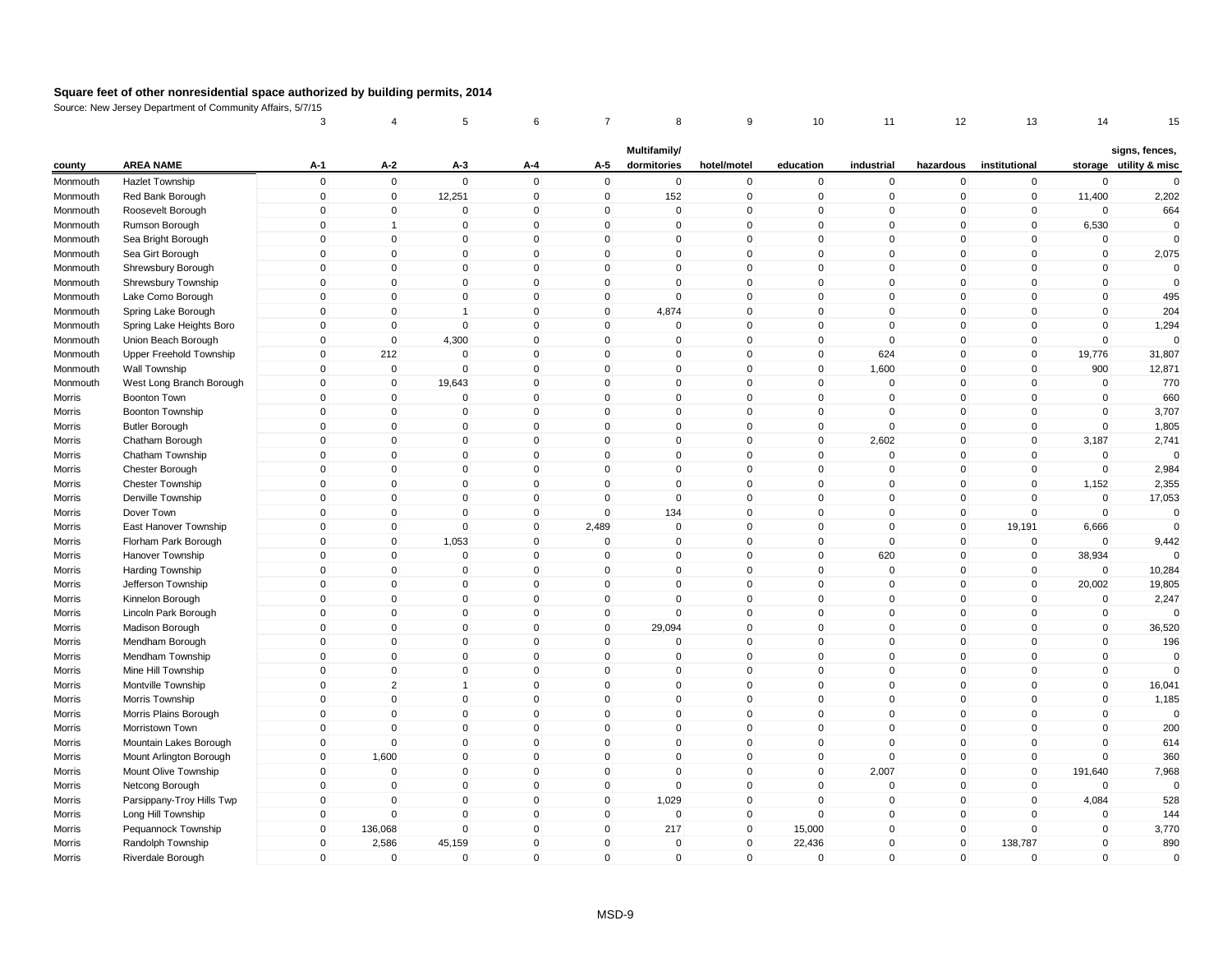|                |                                                      | 3              | 4              | 5              | 6                       |                            | 8                           | 9                        | 10                         | 11                   | 12                         | 13                         | 14                   | 15                                       |
|----------------|------------------------------------------------------|----------------|----------------|----------------|-------------------------|----------------------------|-----------------------------|--------------------------|----------------------------|----------------------|----------------------------|----------------------------|----------------------|------------------------------------------|
| county         | <b>AREA NAME</b>                                     | $A-1$          | $A-2$          | $A-3$          | A-4                     | A-5                        | Multifamily/<br>dormitories | hotel/motel              | education                  | industrial           | hazardous                  | institutional              |                      | signs, fences,<br>storage utility & misc |
| Morris         | Rockaway Borough                                     | $\mathsf 0$    | $\mathbf 0$    | $\mathbf 0$    | $\mathbf 0$             | $\mathbf 0$                | 16,170                      | $\mathbf 0$              | $\mathbf 0$                | $\mathbf 0$          | $\mathbf 0$                | $\mathbf 0$                | $\mathbf 0$          | 112                                      |
| Morris         | Rockaway Township                                    | $\mathsf 0$    | 760            | 2,500          | $\mathbf 0$             | $\mathbf 0$                | 139,330                     | $\overline{0}$           | $\mathbf 0$                | $\mathbf 0$          | $\mathbf 0$                | $\overline{0}$             | $\mathbf 0$          | 6,693                                    |
| Morris         | Roxbury Township                                     | $\mathbf 0$    | 8,061          | 0              | $\mathbf{0}$            | $\Omega$                   | 0                           | $\pmb{0}$                | $\mathbf 0$                | $\mathbf 0$          | 0                          | $\mathbf 0$                | 100,000              | $\Omega$                                 |
| Morris         | Victory Gardens Borough                              | $\mathsf 0$    | $\mathbf 0$    | $\Omega$       | $\mathbf{0}$            | $\mathbf{0}$               | $\mathbf{0}$                | $\mathbf 0$              | $\mathbf 0$                | $\Omega$             | $\mathbf{0}$               | $\mathbf 0$                | $\mathbf 0$          | $\Omega$                                 |
| Morris         | Washington Township                                  | $\mathbf 0$    | $\overline{0}$ | $\mathbf 0$    | $\mathbf 0$             | $\mathbf 0$                | $\mathbf 0$                 | $\mathbf 0$              | $\mathbf 0$                | $\mathbf 0$          | $\mathbf 0$                | $\mathbf 0$                | 6,600                | 4,822                                    |
| Morris         | Wharton Borough                                      | $\mathbf 0$    | $\Omega$       | $\Omega$       | $\mathbf{0}$            | $\Omega$                   | $\mathbf{0}$                | $\mathbf 0$              | $\mathbf 0$                | $\mathbf 0$          | $\mathbf 0$                | $\mathbf{0}$               | $\mathbf 0$          | $\mathbf 0$                              |
| Ocean          | Barnegat Light Borough                               | $\mathbf 0$    | $\mathbf{0}$   | $\mathbf{0}$   | $\mathbf{0}$            | $\Omega$                   | $\mathbf{0}$                | $\mathbf 0$              | $\mathbf 0$                | $\mathbf 0$          | $\mathbf 0$                | $\mathbf{0}$               | $\mathbf 0$          | $\overline{4}$                           |
| Ocean          | Bay Head Borough                                     | $\mathsf 0$    | 11,994         | 0              | $\mathbf 0$             | $\mathbf 0$                | $\mathbf 0$                 | $\mathbf 0$              | $\mathbf 0$                | $\mathbf 0$          | $\mathbf 0$                | $\mathbf 0$                | $\pmb{0}$            | $\mathbf 0$                              |
| Ocean          | Beach Haven Borough                                  | $\mathsf 0$    | $\Omega$       | 1              | $\mathbf{0}$            | $\Omega$                   | $\mathbf{0}$                | $\mathbf 0$              | $\mathbf 0$                | $\mathbf 0$          | $\mathbf 0$                | $\mathbf{0}$               | $\mathbf 0$          | 312                                      |
| Ocean          | Beachwood Borough                                    | $\mathbf 0$    | $\mathbf 0$    | 0              | $\mathbf 0$             | $\mathbf 0$                | $\mathbf 0$                 | $\mathbf 0$              | $\mathbf 0$                | $\mathbf 0$          | $\mathbf 0$                | $\mathbf 0$                | $\mathbf 0$          | 6,283                                    |
| Ocean          | Berkeley Township                                    | 0              | $\Omega$       | $\Omega$       | $\Omega$                | $\Omega$                   | $\mathbf 0$                 | $\mathbf 0$              | $\mathbf 0$                | 16,000               | 0                          | $\mathbf 0$                | $\pmb{0}$            | $\Omega$                                 |
| Ocean          | <b>Brick Township</b>                                | $\mathbf 0$    | 6,894          | $\overline{0}$ | $\mathbf 0$             | $\mathbf 0$                | 2,565                       | $\mathbf 0$              | $\mathbf 0$                | $\mathbf 0$          | $\mathbf 0$                | $\mathbf 0$                | $\mathbf 0$          | 5,796                                    |
| Ocean          | Toms River Township                                  | $\overline{2}$ | 24,444         | 43,549         | $\mathbf 0$             | $\mathbf 0$                | 99,552                      | $\mathbf 0$              | $\mathbf 0$                | $\mathbf 0$          | $\mathbf 0$                | 2,995                      | $\mathbf 0$          | 2,281                                    |
| Ocean          | Eagleswood Township                                  | $\Omega$       | $\mathbf{0}$   | $\mathbf{0}$   | $\mathbf{0}$            | $\Omega$                   | $\mathbf{0}$                | $\mathbf 0$              | $\mathbf 0$                | $\mathbf 0$          | $\mathbf 0$                | $\mathbf{0}$               | $\mathbf 0$          | 4,992                                    |
| Ocean          | Harvey Cedars Borough                                | $\mathsf 0$    | $\mathbf 0$    | $\Omega$       | $\mathbf{0}$            | $\Omega$                   | $\Omega$                    | $\pmb{0}$                | $\mathbf 0$                | $\mathbf 0$          | $\mathbf 0$                | $\mathbf 0$                | $\mathbf 0$          | 3                                        |
| Ocean          | Island Heights Borough                               | $\mathsf 0$    | $\mathbf 0$    | $\mathbf 0$    | $\mathbf 0$             | $\mathbf 0$                | $\mathbf 0$                 | $\mathbf 0$              | $\mathsf 0$                | $\mathbf 0$          | $\mathbf 0$                | $\mathbf 0$                | $\mathbf 0$          | 750                                      |
| Ocean          | Jackson Township                                     | $\mathsf 0$    | $\mathbf 0$    | 8,852          | $\mathbf 0$             | $\overline{1}$             | $\mathbf 0$                 | $\mathbf 0$              | $\mathbf 0$                | $\mathbf 0$          | $\mathbf 0$                | $\mathbf 0$                | 10,400               | 1,076                                    |
| Ocean          | Lacey Township                                       | $\mathsf 0$    | $\mathbf 0$    | $\mathbf 0$    | $\mathbf{0}$            | $\mathbf 0$                | $\mathbf 0$                 | $\mathbf 0$              | $\mathbf 0$                | $\mathbf 0$          | $\mathbf 0$                | $\mathbf 0$                | $\mathbf 0$          | 8,422                                    |
| Ocean          | Lakehurst Borough                                    | 0              | 0              | $\Omega$       | $\mathbf 0$             | 0                          | $\mathbf 0$                 | $\mathbf 0$              | 0                          | $\mathbf 0$          | 0                          | $\mathbf 0$                | $\mathbf 0$          | 1,152                                    |
| Ocean          | Lakewood Township                                    | $\mathbf 0$    | 2,946          | 94,644         | $\mathbf 0$             | $\mathbf 0$                | 240,654                     | $\mathsf 0$              | 337,898                    | $\mathbf 0$          | $\mathbf 0$                | $\mathbf 0$                | 200,467              | 10,548                                   |
|                | Lavallette Borough                                   | $\mathbf 0$    | $\mathbf 0$    | $\mathbf 0$    | $\mathbf 0$             | $\mathbf 0$                | $\mathbf 0$                 | $\mathbf 0$              | $\mathbf 0$                | $\mathbf 0$          | $\mathbf 0$                | $\mathbf 0$                | $\mathbf 0$          | 493                                      |
| Ocean<br>Ocean | Little Egg Harbor Township                           | $\mathbf 0$    | $\Omega$       | $\Omega$       | $\mathbf{0}$            | $\mathbf{0}$               | $\mathbf{0}$                | $\mathbf 0$              | $\mathbf 0$                | $\Omega$             | $\mathsf{O}\xspace$        | $\mathbf{0}$               | $\mathbf 0$          | $\Omega$                                 |
| Ocean          | Long Beach Township                                  | $\Omega$       | $\Omega$       | $\Omega$       | $\mathbf{0}$            | $\Omega$                   | $\mathbf{0}$                | $\mathbf 0$              | $\mathbf 0$                | $\mathbf 0$          | $\mathbf{0}$               | $\mathbf{0}$               | 960                  | 712                                      |
| Ocean          | Manchester Township                                  | $\mathbf 0$    | $\mathbf 0$    | 0              | $\mathbf 0$             | 0                          | $\mathbf 0$                 | $\mathbf 0$              | $\mathbf 0$                | $\mathbf 0$          | $\mathbf 0$                | $\mathbf 0$                | $\mathbf 0$          |                                          |
| Ocean          | Mantoloking Borough                                  | $\mathbf 0$    | $\mathbf{0}$   | $\mathbf{0}$   | $\mathbf{0}$            | $\mathbf 0$                | $\mathbf 0$                 | $\mathbf 0$              | $\mathbf 0$                | $\mathbf 0$          | $\mathbf{0}$               | $\mathbf 0$                | $\mathbf 0$          | 4,139                                    |
| Ocean          | Ocean Township                                       | $\mathsf 0$    | $\mathbf 0$    | 0              | $\mathbf 0$             | $\mathbf 0$                | 72,152                      | $\mathbf 0$              | $\mathbf 0$                | $\mathbf 0$          | $\mathbf 0$                | $\mathbf 0$                | $\mathbf 0$          | 256                                      |
| Ocean          | Ocean Gate Borough                                   | $\mathbf 0$    | $\mathbf 0$    | $\mathbf 0$    | $\mathbf 0$             | $\mathbf 0$                | $\mathbf 0$                 | $\mathbf 0$              | $\mathbf 0$                | $\mathbf 0$          | $\mathbf 0$                | $\mathbf 0$                | $\mathbf 0$          | $\mathbf 0$                              |
| Ocean          | Pine Beach Borough                                   | $\Omega$       | $\Omega$       | $\mathbf 0$    | $\mathbf{0}$            | $\Omega$                   | $\mathbf 0$                 | $\mathbf 0$              | $\mathbf 0$                | $\Omega$             | $\mathbf{0}$               | $\mathbf{0}$               | $\mathbf 0$          | $\Omega$                                 |
| Ocean          | Plumsted Township                                    | $\mathsf 0$    | $\overline{0}$ | 336            | $\mathbf 0$             | $\mathbf 0$                | $\mathbf 0$                 | $\mathbf 0$              | $\mathbf 0$                | 600                  | $\mathbf 0$                | $\mathbf 0$                | 19,396               | 18,768                                   |
|                | Point Pleasant Borough                               | $\Omega$       | $\mathbf 0$    | $\overline{0}$ | $\mathbf 0$             | $\Omega$                   | 49,821                      | $\overline{0}$           | $\mathbf 0$                | $\mathbf 0$          | $\mathbf 0$                | $\mathbf 0$                | $\mathbf 0$          | 648                                      |
| Ocean<br>Ocean | Point Pleasant Beach Boro                            | $\Omega$       | $\Omega$       | $\mathbf 0$    | $\mathbf 0$             | $\mathbf 0$                | $\Omega$                    | $\mathbf 0$              | $\mathbf 0$                | $\mathbf 0$          | $\mathbf 0$                | $\mathbf 0$                | $\mathbf 0$          | $\Omega$                                 |
|                | Seaside Heights Borough                              | $\Omega$       | $\mathbf{0}$   | $\mathbf{0}$   | $\mathbf{0}$            | $\mathbf 0$                | 18,000                      | $\mathbf 0$              | $\mathbf 0$                | $\mathbf 0$          | $\mathbf 0$                | $\mathbf{0}$               | $\mathbf 0$          | $\Omega$                                 |
| Ocean<br>Ocean | Seaside Park Borough                                 | $\mathbf 0$    | $\mathbf{0}$   | $\mathbf 0$    | $\mathbf 0$             | $\mathbf 0$                | $\mathbf 0$                 | $\mathbf 0$              | $\mathbf 0$                | $\mathsf 0$          | $\mathbf 0$                | $\mathbf 0$                | $\mathbf 0$          | 1,209                                    |
| Ocean          | Ship Bottom Borough                                  | $\mathbf 0$    | 3,297          | $\mathbf 0$    | $\mathbf 0$             | $\mathbf 0$                | 3,350                       | $\mathbf 0$              | $\mathbf 0$                | $\mathbf 0$          | $\mathbf 0$                | $\mathbf 0$                | $\mathbf 0$          | $\Omega$                                 |
| Ocean          | South Toms River Borough                             | 0              | $\mathbf 0$    | 0              | $\mathbf 0$             | 0                          | 0                           | $\overline{0}$           | 0                          | $\mathbf 0$          | $\mathbf 0$                | $\mathbf 0$                | $\pmb{0}$            | 2,558                                    |
| Ocean          | <b>Stafford Township</b>                             | $\Omega$       | $\mathbf{0}$   | $\Omega$       | $\mathbf{0}$            | $\mathbf{0}$               | $\mathbf{0}$                | $\mathbf 0$              | 5                          | $\Omega$             | $\mathbf{0}$               | $\mathbf{0}$               | $\mathbf 0$          | 3,332                                    |
|                | Surf City Borough                                    | $\mathsf 0$    | $\overline{0}$ | $\mathbf 0$    | $\mathbf 0$             | $\mathbf 0$                | $\mathbf 0$                 | $\mathbf 0$              | $\mathbf 0$                | $\mathsf 0$          | $\mathbf 0$                | $\mathbf 0$                | $\mathbf 0$          | 254                                      |
| Ocean          |                                                      | $\mathbf 0$    | $\mathbf 0$    | $\mathbf 0$    | $\mathbf 0$             | $\mathbf 0$                | $\mathbf 0$                 | $\overline{0}$           | $\mathbf 0$                | $\mathbf 0$          | $\mathbf 0$                | $\mathbf 0$                | $\mathbf 0$          | 259,893                                  |
| Ocean          | <b>Tuckerton Borough</b><br><b>Barnegat Township</b> | $\Omega$       | $\mathbf{0}$   | $\mathbf 0$    | $\mathbf{0}$            | $\Omega$                   | $\mathbf{0}$                | $\mathbf 0$              | $\mathsf 0$                | $\mathbf 0$          | $\mathbf 0$                | $\Omega$                   | $\mathbf 0$          | 1,620                                    |
| Ocean          | <b>Bloomingdale Borough</b>                          | $\mathbf 0$    | $\mathbf 0$    | $\mathbf 0$    | $\mathbf 0$             | $\mathbf 0$                | $\mathbf{0}$                | $\mathbf 0$              | 300                        | $\mathbf 0$          | $\mathbf 0$                | 0                          | $\mathbf 0$          | 368                                      |
| Passaic        |                                                      | $\mathbf 0$    | $\mathbf{0}$   | 5,486          | $\mathbf{0}$            | $\Omega$                   |                             | $\mathbf{0}$             | $\mathbf 0$                | $\Omega$             | $\mathbf{0}$               | $\mathbf{0}$               | $\mathbf 0$          |                                          |
| Passaic        | Clifton City                                         | $\mathbf 0$    | $\mathbf 0$    | $\mathbf 0$    | $\mathbf 0$             | $\mathbf 0$                | 144,726<br>45,136           | $\overline{0}$           | $\mathbf 0$                | $\mathbf 0$          | $\mathbf 0$                | $\mathbf 0$                | $\mathbf 0$          | 6,325<br>$\Omega$                        |
| Passaic        | Haledon Borough                                      | $\mathbf 0$    | $\mathbf 0$    | $\mathbf 0$    |                         |                            |                             |                          |                            |                      |                            |                            |                      |                                          |
| Passaic        | Hawthorne Borough                                    | $\mathbf 0$    | $\Omega$       | $\mathbf 0$    | $\mathbf 0$<br>$\Omega$ | $\mathbf 0$                | $\mathbf 0$                 | $\mathbf 0$<br>$\pmb{0}$ | $\mathbf 0$                | $\mathbf 0$          | $\mathbf 0$                | $\mathbf 0$                | $\mathbf 0$          | 1,458<br>474                             |
| Passaic        | Little Falls Township                                | $\mathbf 0$    |                | $\mathbf 0$    | $\Omega$                | $\mathbf 0$<br>$\mathbf 0$ | $\mathbf 0$<br>$\mathbf 0$  | $\mathbf 0$              | $\mathbf 0$<br>$\mathbf 0$ | 2,053<br>$\mathbf 0$ | $\mathbf 0$<br>$\mathbf 0$ | $\mathbf 0$<br>$\mathbf 0$ | 1,201<br>$\mathbf 0$ |                                          |
| Passaic        | North Haledon Borough                                | $\mathbf 0$    | 30,461         |                |                         |                            |                             |                          |                            |                      |                            |                            |                      | 625                                      |
| Passaic        | Passaic City                                         | $\Omega$       | $\overline{0}$ | $\mathbf 0$    | 10,368                  | $\mathbf 0$<br>$\Omega$    | 1,888                       | $\overline{0}$           | $\mathbf 0$                | $\mathbf 0$          | $\mathbf 0$                | $\mathbf 0$                | $\mathbf 0$          | 522                                      |
| Passaic        | Paterson City                                        | $\Omega$       | 3,464          | 0              | $\mathbf{0}$            | $\Omega$                   | 175,532                     | $\pmb{0}$                | $\mathbf 0$                | 1,517                | $\mathbf 0$                | 3,178                      | $\mathbf 0$          | $\mathbf 0$<br>$\Omega$                  |
| Passaic        | Pompton Lakes Borough                                |                | $\Omega$       | $\mathbf{0}$   | $\mathbf 0$             |                            | $\mathbf 0$                 | $\mathbf 0$              | $\mathbf{0}$               | $\mathbf 0$          | $\mathbf{0}$               | $\overline{0}$             | $\mathbf 0$          |                                          |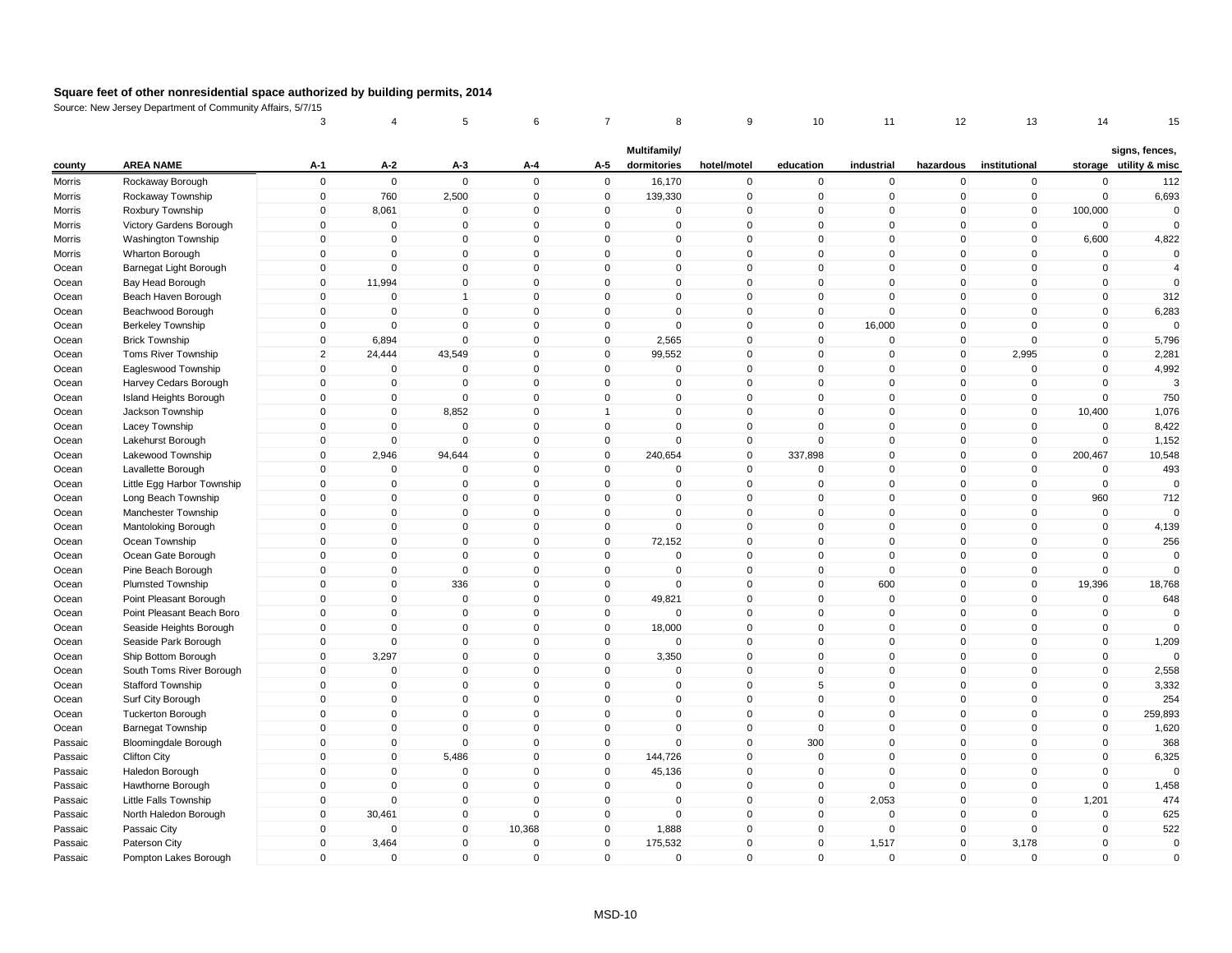|               |                             | 3           |                | 5              | 6            |              | 8                           | 9              | 10           | 11          | 12           | 13             | 14          | 15                                       |
|---------------|-----------------------------|-------------|----------------|----------------|--------------|--------------|-----------------------------|----------------|--------------|-------------|--------------|----------------|-------------|------------------------------------------|
| county        | <b>AREA NAME</b>            | $A-1$       | $A-2$          | $A-3$          | A-4          | A-5          | Multifamily/<br>dormitories | hotel/motel    | education    | industrial  | hazardous    | institutional  |             | signs, fences,<br>storage utility & misc |
| Passaic       | Prospect Park Borough       | $\mathsf 0$ | $\mathbf 0$    | $\mathbf 0$    | $\mathbf 0$  | $\mathbf 0$  | $\mathbf 0$                 | $\pmb{0}$      | $\mathbf 0$  | $\mathbf 0$ | $\mathbf 0$  | $\mathbf 0$    | $\mathbf 0$ | $\mathbf 0$                              |
| Passaic       | Ringwood Borough            | $\mathbf 0$ | $\overline{0}$ | 2,800          | $\mathbf 0$  | $\mathbf 0$  | $\mathbf 0$                 | $\overline{0}$ | 144          | $\mathbf 0$ | $\mathbf 0$  | $\mathbf 0$    | $\mathbf 0$ | 400                                      |
| Passaic       | Totowa Borough              | $\mathbf 0$ | $\mathbf{0}$   | 0              | $\mathbf{0}$ | 0            | $\mathbf 0$                 | $\pmb{0}$      | $\mathbf 0$  | $\mathbf 0$ | 0            | $\Omega$       | 0           | 180                                      |
| Passaic       | Wanaque Borough             | $\mathbf 0$ | $\overline{0}$ | $\mathbf{0}$   | $\mathbf{0}$ | $\mathbf{0}$ | 4,042                       | $\mathbf 0$    | 1,603,203    | $\mathbf 0$ | $\mathbf 0$  | $\mathbf{0}$   | $\mathbf 0$ | $\Omega$                                 |
| Passaic       | Wayne Township              | $\mathbf 0$ | $\mathbf 0$    | 2,054          | 1,405        | $\mathbf 0$  | $\mathbf 0$                 | 73,500         | 20,888       | $\mathbf 0$ | $\mathbf 0$  | $\mathbf 0$    | $\mathbf 0$ | 6,113                                    |
| Passaic       | West Milford Township       | $\mathbf 0$ | 540            | 324            | $\mathbf{0}$ | $\Omega$     | $\mathbf{0}$                | $\mathbf 0$    | $\Omega$     | $\mathbf 0$ | $\mathbf 0$  | $\Omega$       | $\mathbf 0$ | 6,420                                    |
| Passaic       | Woodland Park Borough       | $\Omega$    | $\overline{0}$ | $\mathbf 0$    | $\mathbf{0}$ | $\Omega$     | 140,240                     | $\mathbf 0$    | $\mathbf 0$  | $\mathbf 0$ | $\mathbf 0$  | $\mathbf{0}$   | $\mathbf 0$ | $\Omega$                                 |
| Salem         | Alloway Township            | $\mathbf 0$ | $\mathbf 0$    | 0              | $\mathbf 0$  | $\mathbf 0$  | 0                           | $\mathbf 0$    | $\mathbf 0$  | $\mathbf 0$ | $\mathbf 0$  | $\mathbf 0$    | $\mathbf 0$ | 24,036                                   |
| Salem         | Elmer Borough               | $\mathbf 0$ | $\mathbf{0}$   | $\Omega$       | $\mathbf{0}$ | $\Omega$     | $\mathbf{0}$                | $\mathbf 0$    | $\mathbf 0$  | $\mathbf 0$ | $\mathbf 0$  | $\mathbf{0}$   | $\mathbf 0$ | 1,968                                    |
| Salem         | Elsinboro Township          | $\mathbf 0$ | $\mathbf 0$    | 0              | $\mathbf 0$  | $\mathbf 0$  | $\mathbf 0$                 | $\mathbf 0$    | $\mathbf 0$  | $\mathbf 0$ | $\mathbf 0$  | $\mathbf 0$    | $\mathbf 0$ | 1,440                                    |
| Salem         | Lower Alloways Creek Twp    | $\Omega$    | $\mathbf 0$    | $\Omega$       | $\mathbf 0$  | $\Omega$     | $\mathbf 0$                 | $\pmb{0}$      | 0            | $\Omega$    | 0            | 3,746          | $\Omega$    | 3,600                                    |
| Salem         | Mannington Township         | $\mathbf 0$ | $\mathbf 0$    | $\mathbf 0$    | $\mathbf 0$  | $\mathbf{0}$ | $\mathbf 0$                 | $\mathbf 0$    | $\mathbf 0$  | $\mathsf 0$ | $\mathbf 0$  | $\overline{0}$ | 352,697     | $\overline{2}$                           |
| Salem         | <b>Oldmans Township</b>     | $\mathbf 0$ | $\overline{0}$ | $\mathbf 0$    | $\mathbf 0$  | $\mathbf 0$  | $\mathbf 0$                 | $\mathbf 0$    | $\mathbf 0$  | 52,500      | $\mathbf 0$  | $\mathbf 0$    | 2,025,344   | 10,501                                   |
| Salem         | Penns Grove Borough         | $\Omega$    | $\mathbf{0}$   | $\Omega$       | $\mathbf{0}$ | $\Omega$     | $\mathbf{0}$                | $\mathbf 0$    | $\mathbf 0$  | $\mathbf 0$ | $\mathbf 0$  | $\mathbf{0}$   | $\mathbf 0$ | $\Omega$                                 |
| Salem         | Pennsville Township         | $\mathbf 0$ | 4,104          | $\mathbf 0$    | $\mathbf 0$  | $\Omega$     | $\mathbf{0}$                | $\pmb{0}$      | $\mathbf 0$  | 144         | $\mathbf 0$  | $\mathbf 0$    | $\mathbf 0$ | 9,599                                    |
| Salem         | Pilesgrove Township         | $\mathbf 0$ | $\mathbf 0$    | $\mathbf 0$    | $\mathbf 0$  | $\mathbf 0$  | $\mathbf 0$                 | $\mathbf 0$    | $\mathsf 0$  | $\mathbf 0$ | $\mathbf 0$  | $\mathbf 0$    | $\mathbf 0$ | 11,820                                   |
| Salem         | Pittsgrove Township         | $\mathsf 0$ | $\mathbf 0$    | $\mathbf 0$    | $\mathbf 0$  | $\mathbf 0$  | $\mathbf 0$                 | $\mathbf 0$    | $\mathbf 0$  | $\mathbf 0$ | $\mathbf 0$  | $\mathbf 0$    | $\mathbf 0$ | 28,040                                   |
| Salem         | Quinton Township            | $\mathsf 0$ | $\mathbf 0$    | $\mathbf 0$    | $\mathbf 0$  | $\mathbf 0$  | $\mathbf 0$                 | $\mathbf 0$    | $\mathbf 0$  | $\mathbf 0$ | $\mathbf 0$  | $\mathbf 0$    | $\mathbf 0$ | 768                                      |
| Salem         | Salem City                  | $\Omega$    | $\Omega$       | 0              | $\mathbf 0$  | $\Omega$     | 3                           | $\pmb{0}$      | 0            | $\mathbf 0$ | 0            | 0              | $\pmb{0}$   | 480                                      |
| Salem         | Carneys Point Township      | $\mathbf 0$ | $\Omega$       | $\mathbf 0$    | $\Omega$     | $\mathbf{0}$ | $\mathbf{0}$                | $\pmb{0}$      | $\mathbf 0$  | $\mathbf 0$ | $\mathbf{0}$ | $\mathbf 0$    | $\mathbf 0$ | 6,320                                    |
| Salem         | Upper Pittsgrove Township   | $\mathbf 0$ | $\mathbf 0$    | $\mathbf 0$    | 5,980        | $\mathbf 0$  | $\mathbf 0$                 | $\mathbf 0$    | $\mathbf 0$  | $\mathbf 0$ | $\mathbf 0$  | $\mathbf 0$    | 6,000       | 32,080                                   |
| Salem         | Woodstown Borough           | $\Omega$    | $\mathbf{0}$   | $\Omega$       | $\mathbf{0}$ | $\Omega$     | $\mathbf{0}$                | $\mathbf 0$    | $\mathbf 0$  | $\Omega$    | 0            | $\mathbf{0}$   | 528         | 576                                      |
| Somerset      | <b>Bedminster Township</b>  | $\Omega$    | $\mathbf 0$    | $\mathbf 0$    | $\mathbf 0$  | $\Omega$     | $\mathbf{0}$                | $\mathbf{0}$   | $\mathbf 0$  | $\mathbf 0$ | $\mathbf 0$  | $\mathbf 0$    | $\mathbf 0$ | 600                                      |
| Somerset      | <b>Bernards Township</b>    | $\mathbf 0$ | $\mathbf 0$    | 2,040          | $\mathbf 0$  | 0            | 21                          | $\mathbf 0$    | $\mathbf 0$  | $\mathbf 0$ | $\mathbf 0$  | $\mathbf 0$    | 15,007      | 3,959                                    |
| Somerset      | Bernardsville Borough       | $\Omega$    | $\mathbf 0$    | $\mathbf 0$    | $\mathbf{0}$ | $\Omega$     | $\mathbf{0}$                | $\mathbf{0}$   | $\mathbf 0$  | $\mathbf 0$ | $\mathbf 0$  | $\mathbf 0$    | $\mathbf 0$ | 9,549                                    |
| Somerset      | Bound Brook Borough         | $\mathbf 0$ | $\mathbf 0$    | $\mathbf 0$    | $\mathbf 0$  | $\mathbf 0$  | $\mathbf 0$                 | $\mathbf 0$    | $\mathbf 0$  | $\mathbf 0$ | $\mathbf 0$  | $\mathbf 0$    | $\mathbf 0$ | $\Omega$                                 |
| Somerset      | <b>Branchburg Township</b>  | 0           | $\Omega$       | $\mathbf 0$    | $\mathbf 0$  | $\mathbf 0$  | $\mathbf 0$                 | 39,854         | $\mathbf 0$  | $\mathbf 0$ | $\mathbf 0$  | $\mathbf 0$    | $\mathbf 0$ | 11,023                                   |
| Somerset      | <b>Bridgewater Township</b> | $\mathbf 0$ | 9,344          | 40,112         | $\mathbf{0}$ | $\Omega$     | $\mathbf{0}$                | $\mathbf 0$    | 12,672       | $\mathbf 0$ | $\mathbf 0$  | $\mathbf{0}$   | $\mathbf 0$ | 125                                      |
| Somerset      | Far Hills Borough           | $\mathsf 0$ | $\mathbf 0$    | $\mathbf 0$    | $\mathbf 0$  | $\mathbf 0$  | $\mathbf 0$                 | $\mathbf 0$    | 0            | $\mathbf 0$ | $\mathbf 0$  | $\mathbf{0}$   | $\mathbf 0$ | $\mathbf 0$                              |
| Somerset      | Franklin Township           | $\Omega$    | 65,091         | 63,579         | $\mathbf 0$  | $\Omega$     | 130,882                     | $\mathbf 0$    | $\mathbf 0$  | $\mathbf 0$ | $\mathbf 0$  | 23,131         | $\mathbf 0$ | 19,265                                   |
| Somerset      | Green Brook Township        | $\mathbf 0$ | $\mathbf 0$    | $\Omega$       | $\mathbf 0$  | $\mathbf 0$  | $\Omega$                    | $\mathbf 0$    | $\mathbf 0$  | $\mathbf 0$ | $\mathbf 0$  | $\mathbf 0$    | $\mathbf 0$ |                                          |
| Somerset      | Hillsborough Township       | $\mathsf 0$ | $\mathbf 0$    | 5,000          | $\mathbf{0}$ | $\Omega$     | 122,928                     | $\mathbf 0$    | $\Omega$     | $\mathbf 0$ | $\mathbf 0$  | $\mathbf{0}$   | 39,497      | 1,500                                    |
| Somerset      | Manville Borough            | $\mathsf 0$ | $\mathbf 0$    | $\mathbf 0$    | $\mathbf 0$  | $\mathbf 0$  | $\mathbf 0$                 | $\mathbf 0$    | $\Omega$     | $\mathsf 0$ | $\mathbf 0$  | $\mathbf 0$    | $\mathbf 0$ | 864                                      |
| Somerset      | Millstone Borough           | $\mathsf 0$ | $\mathbf 0$    | $\mathbf 0$    | $\mathbf{0}$ | $\mathbf 0$  | $\mathbf 0$                 | $\mathbf 0$    | $\mathbf 0$  | $\mathbf 0$ | $\mathbf 0$  | $\mathbf 0$    | $\mathbf 0$ |                                          |
| Somerset      | Montgomery Township         | 0           | 0              | 0              | $\mathbf 0$  | 0            | 0                           | $\mathbf 0$    | 0            | $\mathbf 0$ | $\mathbf 0$  | 32,693         | $\pmb{0}$   | 8,384                                    |
| Somerset      | North Plainfield Borough    | $\Omega$    | $\mathbf{0}$   | $\Omega$       | $\mathbf{0}$ | $\mathbf{0}$ | $\mathbf{0}$                | $\pmb{0}$      | $\mathbf 0$  | $\Omega$    | $\mathbf{0}$ | $\mathbf 0$    | $\mathbf 0$ | $\Omega$                                 |
| Somerset      | Peapack and Gladstone Borou | $\mathbf 0$ | $\mathbf 0$    | $\mathbf 0$    | $\mathbf 0$  | $\mathbf 0$  | $\mathbf 0$                 | $\mathbf 0$    | $\mathbf 0$  | $\mathbf 0$ | $\mathbf 0$  | $\overline{0}$ | $\mathbf 0$ | 3,464                                    |
| Somerset      | Raritan Borough             | $\mathbf 0$ | $\mathbf 0$    | $\mathbf 0$    | $\mathbf 0$  | $\mathbf 0$  | $\mathbf 0$                 | $\pmb{0}$      | $\mathbf 0$  | $\mathbf 0$ | $\mathbf 0$  | $\mathbf 0$    | 5,036       | 1,366                                    |
| Somerset      | Rocky Hill Borough          | $\Omega$    | $\mathbf{0}$   | $\mathbf 0$    | $\mathbf{0}$ | $\Omega$     | $\mathbf{0}$                | $\mathbf 0$    | $\mathbf 0$  | $\mathbf 0$ | $\mathbf 0$  | $\mathbf{0}$   | $\mathbf 0$ | $\overline{2}$                           |
| Somerset      | Somerville Borough          | $\mathbf 0$ | $\mathbf 0$    | 690            | $\mathbf 0$  | $\mathbf 0$  | $\mathbf 0$                 | $\pmb{0}$      | $\mathbf 0$  | $\mathbf 0$ | $\mathbf 0$  | $\mathbf{0}$   | $\mathbf 0$ | 600                                      |
| Somerset      | South Bound Brook Boro      | $\mathbf 0$ | $\mathbf{0}$   | $\mathbf{0}$   | $\Omega$     | $\Omega$     | $\mathbf{0}$                | $\mathbf{0}$   | $\mathbf 0$  | $\Omega$    | $\mathbf{0}$ | $\mathbf{0}$   | $\mathbf 0$ | 1,346                                    |
| Somerset      | Warren Township             | $\mathbf 0$ | $\mathbf 0$    | $\overline{0}$ | 17,281       | $\mathbf 0$  | 15,841                      | $\mathbf 0$    | $\mathbf 0$  | $\mathbf 0$ | $\mathbf 0$  | 45,900         | $\mathbf 0$ | 12,644                                   |
| Somerset      | Watchung Borough            | $\mathbf 0$ | $\mathbf 0$    | $\mathbf 0$    | $\mathbf 0$  | $\mathbf 0$  | 67,648                      | $\mathbf 0$    | $\mathbf 0$  | $\mathbf 0$ | $\mathbf 0$  | $\mathbf 0$    | $\mathbf 0$ | 2,187                                    |
| Sussex        | Andover Borough             | $\mathbf 0$ | $\mathbf 0$    | $\mathbf 0$    | $\mathbf 0$  | $\mathbf{0}$ | $\mathbf 0$                 | $\pmb{0}$      | $\mathbf 0$  | $\mathsf 0$ | $\mathbf 0$  | $\mathbf 0$    | $\mathbf 0$ | $\Omega$                                 |
| <b>Sussex</b> | Andover Township            | $\mathbf 0$ | $\mathbf 0$    | $\mathbf 0$    | $\mathbf 0$  | $\mathbf 0$  | $\mathbf 0$                 | $\mathbf 0$    | $\mathbf 0$  | $\mathbf 0$ | $\mathbf 0$  | $\overline{0}$ | 14,088      | 15,660                                   |
| Sussex        | <b>Branchville Borough</b>  | $\mathbf 0$ | $\mathbf 0$    | $\mathbf 0$    | $\mathbf 0$  | $\mathbf 0$  | 0                           | $\overline{0}$ | $\mathbf 0$  | $\mathbf 0$ | $\mathbf 0$  | $\overline{0}$ | 11,100      | 800                                      |
| Sussex        | <b>Byram Township</b>       | $\Omega$    | $\mathbf{0}$   | 0              | $\mathbf{0}$ | $\Omega$     | $\mathbf{0}$                | $\pmb{0}$      | $\mathbf 0$  | $\mathbf 0$ | $\mathbf 0$  | $\mathbf{0}$   | $\mathbf 0$ | $\Omega$                                 |
| Sussex        | Frankford Township          | $\Omega$    | $\mathbf{0}$   | $\mathbf{0}$   | $\mathbf{0}$ | $\Omega$     | $\mathbf{0}$                | $\mathbf 0$    | $\mathbf{0}$ | $\Omega$    | $\mathbf{0}$ | $\mathbf{0}$   | $\mathbf 0$ | $\Omega$                                 |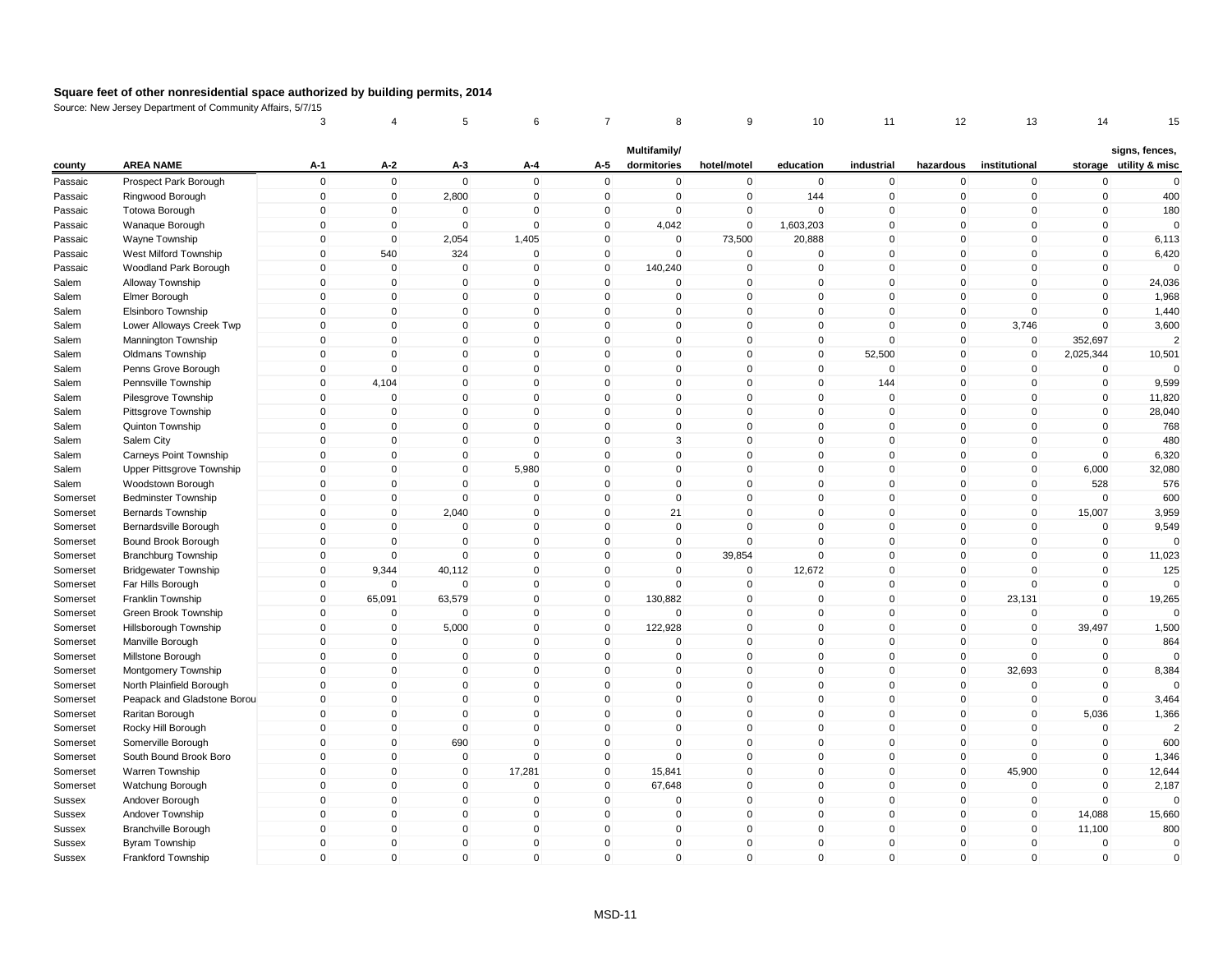|                  |                                         | 3                       | 4                          | 5                    | 6                           | 7                       | 8                           | 9              | 10                         | 11                         | 12                  | 13                | 14                   | 15                                       |
|------------------|-----------------------------------------|-------------------------|----------------------------|----------------------|-----------------------------|-------------------------|-----------------------------|----------------|----------------------------|----------------------------|---------------------|-------------------|----------------------|------------------------------------------|
| county           | <b>AREA NAME</b>                        | $A-1$                   | $A-2$                      | $A-3$                | A-4                         | A-5                     | Multifamily/<br>dormitories | hotel/motel    | education                  | industrial                 | hazardous           | institutional     |                      | signs, fences,<br>storage utility & misc |
| <b>Sussex</b>    |                                         | $\mathsf 0$             | $\mathbf 0$                | $\mathbf 0$          | $\mathbf 0$                 | $\mathbf 0$             | $\mathbf 0$                 | $\pmb{0}$      | $\mathbf 0$                | $\mathbf 0$                | $\mathbf 0$         | $\mathbf 0$       | $\mathbf 0$          | 480                                      |
| Sussex           | Franklin Borough<br>Fredon Township     | $\mathsf 0$             | $\overline{0}$             | $\mathbf 0$          | $\mathbf 0$                 | $\mathbf 0$             | $\mathbf 0$                 | $\mathbf 0$    | $\mathbf 0$                | $\mathbf 0$                | $\mathbf 0$         | $\overline{2}$    | 3,601                | 897                                      |
|                  | Green Township                          | $\mathbf 0$             | $\mathbf{0}$               | $\mathbf 0$          | $\pmb{0}$                   | $\Omega$                | 0                           | $\mathbf 0$    | $\pmb{0}$                  | 16,000                     | 0                   | 0                 | 0                    | 4,122                                    |
| Sussex<br>Sussex | Hamburg Borough                         | $\mathsf 0$             | $\mathbf{0}$               | $\Omega$             | $\mathbf 0$                 | $\mathbf{0}$            | $\mathbf{0}$                | $\pmb{0}$      | $\mathbf 0$                | $\mathbf 0$                | $\mathbf{0}$        | $\mathbf{0}$      | $\mathbf 0$          | 140                                      |
| Sussex           | Hampton Township                        | $\mathbf 0$             | $\mathbf 0$                | $\mathbf 0$          | $\mathbf 0$                 | $\mathbf 0$             | $\mathbf 0$                 | $\overline{0}$ | $\mathbf 0$                | $\mathbf 0$                | $\mathbf 0$         | $\mathbf 0$       | $\mathbf 0$          | 7,808                                    |
| <b>Sussex</b>    | Hardyston Township                      | $\mathbf 0$             | $\mathbf{0}$               | $\Omega$             | $\mathbf{0}$                | $\mathbf{0}$            | $\mathbf{0}$                | $\mathbf 0$    | $\mathbf 0$                | $\mathbf 0$                | $\mathbf 0$         | $\mathbf{0}$      | $\mathbf 0$          | 5,000                                    |
| Sussex           |                                         | $\Omega$                | $\mathbf 0$                | $\mathbf 0$          | $\mathbf 0$                 | $\Omega$                | $\mathbf{0}$                | $\mathbf 0$    | $\mathbf 0$                | $\mathbf 0$                | $\mathbf 0$         | $\mathbf{0}$      | $\mathbf 0$          | 1,971                                    |
| Sussex           | Hopatcong Borough<br>Lafayette Township | $\mathsf 0$             | $\mathbf 0$                | 0                    | $\mathbf 0$                 | $\mathbf 0$             | $\mathbf 0$                 | $\mathbf 0$    | $\overline{1}$             | $\mathbf 0$                | $\mathbf 0$         | $\mathbf 0$       | $\mathbf 0$          | 2,162                                    |
| <b>Sussex</b>    | Montague Township                       | $\mathsf 0$             | $\mathbf 0$                | $\mathbf 0$          | $\mathbf{0}$                | $\Omega$                | $\mathbf{0}$                | $\mathbf 0$    | $\mathbf 0$                | $\mathbf 0$                | $\mathbf 0$         | $\mathbf{0}$      | $\mathbf 0$          | $\mathbf 0$                              |
|                  |                                         |                         | $\mathbf 0$                | 117                  | $\mathbf 0$                 | $\mathbf 0$             | $\mathbf 0$                 | $\mathbf 0$    | $\mathbf 0$                |                            |                     | $\mathbf 0$       | $\mathbf 0$          |                                          |
| Sussex           | Newton Town                             | $\mathsf 0$<br>0        | $\mathbf 0$                | $\mathbf 0$          | $\mathbf 0$                 | $\Omega$                | $\mathbf 0$                 | $\pmb{0}$      | 0                          | $\mathbf 0$<br>$\mathbf 0$ | $\mathbf 0$<br>0    | $\mathbf 0$       | $\mathbf 0$          | 474                                      |
| Sussex           | Ogdensburg Borough                      | $\mathsf 0$             | $\mathbf 0$                | $\mathbf 0$          | $\mathbf 0$                 | $\mathbf 0$             | $\mathbf 0$                 | $\mathbf 0$    | $\mathbf 0$                | $\mathbf 0$                | $\mathbf 0$         | $\mathbf 0$       | $\mathbf 0$          | 22,060                                   |
| Sussex           | Sandyston Township                      | $\mathsf 0$             |                            |                      | $\mathbf 0$                 |                         |                             | $\mathbf 0$    |                            | $\mathsf 0$                | $\mathbf 0$         | $\mathbf 0$       |                      |                                          |
| Sussex           | Sparta Township                         | $\Omega$                | $\mathbf 0$<br>$\mathbf 0$ | 1,790<br>$\mathbf 0$ | $\mathbf{0}$                | $\mathbf 0$<br>$\Omega$ | $\mathbf 0$<br>$\mathbf 0$  | $\mathbf 0$    | $\mathbf 0$<br>$\mathbf 0$ | $\mathbf 0$                | $\mathbf 0$         | $\mathbf{0}$      | 2,400<br>$\mathbf 0$ | 632<br>$\Omega$                          |
| Sussex           | Stanhope Borough                        |                         |                            |                      |                             | $\Omega$                | $\mathbf{0}$                |                |                            |                            |                     |                   |                      |                                          |
| Sussex           | Stillwater Township                     | $\mathsf 0$             | $\mathbf 0$                | 5,457                | $\mathbf 0$                 |                         |                             | $\mathbf 0$    | $\mathbf 0$                | $\mathsf 0$<br>$\mathbf 0$ | $\mathbf 0$         | $\mathbf 0$       | $\mathbf 0$          | 10,532                                   |
| Sussex           | Sussex Borough                          | $\mathsf 0$             | $\mathbf 0$                | $\mathbf 0$          | $\mathbf 0$                 | $\mathbf 0$             | $\mathbf 0$                 | $\mathbf 0$    | $\mathsf 0$                |                            | $\mathbf 0$         | $\mathbf 0$       | $\mathbf 0$          | $\mathbf 0$                              |
| <b>Sussex</b>    | Vernon Township                         | $\mathsf 0$             | $\mathbf 0$                | $\mathbf 0$          | $\mathbf 0$                 | $\mathbf 0$             | $\mathbf 0$                 | $\mathbf 0$    | $\mathbf 0$                | $\mathsf 0$                | $\mathbf 0$         | $\mathbf 0$       | 4,400                | 8,591                                    |
| Sussex           | Walpack Township                        | $\mathsf 0$             | $\overline{0}$             | $\mathbf 0$          | $\mathbf 0$                 | $\mathbf 0$             | $\mathbf 0$                 | $\mathbf 0$    | $\mathbf 0$                | $\mathbf 0$                | $\mathbf 0$         | $\mathbf 0$       | $\mathbf 0$          | $\Omega$                                 |
| Sussex           | Wantage Township                        | 0                       | $\Omega$                   | 0                    | $\mathbf 0$<br>$\Omega$     | $\Omega$                | 0                           | $\mathbf 0$    | 0                          | $\mathbf 0$                | 0                   | 0                 | $\pmb{0}$            | 33,612                                   |
| Union            | Berkeley Heights Township               | $\mathsf 0$             | $\Omega$                   | $\mathbf 0$          |                             | $\mathbf 0$             | $\mathbf{0}$                | $\mathbf 0$    | 4,500                      | $\mathbf 0$                | $\mathbf 0$         | $\mathbf 0$       | $\mathbf 0$          | 256                                      |
| Union            | Clark Township                          | $\mathbf 0$             | 44,840                     | $\mathbf 0$          | 40,000                      | $\mathbf 0$             | 236,443                     | $\mathbf 0$    | $\mathbf 0$                | $\mathbf 0$                | $\mathbf 0$         | $\mathbf 0$       | $\mathbf 0$          | $\Omega$                                 |
| Union            | Cranford Township                       | $\mathbf 0$             | $\Omega$                   | $\Omega$             | $\mathbf{0}$                | $\mathbf{0}$            | $\Omega$                    | $\mathbf 0$    | $\mathbf 0$                | $\Omega$                   | $\mathsf{O}\xspace$ | $\mathbf{0}$      | $\pmb{0}$            | 1,711                                    |
| Union            | Elizabeth City                          | $\Omega$                | $\Omega$                   | $\mathbf 0$          | $\mathbf{0}$                | $\mathbf{0}$            | 83,492                      | $\mathbf 0$    | $\mathbf 0$                | $\mathbf 0$                | $\mathbf{0}$        | $\Omega$          | $\mathbf 0$          | 3,418                                    |
| Union            | Fanwood Borough                         | $\mathsf 0$             | $\mathbf 0$                | 0                    | $\mathbf 0$                 | 0                       | 70,447                      | $\mathbf 0$    | $\mathbf 0$                | 790                        | $\mathbf 0$         | 0                 | $\mathbf 0$          | 1,208                                    |
| Union            | Garwood Borough                         | $\mathsf 0$             | $\mathbf 0$                | $\mathbf 0$          | $\mathbf{0}$                | $\mathbf{0}$            | 13,372                      | $\mathbf 0$    | $\mathbf 0$                | $\mathsf 0$                | $\mathbf 0$         | $\mathbf 0$       | $\mathbf 0$          | 360                                      |
| Union            | Hillside Township                       | $\mathsf 0$             | $\mathbf 0$                | 0                    | $\mathbf 0$                 | $\mathbf 0$             | $\mathbf 0$                 | $\mathbf 0$    | $\mathbf 0$                | $\mathbf 0$                | $\mathbf 0$         | $\mathbf 0$       | $\mathbf 0$          | $\mathbf 0$                              |
| Union            | Kenilworth Borough                      | $\mathsf 0$<br>$\Omega$ | $\mathbf 0$                | $\mathbf 0$          | $\mathbf 0$                 | 142                     | $\mathbf 0$                 | $\mathbf 0$    | $\mathbf 0$                | $\mathbf 0$                | $\mathbf 0$         | $\mathbf 0$       | $\pmb{0}$            | $\Omega$                                 |
| Union            | Linden City                             |                         | $\Omega$                   | $\mathbf 0$          | $\mathbf{0}$                | $\mathbf 0$             | 341,347                     | $\mathbf 0$    | $\mathbf 0$                | 2,000                      | $\mathbf 0$         | $\mathbf{0}$      | $\mathbf 0$          | 1,062                                    |
| Union            | Mountainside Borough                    | $\mathsf 0$             | $\overline{0}$             | $\mathbf 0$          | $\Omega$                    | $\mathbf 0$             | 0                           | $\mathbf 0$    | $\mathbf 0$                | $\mathbf 0$                | $\mathbf 0$         | $\overline{0}$    | $\mathbf 0$          | $\mathbf 0$                              |
| Union            | New Providence Borough                  | $\Omega$                | $\mathbf 0$                | $\mathbf 0$          | 26,664                      | $\mathbf 0$             | 372,020                     | $\overline{0}$ | $\mathbf 0$                | $\mathbf 0$                | $\mathbf 0$         | $\overline{0}$    | 105,136              | 1,623                                    |
| Union            | <b>Plainfield City</b>                  | $\mathbf 0$             | $\Omega$                   | 0                    | $\mathbf 0$                 | $\mathbf 0$             | $\Omega$                    | $\mathbf 0$    | $\mathbf 0$                | $\mathbf 0$                | $\mathbf 0$         | $\mathbf 0$       | $\mathbf 0$          | 544                                      |
| Union            | Rahway City                             | $\mathbf 0$             | $\mathbf 0$                | $\mathbf 0$          | $\mathbf 0$                 | $\mathbf 0$             | 175,520                     | $\mathbf 0$    | $\mathbf 0$                | $\mathbf 0$                | $\mathbf 0$         | $\mathbf{0}$      | $\mathbf 0$          | 342                                      |
| Union            | Roselle Borough                         | $\mathsf 0$             | $\mathbf 0$                | $\mathbf 0$          | 920                         | $\mathbf 0$             | $\mathbf 0$                 | $\mathbf 0$    | $\mathbf 0$                | $\mathsf 0$                | $\mathbf 0$         | $\mathbf 0$       | $\mathbf 0$          | 9,950<br>$\Omega$                        |
| Union            | Roselle Park Borough                    | $\mathbf 0$             | 4,032                      | $\mathbf 0$          | $\mathbf 0$                 | $\mathbf 0$             | 4,596                       | $\mathbf 0$    | $\mathbf 0$                | $\mathbf 0$                | $\mathbf 0$         | $\mathbf 0$       | $\mathbf 0$          |                                          |
| Union            | Scotch Plains Township                  | 0<br>$\mathbf 0$        | $\mathbf 0$                | 1,055                | $\mathbf 0$<br>$\mathbf{0}$ | 0                       | 4,160                       | $\overline{0}$ | 38,420                     | $\mathbf 0$<br>$\Omega$    | $\mathbf 0$         | 0<br>$\mathbf{0}$ | $\pmb{0}$            | 3,090                                    |
| Union            | Springfield Township                    |                         | $\overline{0}$             | $\mathbf 0$          |                             | $\mathbf{0}$            | 823                         | $\pmb{0}$      | $\mathbf 0$                |                            | $\mathbf{0}$        |                   | $\mathbf 0$          | 965                                      |
| Union            | Summit City                             | $\mathsf 0$             | $\overline{0}$             | 13,345               | $\mathbf 0$                 | $\mathbf 0$             | $\mathbf 0$                 | $\mathbf 0$    | $\mathbf 0$                | $\mathbf 0$                | $\mathbf 0$         | $\mathbf 0$       | $\mathbf 0$          | 3,508                                    |
| Union            | Union Township                          | $\mathsf 0$<br>$\Omega$ | 589                        | $\mathbf 0$          | $\mathbf 0$                 | $\mathbf 0$             | $\mathbf 0$                 | $\overline{0}$ | 0                          | $\mathbf{1}$               | $\mathbf 0$         | $\mathbf 0$       | $\mathbf 0$          | 1,334                                    |
| Union            | Westfield Town                          |                         | $\overline{0}$             | 160                  | $\mathbf{0}$                | $\Omega$                | $\mathbf 0$                 | $\mathbf 0$    | 10,618                     | $\mathbf 0$                | $\mathbf 0$         | $\mathbf{0}$      | $\mathbf 0$          | 11,256                                   |
| Union            | Winfield Township                       | $\mathsf 0$             | $\mathbf 0$                | $\mathbf 0$          | $\mathbf 0$                 | $\mathbf 0$             | $\mathbf 0$                 | $\mathbf 0$    | 0                          | $\mathsf 0$                | $\mathbf 0$         | $\mathbf 0$       | $\mathbf 0$          | $\mathbf 0$                              |
| Warren           | Allamuchy Township                      | $\mathbf 0$             | $\mathbf{0}$               | $\Omega$             | $\mathbf{0}$                | $\mathbf{0}$            | $\mathbf{0}$                | $\mathbf{0}$   | $\mathbf 0$                | $\Omega$                   | $\mathbf{0}$        | $\mathbf{0}$      | $\overline{1}$       | 169                                      |
| Warren           | Alpha Borough                           | $\mathbf 0$             | $\mathbf 0$                | $\mathbf 0$          | $\mathbf 0$                 | $\mathbf 0$             | $\mathbf 0$                 | $\mathbf 0$    | $\mathbf 0$                | $\mathbf 0$                | $\mathbf 0$         | $\mathbf 0$       | $\mathbf 0$          | $\Omega$                                 |
| Warren           | <b>Belvidere Town</b>                   | $\mathsf 0$             | $\mathbf 0$                | $\mathbf 0$          | $\mathbf 0$                 | $\mathbf 0$             | $\mathbf 0$                 | $\mathbf 0$    | $\mathbf 0$                | $\mathbf 0$                | $\mathbf 0$         | $\mathbf 0$       | $\mathbf 0$          | $\Omega$                                 |
| Warren           | <b>Blairstown Township</b>              | $\mathbf 0$             | $\mathbf 0$                | $\mathbf 0$          | $\mathbf 0$                 | $\mathbf 0$             | 5                           | $\mathbf 0$    | $\mathbf 0$                | $\mathsf 0$                | $\mathbf 0$         | $\mathbf 0$       | 6,695                | 9,293                                    |
| Warren           | Franklin Township                       | $\mathsf 0$             | $\mathbf 0$                | $\mathbf 0$          | $\mathbf 0$                 | $\mathbf 0$             | $\mathbf 0$                 | $\mathbf 0$    | $\mathbf 0$                | 35,568                     | $\mathbf 0$         | $\overline{0}$    | 12,494               | 1,020                                    |
| Warren           | Frelinghuysen Township                  | $\mathbf 0$             | $\mathbf 0$                | $\mathbf 0$          | $\mathbf 0$                 | $\mathbf 0$             | $\mathbf 0$                 | $\overline{0}$ | $\mathbf 0$                | $\mathbf 0$                | $\mathbf 0$         | $\mathbf 0$       | $\mathbf 0$          | 24,016                                   |
| Warren           | Greenwich Township                      | $\mathbf 0$             | $\mathbf{0}$               | 0                    | $\mathbf{0}$                | $\Omega$                | $\mathbf{0}$                | $\pmb{0}$      | $\mathbf 0$                | $\mathbf 0$                | $\mathbf 0$         | $\mathbf{0}$      | $\mathbf 0$          | 25                                       |
| Warren           | Hackettstown Town                       | $\Omega$                | $\mathbf{0}$               | $\mathbf 0$          | $\mathbf 0$                 | $\Omega$                | $\mathbf 0$                 | $\mathbf 0$    | $\mathbf{0}$               | $\mathbf 0$                | $\mathbf 0$         | $\mathbf{0}$      | 6,231                | 2,780                                    |